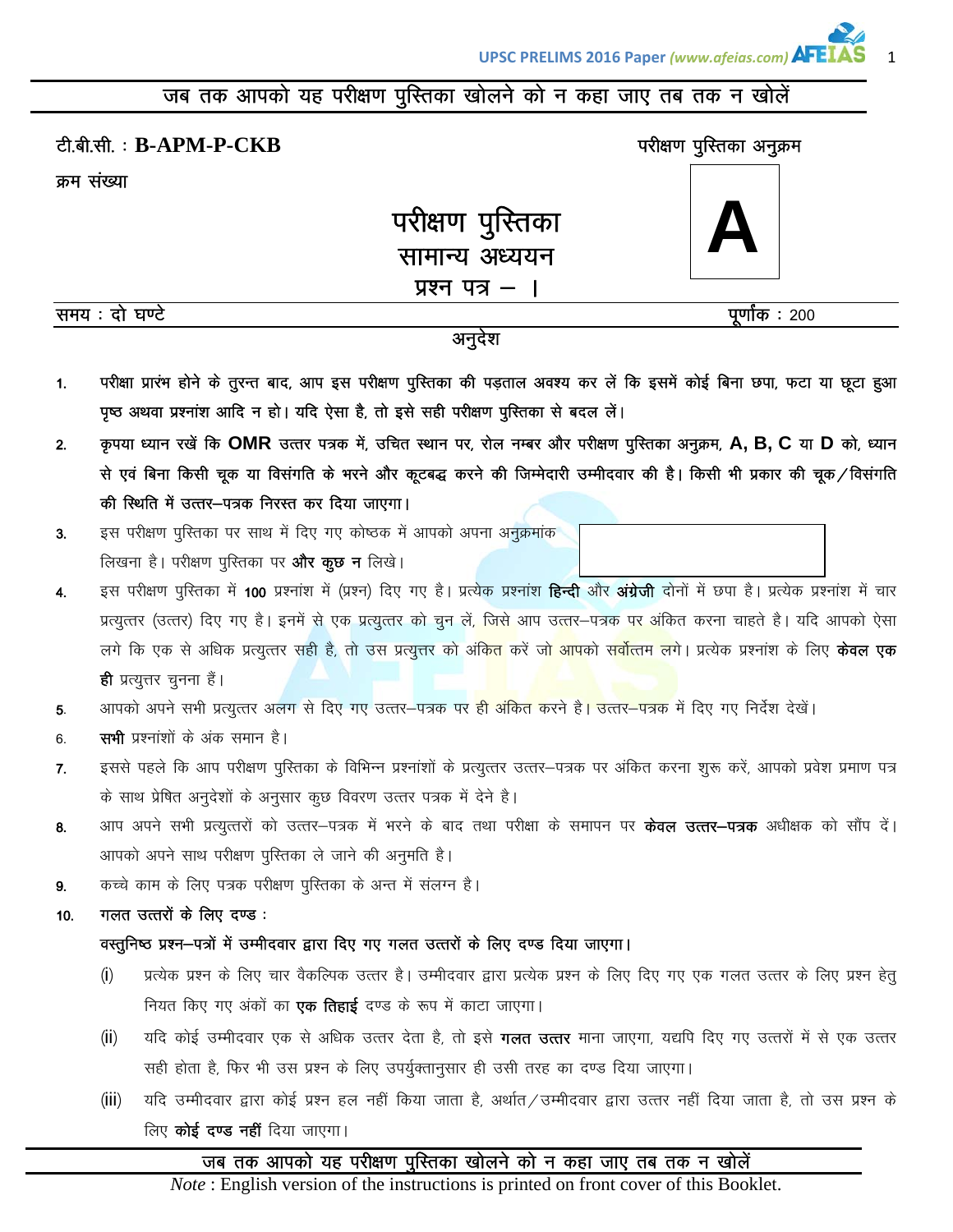## **DO NOT OPEN THIS BOOKLET UNTIL YOU ARE TOLD TO DO SO**

### **T.B.C. : B-APM-P-CKB TEST BOOKLET SERIES**

**TEST BOOKLET GENERAL STUDIES Paper - I** 



**Time Allowed : Two Hours Maximum Marks : 200**  Maximum Marks : 200

# **I N S T R U C T I O N S**

- **1.** IMMEDIATELY AFTER THE COMMENCEMENT OF THE EXAMINATION, YOU SHOULD CHECK THAT THIS TEST BOOKLET *DOES NOT* HAVE ANY UNPRINTED OR TORN OR MISSING PAGES OR ITEMS ETC. IF SO, GET IT REPLACED BY A COMPLETE TEST BOOKLET.
- **2. Please note that it is the candidate's responsibility to encode and fill in the Roll Number and Test Booklet Series Code A, B, C or D carefully and without any omission or discrepancy at the appropriate places in the OMR Answer Sheet. Any omission/ discrepancy will render the Answer Sheet liable for rejection.**
- **3.** You have to enter your Roll Number on the Test Booklet in the Box provided alongside. *DO NOT* write anything else on the Test Booklet.
- **4**. This Test Booklet contains **100** items (questions). Each item is printed both in **Hindi** and **English**. Each item comprises four responses (answers). You will select the response which response, mark the response which you consider the best. In any case, choose *ONLY ONE* response for each item.
- **5**. You have to mark all your response *ONLY* on the separate Answer Sheet provided. See directions in the Answer Sheet.
- **6**. *All* items carry equal marks.
- **7.** Before you proceed to mark in the Answer Sheet the response to various items in the Test Booklet, you have to fill in some particulars in the Answer Sheet as per instructions sent to you with your Admission Certificate.
- **8.** After you have completed filling in all your responses on the Answer Sheet and the examination has concluded, you should hand over to the invigilator only the Answer Sheet You are permitted to take away with you the Test Booklet.
- **9.** Sheets for rough work are appended in the Test Booklet at the end.

# **10**. **Penalty for wrong answers:**

 THERE WILL BE PENALTY FOR WRONG ANSWERS MARKED BY A CANDIDATE IN THE OBJECTIVE TYPE QUESTION PAPERS.

- (i) There are four alternatives for the answer to every questions. For each question which has a penalty for which a wrong answer has been given by the candidate, **one-third** of the marks assigned to that question will be deducted as penalty.
- (ii) If a candidate gives more than one answer, it will be treated as a **wrong answer** even if one of the given answers happens to be correct and there will be some penalty as above to that question, if it has a penalty.
- (iii) If a question is left blank, i.e. no answer is given by the candidate, there will be **no penalty** for that question.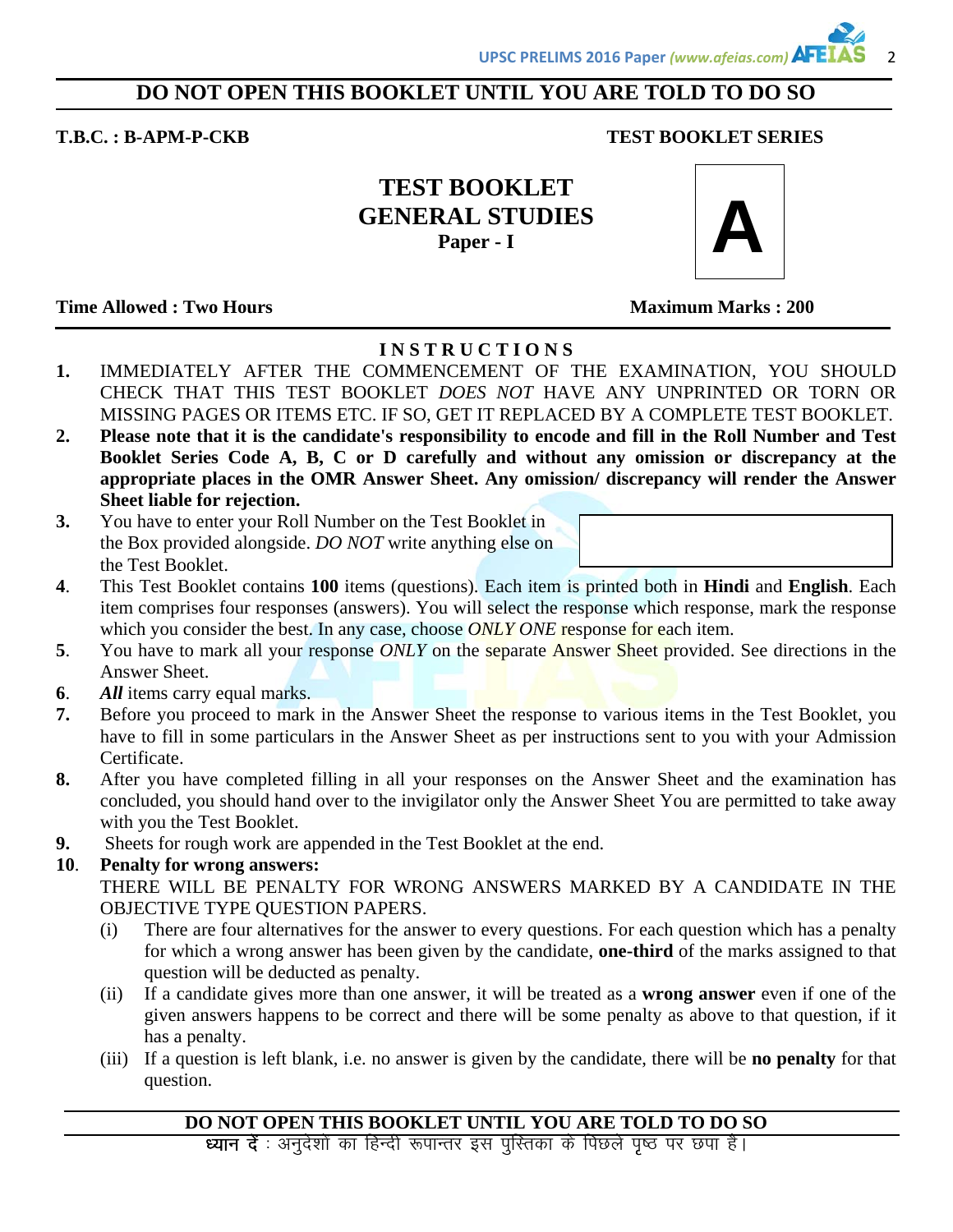- 1. Which of the following statements is/ are correct?
	- 1. A bill pending in the Lok Sabha lapscs on its prorogation.
	- 2. A bill pending in the Rajya Sabha, which has not been passed by the Lok Sabha, shall not lapsc on dissolution of the Lok Sabha.

Select the correct answer using the code given

below.

- $(a)$  1 only
- $(b)$  2 only
- (c) Both 1 and 2
- (d) Neither 1 nor 2
- 2. Which of the following is/ are the indicator/ indicators used by/ IFPRI to compute the Global Hunger Index Report?
	- 1. Undernourishment
	- 2. Child stunting
	- 3. Child mortality
	- Select the correct answer using the code given below.
	- $(a)$  1 only
	- (b) 2 and 3 only
	- $(c)$  1, 2 and 3
	- (d)  $1$  and  $3$  only
- 3. There has been a persistent deficit budget year after year. Which action/ actions of the following can be taken by the government to reduce the deficit?
	- 1. Reducing revenue expenditure
	- 2. Introducing new welfare schemes
	- 3. Rationalizing subsidies
	- 4. Reducing import duty

Select the correct answer using the code given below.

- $(a)$  1 only
- (b) 2 and 3 only
- $(c)$  1 and 3 only
- (d) 1, 2, 3 and 4
- 4. The establishment of 'Payment Banks' is being allowed in India to promote financial inclusion. Which of the following statements is/ are correct in this context?
	- 1. Mobile telephone companies and supermarket chains that are owned and controlled by residents are eligible to be promoters of payment banks.
	- 2. Payments Banks can issue both credit cards and debit cards.
	- 3. Payment Banks cannot undertake lending activities.

Select the correct answer using the code

given below.

- (a)  $1$  and  $2$  only
- (b)  $1$  and  $3$  only
- $(c)$  2 only
- (d)  $1, 2$  and 3
- 5. With reference to 'LiFi', recently in the news, which of the following statements is/ are

correct?

- 1. It uses light as the medium for high speed data transmission
- 2. It is a wireless technology and is several times faster than WiFi.

Select the correct answer using the code

given below.

- $(a)$  1 only
- (b)  $2 \text{ only}$
- (c) Both 1 and 2
- (d) Neither 1 nor 2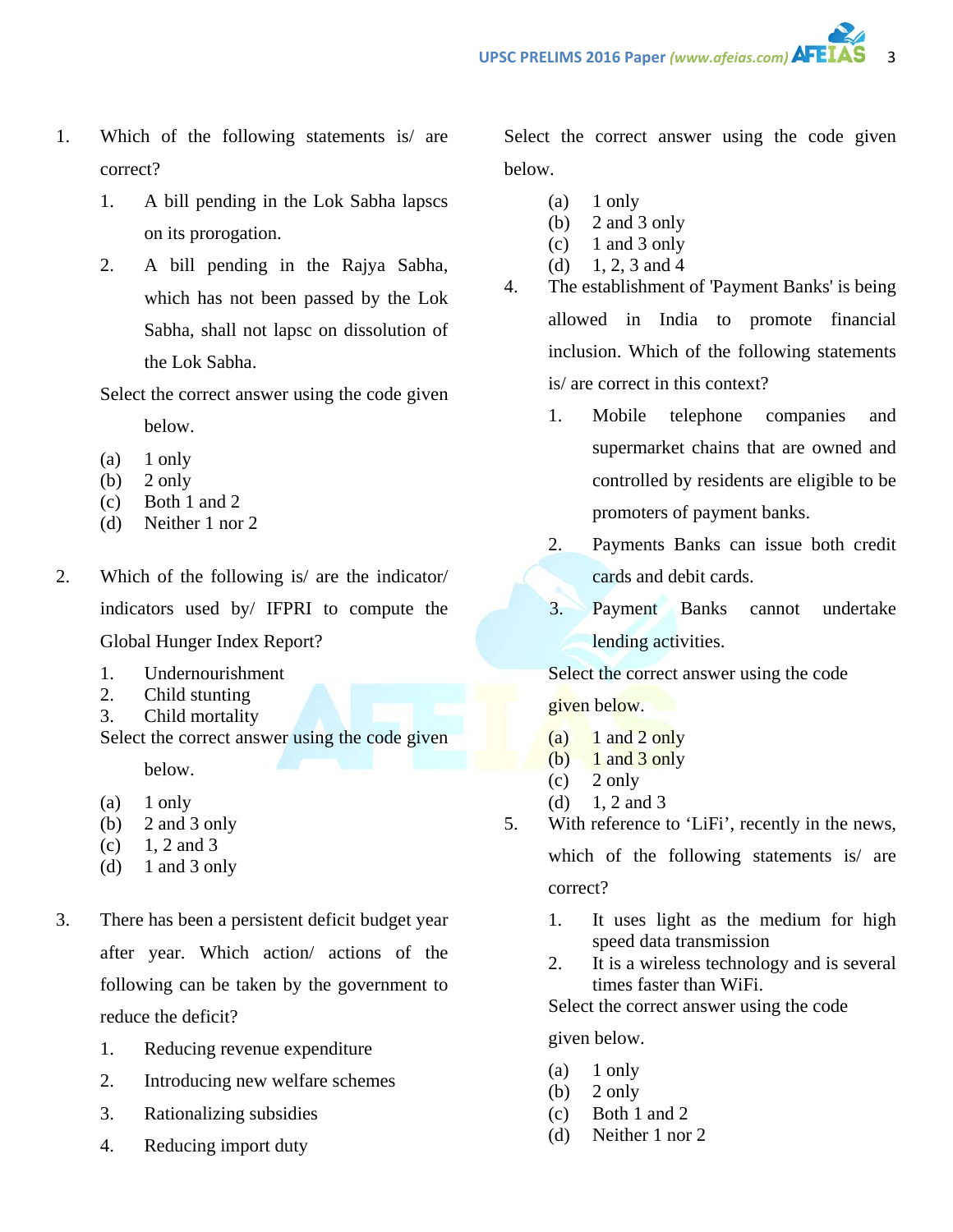- निम्नलिखित कथनों में से कौन–सा $/$ से सही  $1.$ है ∕ हैं?
	- लोक सभा में लम्बित कोई विधेयक उसके  $1<sup>1</sup>$ सत्रावसान पर व्यपगत (लैप्स) हो जात है।
	- राज्य सभा में लम्बित कोई विधेयक, जिसे  $2.$ लोक सभा ने पारित नहीं किया है, लोक सभा के विघटन पर व्यपगत नहीं होगा।

नीचे दिए गए कूट का प्रयोग कर सही उत्तर चुनिए।

- $(a)$ केवल 1
- $(b)$ केवल 2
- 1 और 2 दोनों  $(c)$
- न तो 1, न ही 2  $(d)$
- निम्नलिखित में से कौन-सा/से वह/वे सूचक  $2.$ है ⁄ हैं, जिसका ⁄ जिनका IFPRI द्वारा वैश्विक भुखमरी, सूचकांक (ग्लोबल हंगर इंडेक्स) रिपोर्ट बनाने में उपयोग किया गया है?
	- अल्प-पोषण  $1<sub>1</sub>$
	- शिशु वृद्धिरोधन  $2.$
	- शिशु मृत्यु—दर 3.

नीचे दिए गए कूट का प्रयोग कर सही उत्तर चुनिए।

- $(a)$ केवल 1
- $(b)$ केवल 2 और 3
- 1. 2 और 3  $(c)$
- केवल 1 और 3  $(d)$
- साल दर साल लगातार घाटे का बजट रहा है। 3. घाटे को कम करने के लिए सरकार द्वारा निम्नलिखित में से कौन-सी कार्रवाई / कार्रवाइयॉ की जा सकती है / हैं?
	- राजस्व व्यय को घटाना  $1<sub>1</sub>$
	- नवीन कल्याणकारी योजनाओं को प्रारंभ  $2.$ करना
	- सहायिकी (सब्सिडी) को युक्तिसंगत  $\overline{3}$ . बनाना
	- आयात–शुल्क को कम–करना 4.

नीचे दिए गए कूट का प्रयोग कर सही उत्तर चूनिए–

- $(a)$ केवल 1
- केवल 2 और 3  $(b)$
- केवल 1 और 3  $(c)$
- 1, 2, 3 और 4  $(d)$
- भारत में वित्तीय समावेशन को प्रोत्साहित करने की  $\overline{4}$ . दृष्टि से भुगतान बैंकों (पेमेंट बैंक्स) की स्थापना की जा रही है। इस दृष्टि से निम्नलिखित कथनों में से कौन-सा/से सही है/ हैं?
	- जिन मोबाइल टेलीफोन कंपनियों और  $1<sub>1</sub>$ सूपर-बाज़ार श्रृंखलाओं का स्वामित्व एवं नियंत्रण भारतीय व्यक्तियों के पास है, वे भुगतान बैंकों के प्रवर्तक होने के योग्य है।
	- भुगतान बैंक क्रेडिट कार्ड एवं डेबिट कार्ड  $2.$ दोनों जारी कर सकते है।
	- भगतान बैंक ऋण देने के कार्यकलाप नहीं  $3.$ कर सकते है।

नीचे दिए गए कूट का प्रयोग कर सही उत्तर चुनिए।

- $(a)$ केवल 1 और 2
- केवल 1 और 3  $(b)$
- <u>केवल 2</u>  $(c)$
- $(d)$ <u>1. 2 और 3</u>
- हाल ही में समाचारों में आने वाले 'LiFi' के संदर्भ 5. में निम्नलिखित कथनों में से कौन-सा/से सही है ∕ हैं?
	- यह उच्च गति डेटा संचरण के लिए  $1<sup>1</sup>$ प्रकाश को माध्यम के रूप में प्रयुक्त करता है।
	- यह एक बेतार प्रौद्योगिकी है और 'WiFi'  $2.$ से कई गुना तीव्रतर है।

नीचे दिए गए कूट का प्रयोग कर सही उत्तर चुनिए ।

- $(a)$ केवल 1
- $(b)$ केवल 2
- 1 और 2 दोनों  $(c)$
- न तो 1, न ही 2  $(d)$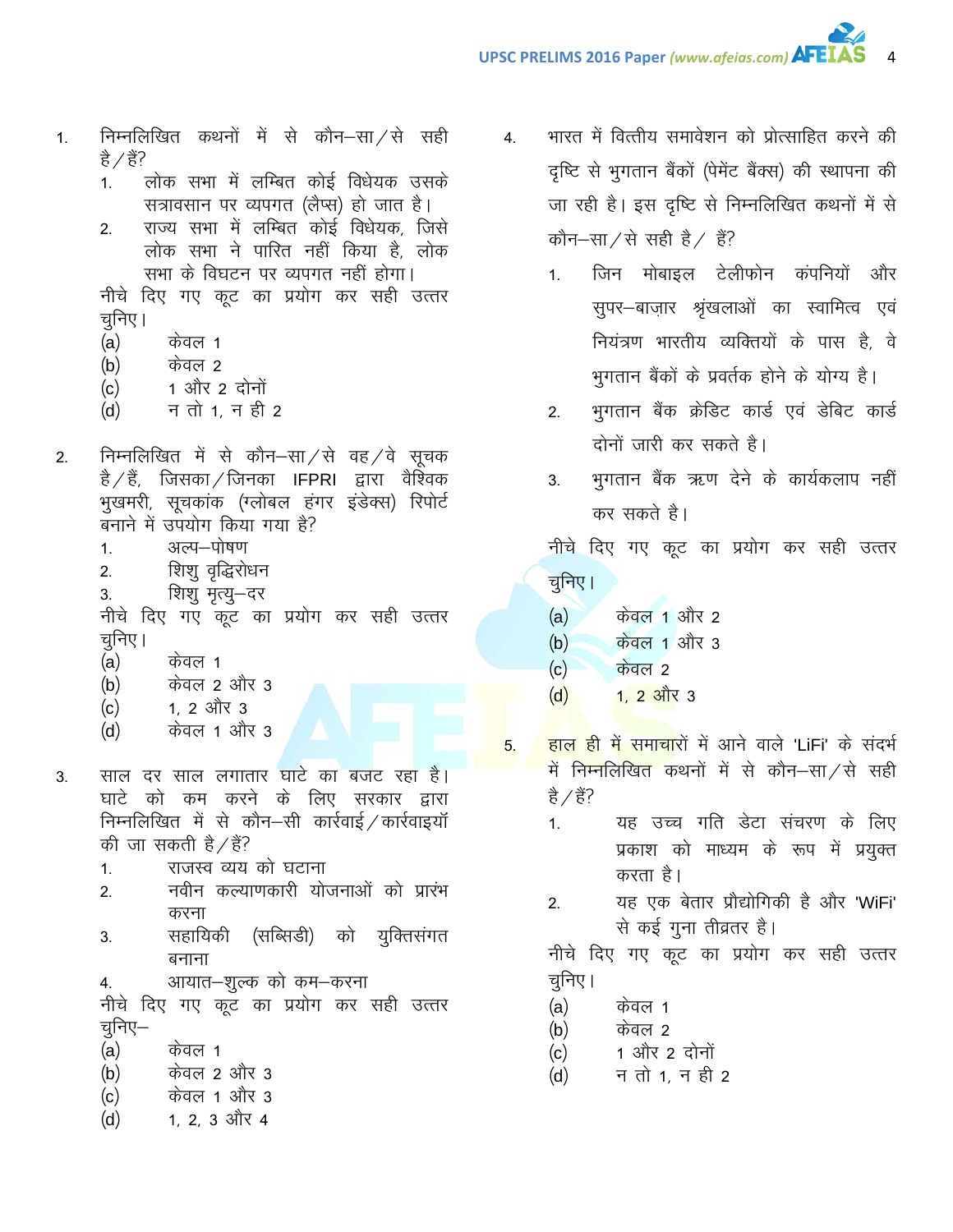- 6. The term Intended Nationally Determined Contributions is sometimes seen in the news in the context of
	- (a) Pledges made by the European countries to rehabilitate refugees from the waraffected Middle East
	- (b) Plan of action outlined by the countries of the world to combat climate change
	- (c) Capital contributed by the member countries in the establishment of Asian Infrastructure Investment Bank
	- (d) Plan of action outlined by the countries of the world regarding Sustainable Development Goals
- 7. Which one of the following is a purpose of UDAY, a scheme of the Government?
	- (a) Providing technical and financial assistance to start-up entrepreneurs in the field of renewable sources of energy
	- (b) Providing electricity to every household in the country by 2018
	- (c) Replacing the coal-based power plants with natural gas, nuclear, solar, wind and tidal power plants over a period of time
	- (d) Providing for financial turnaround and revival of power distribution companies
- 8. With reference to IFC Masala Bonds', sometimes seen in the news, which of the statements given below is/ are correct?
	- (a) The International Finance Corporation, which offers these bonds, is an arm of the World Bank.
	- (b) They are the rupee-denominated bonds and are a source of debt financing for the public and private sector

Select the correct answer using the code given below.

- (a) 1 only
- (b)  $2 \text{ only}$
- (c) Both 1 and 2
- (d) Neither 1 nor 2
- 9. Regarding the taxation system of Krishna Deva, the ruler of Vijayanagar, consider the following statements:
	- 1. The tax rate on land was fixed depending on the quality of the land.
	- 2. Private owners of workshops paid an industries tax.
	- Which of the statements, given above is/ are correct?
	- (a) 1 only
	- (b)  $2 \text{ only}$
	- (c) Both 1 and 2
	- (d) Neither 1 nor 2
- 10. Which one of the following books of ancient India has the love story of the son of the founder of Sunga dynasty?
	- (a) Swapnavasavadatta
	- (b) Malavikagnimitra
	- (c) Meghadoota
	- (d) Ratnavali
- 11. In the context of which of the following do you sometime find the terms amber box, blue box and green box in the news?
	- (a) WTO affairs
	- (b) SAARC affairs
	- (c) UNFCCC affairs
	- (d) India-EU negotiations on FTA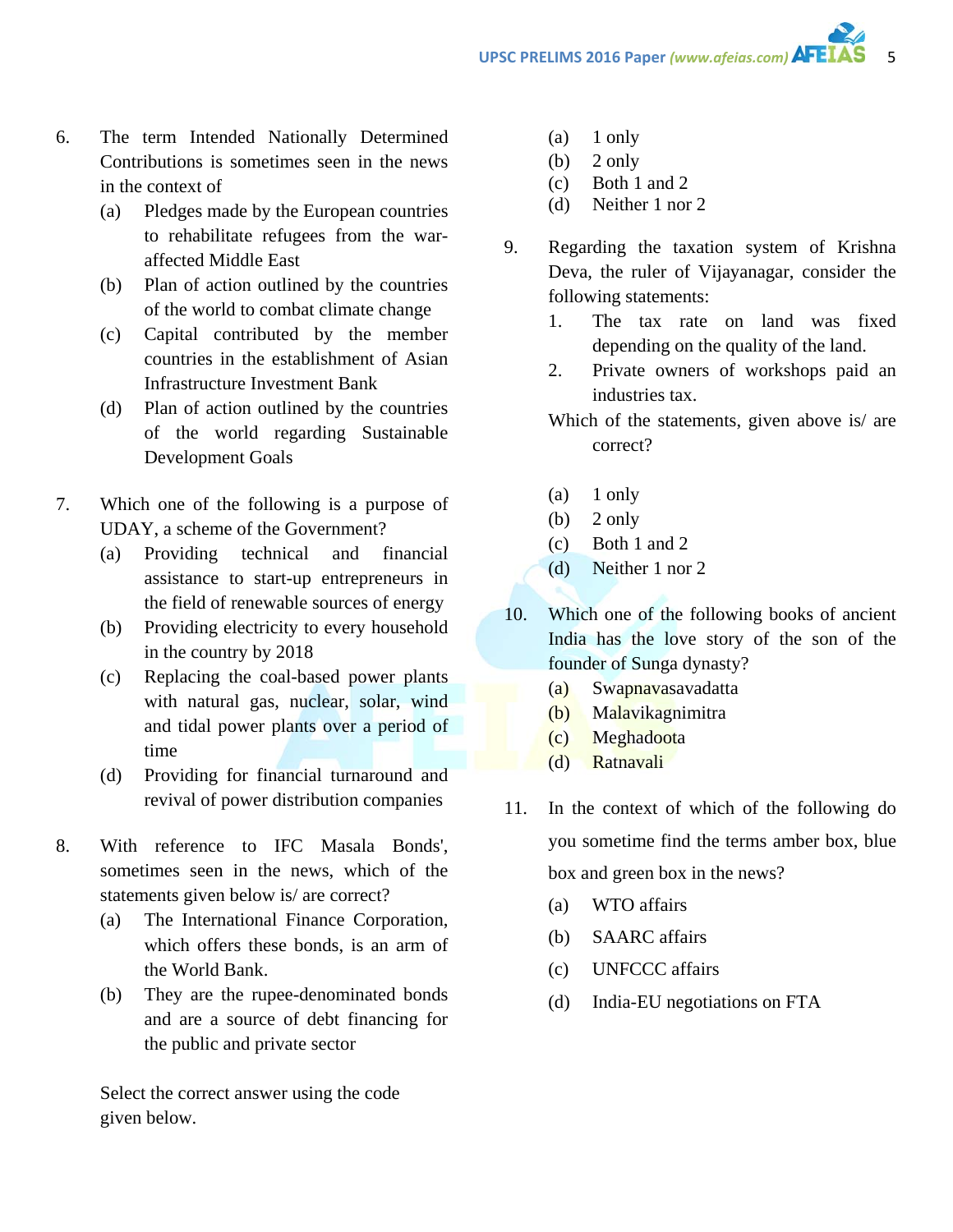- 'अभीष्ट राष्ट्रीय निर्धारित अंशदान (Intended 6. Nationally Determined Contributions)' पद को कभी–कभी समाचारों में किस संदर्भ में देखा जाता है ।
	- युद्ध प्रभावित मध्य पूर्व के शरणार्थियों के  $(a)$ पुनर्वास के लिए यूरोपीय देशों द्वारा दिए गए वचन
	- जलवायु परिवर्तन का सामना करने के लिए  $(b)$ विश्व के देशों द्वारा बनाई गई कार्य योजना
	- एशियाई अवसंरचना निवेश बैंक (एशियन  $(c)$ इंफ्रास्ट्रक्चर इन्वेस्टमेंट बैंक) की स्थापना करने में सदस्य राष्ट्रों द्वारा लिया गया पूँजी योगदान
	- (d) धारणीय विकास लक्ष्यों के बारे में विश्व के देशों द्वारा बनाई गई कार्य-योजना
- निम्नलिखित में से कौन–सा सरकार की योजना  $7<sub>1</sub>$ 'UDAY' का एक प्रयोजन है?
	- (a) फर्जा के नीवकरणीय स्त्रोतों के क्षेत्र में नव–प्रवासी (स्टार्ट–अप) उद्यमियों को तकनीकी एवं वित्तीय सहायता प्राप्त करना
	- 2018 तक देश में हर घर में बिजली उपलब्ध  $(b)$ कराना
	- एक समयावधि के अंदर कोयला–आधारित  $(c)$ शक्ति संयंत्रों के स्थान पर प्राकृतिक गैस, नाभिकीय, सौर, वायु एवं ज्वारीय शक्ति संयंत्र स्थापित करना
	- विद्युत वितरण कंपनियों वित्तीय  $(d)$ के कायापलट और पुनरुत्थान का प्रबंध करना
- कभी-कभी समाचारों में दिखने वाले आई.एफ.सी. 8. मसाला बॉन्ड (IFC Masala Bonds) के संदर्भ में निम्नलिखित कथनों में से कौन–सा⁄से सही है  $/$  हैं?
	- अंतर्राष्ट्रीय वित्त निगत (इंटरनेशनल फाइनेंस  $\mathbf{1}$ कॉरपोरेशन) जो इन बॉन्डों को प्रस्तावित करता है, विश्व बैंक की एक शाखा है।
	- ये रुपया अंकित मृल्य वाले बॉन्ड  $2.$ (Rupecdenominated bonds) है और सार्वजनिक एवं निजी क्षेत्रक के ऋण वित्तीयन के स्त्रोत है।

नीचे दिए गए कूट का प्रयोग कर सही उत्तर चनिए।

- केवल 1  $(a)$
- केवल 2  $(b)$
- 1 और 2 दोनों  $(c)$
- न तो 1. न ही 2  $(d)$
- विजयनगर के शासक कृष्णदेव की कराधान 9. व्यवस्था से संबंधित निम्नलिखित कथनों पर विचार कीजिए:
	- भूमि की गुणवत्ता के आधार पर  $1<sup>1</sup>$ भू-राजस्व की दर नियत होती थी।
	- कारखानों के निजी स्वामी एक औद्योगिक  $2.$ कर देते थे।

उपर्युक्त कथनों में से कौन-सा/से सही है/हैं?

- $(a)$ केवल 1
- केवल 2  $(b)$
- 1 और 2 दोनों  $(c)$
- न तो 1, न ही 2  $(d)$
- प्राचीन भारत की निम्नलिखित पुस्तकों में से किस  $10.$ एक में शुंग राजवंश के संस्थापक के पुत्र की प्रेम <mark>कहा</mark>नी है<mark>?</mark>
	- $(a)$ <mark>स्वप्नवास</mark>वदत्ता
	- ्यालविकाग्निमित्र  $(b)$
	- मेघदूत  $(c)$
	- $(d)$ रत्नावली
- निम्नलिखित में से किसके संदर्भ में कभी–कभी  $11.$ समाचारों में ऐम्बर बॉक्स, ब्लू बॉक्स और ग्रीन बॉक्स शब्द देखने को मिलते है?
	- WTO मामला  $(a)$
	- $(b)$ SAARC मामला
	- $(c)$ UNFCCC मामला
	- FTA पर भारत EU वार्ता  $(d)$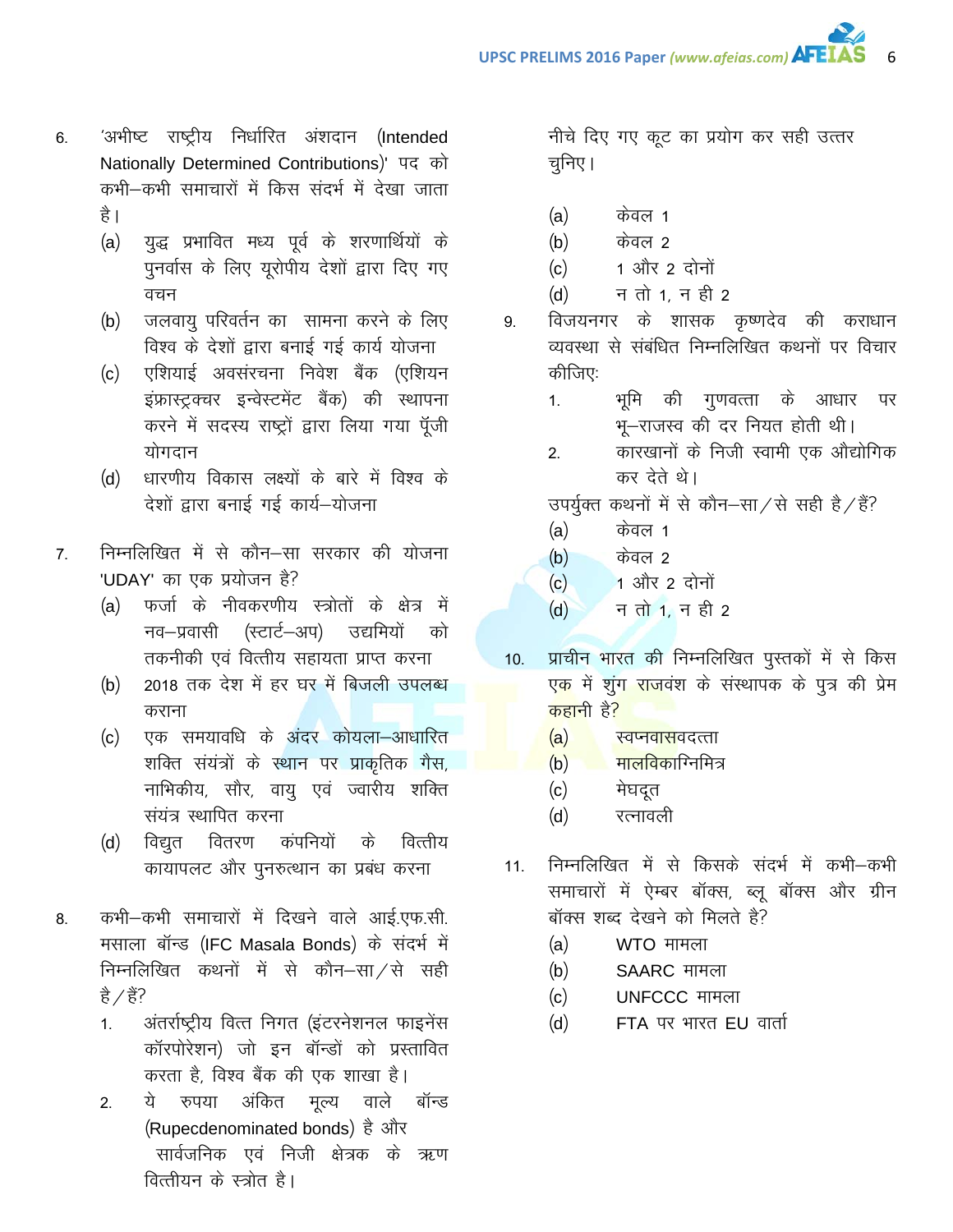- 12. Which of the following is/ are included in the capital budget of the government of India?
	- 1. Expenditure on acquisition of assts like roads, buildings, machinery etc.
	- 2. Loans received from foreign governments
	- 3. Loans and advance granted to the states and Union Territories

Select the correct answer using the code given below.

- (a) 1 only
- (b) 2 and 3 only
- $(c)$  1 and 3 only
- (d)  $1, 2$  and 3
- 13. What is/ are the importance/ importances of the 'United Nations Convention to Combat Desertification?
	- 1. It aims to promote effective action through innovative national programmes and supportive international partnerships.
	- 2. It has a special/ particular focus on South Asia and North Africa regions, and its secretariat facilitates the allocation of major portion of financial resources to these regions.
	- 3. It is committed to bottom-up approach, encouraging the participation of local people in combating the desertification.

Select the correct answer using the code given below.

- (a) 1 only
- (b) 2 and 3 only
- $(c)$  1 and 3 only
- (d)  $1, 2$  and 3
- 14. Recently which one of the following currencies has been proposed to be added to the basket of IMF's SDR?
	- (a) Rouble
	- (b) Rand
	- (c) Indian Rupee
	- (d) Renminbi
- 15. With reference to the International Monetary and Financial Committee (IMFC), consider the following statements:
	- 1. IMFC discusses matters of concern affecting the global economy, and advises the International Monetary Fund (IMF) on the direction of its work.
	- 2. The World Bank participates as observer in IMFC's meetings.

Which of the statements given above is/ are correct?

- (a) 1only
- (b) 2 only
- (c) Both 1 and 2
- (d) Neither 1 nor 2
- 16. Rashtriya Garima Abhiyaan is a national campaign to
	- (a) rehabilitate the homeless and destitute persons and provide them with suitable sources of livelihood
	- (b) release the sex workers from their practice and provide them with alternative sources of livelihood
	- (c) eradicate the practice of manual scavenging and rehabilitate the manual scavengers
	- (d) release the bonded labourers from their bondage and rehabilitate them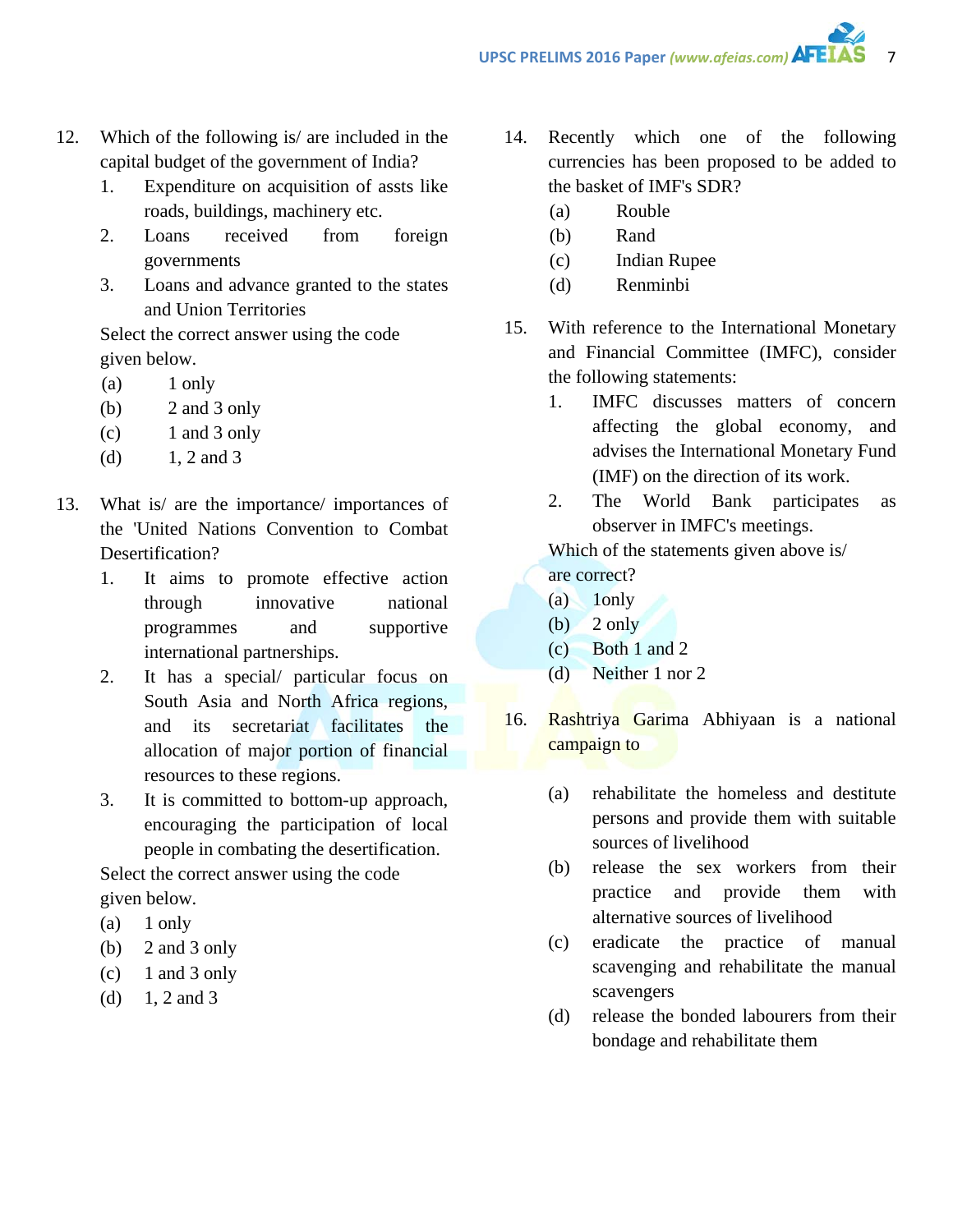- निम्नलिखित में से किसको / किनकों भारत सरकार  $12.$ के पूँजी बजट में शामिल किया जाता है?
	- सडकों, इमारतों, मशीनरी आदि जैसी  $1.$ परिसंपत्तियों के अधिग्रहण पर व्यय
	- विदेशी सरकारों से प्राप्त ऋण  $2.$
	- राज्यों और संघ राज्यक्षेत्रों को अनुदत्त  $3<sub>l</sub>$ ऋण और अप्रिय

नीचे दिए गए कूट का प्रयोग कर सही उत्तर चुनिए।

- $(a)$ केवल 1
- केवल 2 और 3  $(b)$
- केवल 1 और 3  $(c)$
- 1. 2 और 3  $(d)$
- मरुस्थलीकरण को रोकने के लिए संयुक्त राष्ट्र  $13.$ अभिसमय (United Nations Convention to Combat Desertification) का / के क्या महत्व है  $/$  हैं?
	- इसका उद्देश्य नवप्रवर्तनकारी राष्ट्रीय  $1.$ कार्यक्रमों एवं समर्थक अंतर्राष्ट्रीय भागीदारियों के माध्यम से प्रभावकारी कार्रवाई को प्रोत्साहित करना है।
	- यह विशेष / विशिष्ट रूप से दक्षिण एशिया  $2.$ एवं उत्तरी अफ्रीका के क्षेत्रों पर केंद्रित होता है तथा इसका सचिवालय इन क्षेत्रों को वित्तीय संसाधनों के बड़े हिस्सों का नियतन सुलभ कराता है।
	- यह मरुस्थलीकरण को रोकने में स्थानीय  $3.$ लोगों की भागीदारी को प्रोत्साहित करने हेतु ऊर्ध्वगामी उपागम (बॉटम-अप अप्रोच) के लिए प्रतिबद्ध है।

नीचे दिए गए कूट का प्रयोग कर सही उत्तर चुनिए ।

- $(a)$ केवल 1
- केवल 2 और 3  $(b)$
- केवल 1 और 3  $(c)$
- 1. 2 और 3  $(d)$
- हाल ही में IMF के SDR बास्केट में निम्नलिखित  $14.$ में से किस मुद्रा को जोड़ने का प्रस्ताव दिया गया हे?
	- $(a)$ रूबल
	- रैंड  $(b)$
	- भारतीय रुपया  $(c)$
	- रेवमिनबी  $(d)$
- एवं वित्तीय समिति अंतर्राष्ट्रीय मौद्रिक  $15.$ (International Monetary and Financial Committce) (IMFC) के संदर्भ में निम्नलिखित कथनों पर विचार कीजिए:
	- IMFC विश्व अर्थव्यवस्था से सरोकार रखने  $1<sup>1</sup>$ वाले विषयों पर चर्चा करता है और अंतर्राष्ट्रीय मुद्रा कोष (IMF) को उसके कार्य की दिशा पर सलाह देता है।
	- IMFC की बैठकों में विश्व बैंक प्रेक्षक की  $2.$ भाँति भाग लेता है।

उपर्युक्त कथनों में से कौन-सा/से सही है/हैं?

- $(a)$ <u>केवल 1</u>
- $(b)$ <u>केवल २</u>
- <mark>1 और 2</mark> दोनों  $(c)$
- <mark>न तो 1,</mark> न ही 2  $(d)$
- एक राष्ट्रीय मुहिम 'राष्ट्रीय गरिमा अभियान चलाई 16. गई है
	- (a) आंवासहीन और निराश्रित लोगों के पुनर्वासन और उन्हें उपयुक्त जीविकोपार्जन के स्त्रोत प्रदान करने के लिए
	- यौन-कर्मियों (सेक्स वर्कर्स) को उनके पेशे  $(b)$ से मुक्त कराने और उन्हें जीविकोपार्जन के वैकल्पिक स्त्रोत प्रदान करने के लिए
	- मैला ढोने की प्रथा को समाप्त करने और  $(c)$ मैला ढोने वाले कर्मियों के पुनर्वासन के लिए
	- बॅधुआ मजदूरों को उनके बंधन से मुक्त  $(d)$ कराने और उनके पुनर्वासन के लिए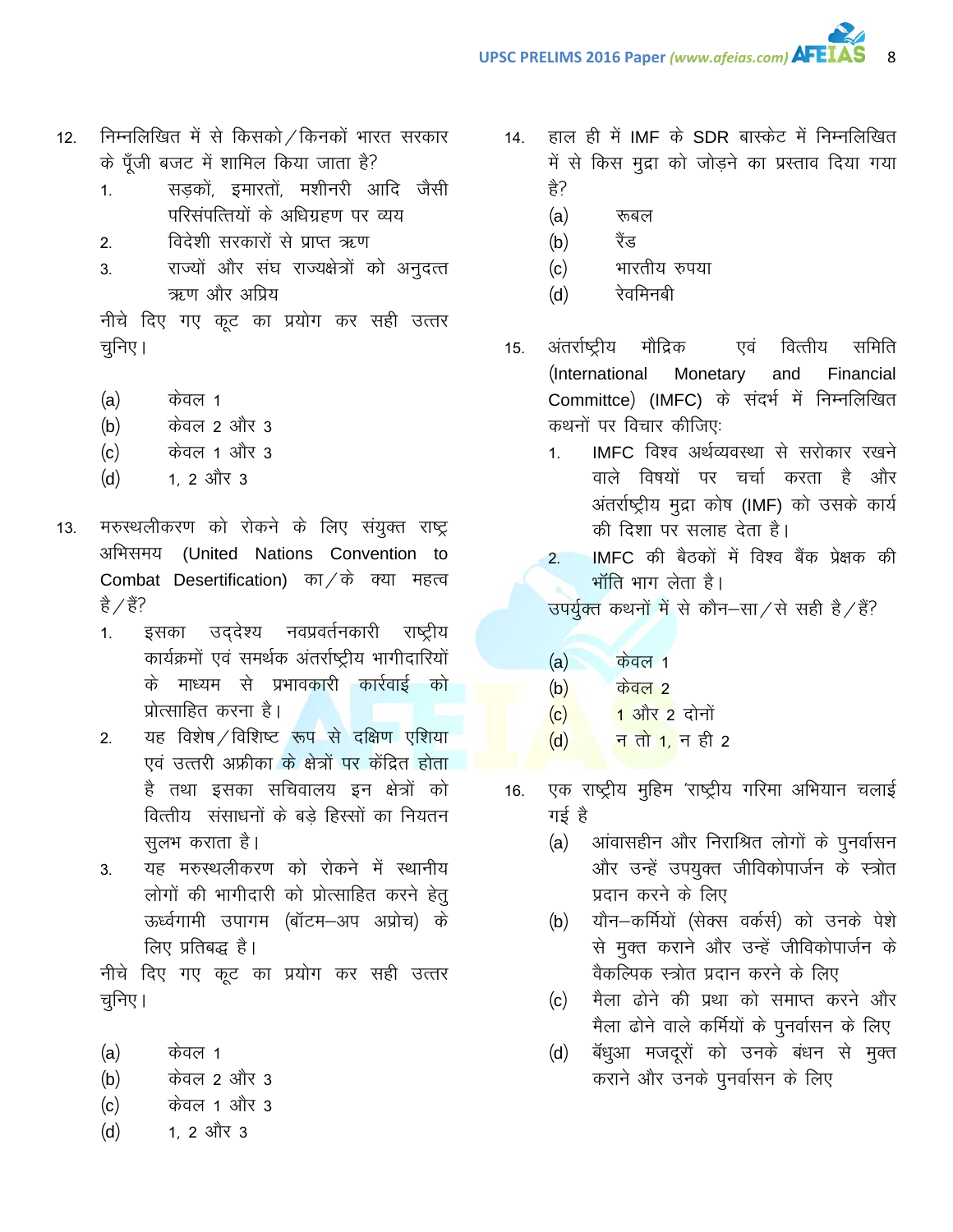- 17. With reference to the cultural history of medieval India, consider the following statements:
	- 1. Siddhas (Sittars) of Tamil region were m onotheistic and condemned idolatry.
	- 2. Lingayats of Kannada region questioned the theory of rebirth and rejected the caste hierarchy.
	- Which of the statements given above is/ are correct?
	- $(a)$  1 only
	- $(b)$  2 only
	- (c) Both 1 and 2
	- (d) Neither 1 nor 2
- 18. Which of the following best describes the term 'import cover', sometimes seen in the news?
	- (a) It is the ratio of value of imports to the Gross Domestic Product of a country
	- (b) It is the total value of imports of a country in a year
	- (c) It is the ratio between the value of exports and that of imports between two countries
	- (d) It is the number of months of imports that could be paid for by a country's international reserves
- 19. Consider the following pairs:

Community sometimes mentioned in the news In the affairs of

- 1. Kurd : Bangladesh
- 2. Madhesi : Nepal
- 3. Rohingya : Myanmar
- Which of the pairs given above is are correctly matched?
- $(a)$  1 and 2
- $(b)$  2 only
- $(c)$  2 and 3
- $(d)$  3 only
- 20. With reference to Organization for the prohibition of Chemical Weapons (OPCW), consider the following statements:
	- 1. It is an organization of European Union in working relation with NATO and WHO.
	- 2. It monitors chemical industry to prevent new weapons from emerging.
	- 3. It provides assistance and protection to states (parties) against chemical weapons threats.
	- Which of the statements given above is/ are correct?
	- (a) 1 only
	- (b) 2 and 3 only
	- $(c)$  1 and 3 only
	- (d) 1, 2 and 3
- 21. With reference to Pradhan Mantri Fasal Bima Yojana, consider the following statements:
	- 1. Under this scheme, farmers will have to pay a uniform premium of two percent for any crop they cultivate in any season of the year.
	- 2. This scheme covers post-harvest losses arising out of cyclones and unseasonal rains.
	- Which of the statements given above is/ are correct?
	- $(a)$  1 only
	- (b)  $2 \text{ only}$
	- (c) Both 1 and 2
	- (d) Neither 1 nor 2
- 22. In which of the following regions of India are you most likely to come across the Great Indian Hornbill in its natural habitat?
	- (a) Sand deserts of northwest India
	- (b) Higher Himalayas of Jammu and Kashmir
	- (c) Salt marshes of western Gujarat
	- (d) Western Ghats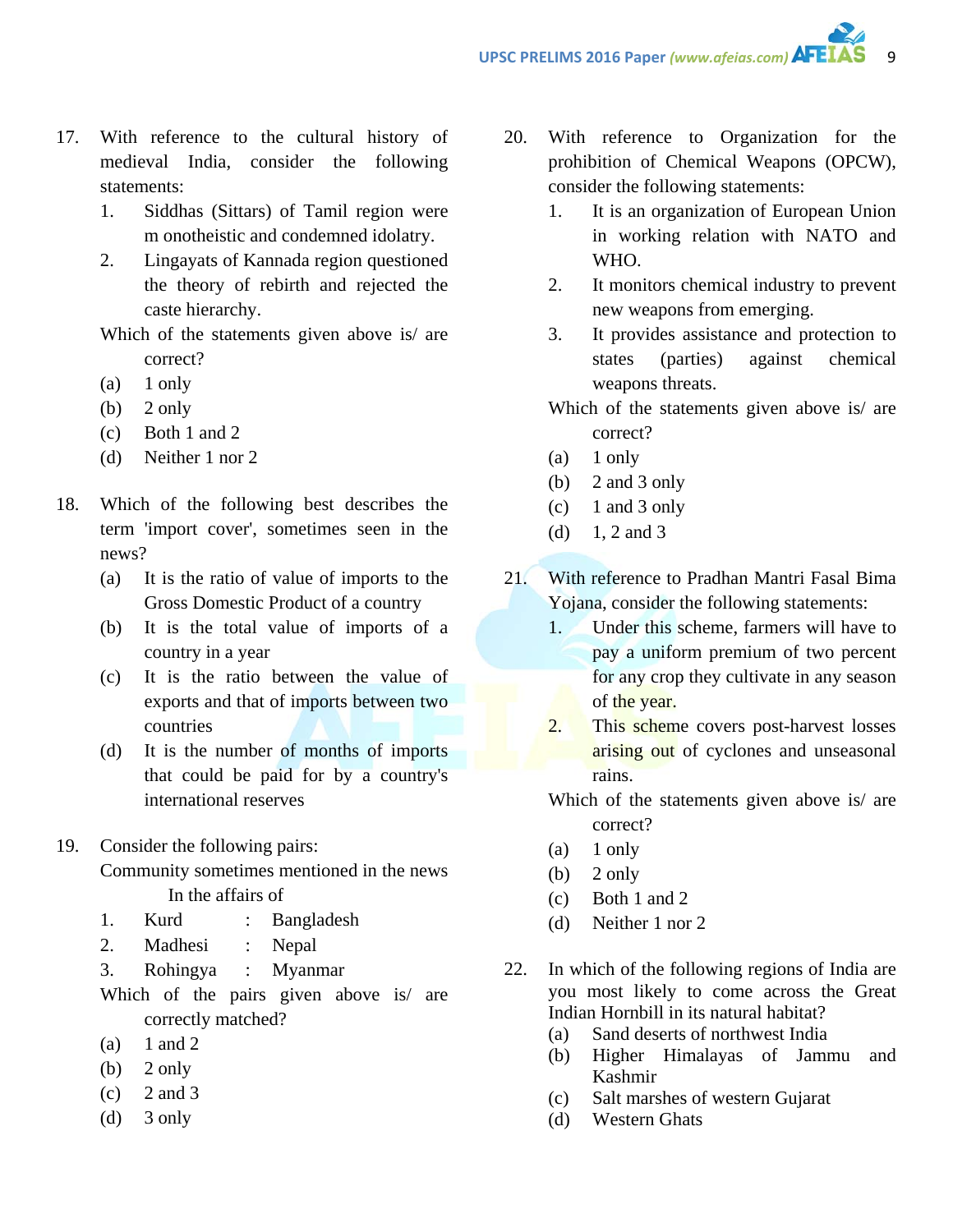- मध्यकालीन भारत के सांस्कृतिक इतिहास के संदर्भ  $17.$ में निम्नलिखित कथनों पर विचार कीजिए:
	- तमिल क्षेत्र के सिद्ध (सित्तर) एकेश्वरवादी थे  $1.$ तथा मूर्तिपूजा की निंदा करते थे।
	- कन्नड़ क्षेत्र के लिगायत पुनर्जन्म के सिद्धांत  $2.$ पर प्रश्न चिन्ह लगाते थे तथा जाति अधिक्रम को अस्वीकार करते थे।

उपर्युक्त कथनों में से कौन–सा⁄से सही है/हैं?

- $(a)$ केवल 1
- केवल २  $(b)$
- 1 और 2 दोनों  $(c)$
- न तो 1. न ही 2  $(d)$
- निम्नलिखित में से कौन–सा. कभी–कभी समाचारों  $18.$ में दिखने वाले पद 'आयात आवरण (इम्पोर्ट कवर)' का सर्वोत्तम वर्णन करता है?
	- यह किसी देश के आयात मूल्य एवं  $(a)$ सकल घरेलू उत्पाद के अनुपात को बताता है
	- यह किसी देश के एक वर्ष में आयात के  $(b)$ कूल मूल्य को बताता है
	- यह दो देशों के बीच निर्यात एवं आयात  $(c)$ के मूल्यों के अनुपात को बताता है
	- यह उन महीनों की संख्या बताता है  $(d)$ जितने महीनों के आयात का भुगतान देश के अंतर्राष्ट्रीय रिज़र्व द्वारा किया जा सकता है
- निम्नलिखित युग्मों पर विचार कीजिए: 19. समाचारों में कभी–कभी किसके मामले में

| ਨਟ    | बाग्लादश |
|-------|----------|
| मधेसी | नपाल     |

रोहिंग्या  $\overline{3}$ म्यांमार

उपर्युक्त में से कौन–सा⁄से युग्त सही सुमेलित है  $/$  हैं?

- $(a)$ 1 और 2
- केवल 2  $(b)$
- 2 और 3  $(c)$
- केवल 3  $(d)$
- रासायनिक आयुध निषेध संगठन (Organization 20. for the Prohibition of Chemical Weapons (OPCW) के संदर्भ में निम्नलिखित कथनों पर विचार कीजिए :
	- यह यूरोपीय संघ का एक संगठन है  $1.$ **NATO** से जिसका तथा **WHO** कार्यकारी संबंध है।

 $10$ 

- यह नए शस्त्रों के प्रादुर्भाव को रोकने के  $2.$ लिए रासायनिक उद्योग का अनुवीक्षण करता है।
- यह राज्यों (पार्टियों) को रासायनिक  $3.$ आयुध के खतरे के विरुद्ध सहायता एवं संरक्षण प्रदान करता है।

उपर्युक्त कथनों में से कौन–सा/से सही है/हैं?

- केवल 1  $(a)$
- केवल 2 और 3  $(b)$
- केवल 1 और 3  $(c)$
- $(d)$  $1, 2, 3$ ौर 3
- प्रधानमंत्री फसल बीमा योजना के संदर्भ में  $21.$ निम्नलिखित कथनों पर विचार कीजिए:
	- इस योजना के अंतर्गत कृषकों को वर्ष के  $1.$ किसी भी मौसम में उनके द्वारा किसी भी फस<mark>ल की </mark>खेती करने पर दो प्रतिशत की <mark>एकसमान द</mark>र से बीमा किश्त का भूगतान करना होगा।
	- यह योजना, चक्रवात एवं गैर-मौसमी वर्षा से  $2<sub>1</sub>$ होने वाले कटाई-उपरांत घाटे को बीमाकृत करती है।

उपर्युक्त कथनों में से कौन-सा/से सही है/हैं?

- केवल 1  $(a)$
- केवल २  $(b)$
- 1 और 2 दोनों  $(c)$
- न तो 1, न ही 2  $(d)$
- भारत के निम्नलिखित क्षेत्रों में से ग्रेट इंडियन 22. हॉर्नबिल के अपने प्राकृतिक आवास में पाए जाने की सबसे अधिक संभावना कहां है?
	- उत्तर-पश्चिमी भारत के रेतीले मरुस्थल  $(a)$
	- जम्मू-कश्मीर के उच्चतर हिमालय क्षेत्र  $(b)$
	- पश्चिमी गुजरात के लवण कच्छ क्षेत्र  $(c)$
	- पश्चिमी घाट  $(d)$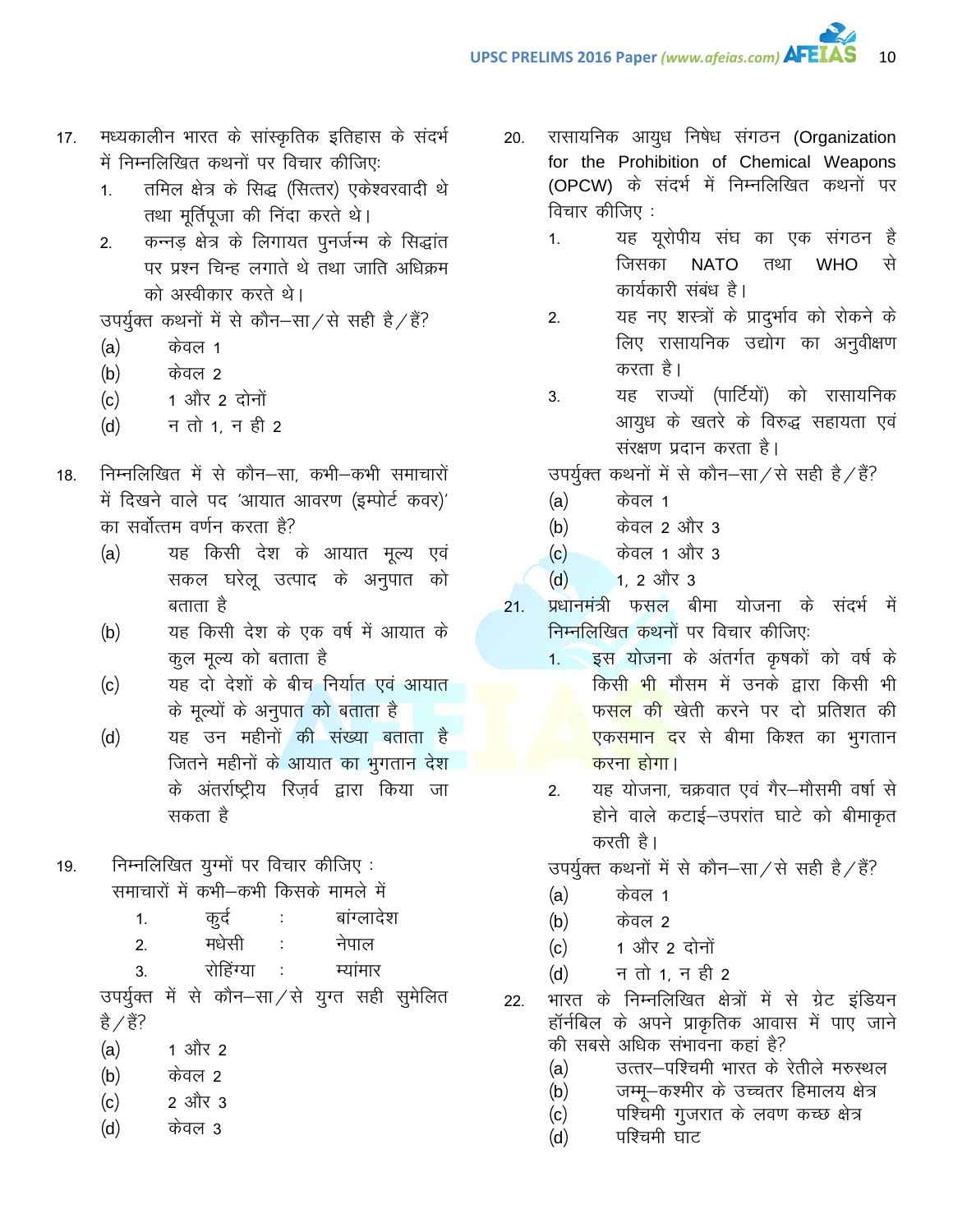- 23. Which of the following are the key features of National Ganga River Basin Authority (NGRBA)?
	- 1. River basin is the unit of planning and management.
	- 2. It spearheads the river conservation efforts at the national level.
	- 3. One of the chief Ministers of the states through which the Ganga flows becomes the chairman of NGRBA on rotation basis.

Select the correct answer using the code given below.

- (a) 1and 2 only
- (b) 2 and 3 only
- $(c)$  1 and 3 only
- (d)  $1, 2$  and 3
- 24. Why does the Government of India promote the use of Neem coated Urea' in agriculture?
	- (a) Release of Neem oil in the soil increases nitrogen fixation by the soil microorganisms
	- (b) Neem coating slows down the rate of dissolution of urea in the soil
	- (c) Nitrous oxide, which is a greenhouse gas is not al all released into atmosphere by crop fields
	- (d) It is a combination of a weedicide and a fertilizer for particular crops
- 25. Consider the following statements:
	- 1. The chief secretary in a state is appointed by the governor of that state
	- 2. The Chief Secretary in a state has a fixed tenure

Which of the statements given above is/ are correct?

- $(a)$  1 only
- (b)  $2 \text{ only}$
- (c) Both 1 and 2
- (d) Neither 1 nor 2
- 26. With reference to Stand up India scheme which of the following statements is/ are correct?
	- 1. Its purpose is to promote entrepreneurship among SC/ ST and women entrepreneurs

2. It provides for refinance through SIDBI. Select the correct answer using the code given below.

- (a) 1 only
- (b)  $2$  only
- (c) Both 1 and 2
- (d) Neither 1 nor 2
- 27. The FAO accords the status of Globally Important Agricultural Heritage System (GIAHS) to traditional agricultural systems. What is the overall goal of this initiative?
	- 1. To provide modern technology, training in modern farming methods and financial support to local communities of identified GIAHS so as to greatly enhance their agricultural productivity.
	- 2. To identify and safeguard eco-friendly traditional farm practices and their associated landscapes, agricultural biodiversity and knowledge systems of the local communities
	- 3. To provide Geographical indication status to all the varieties of agricultural produce in such identified GIAHS.

Select the correct answer using the code given below.

- (a)  $1$  and  $3$  only
- $(b)$  2 only
- (c) 2 and 3 only
- (d)  $1, 2$  and 3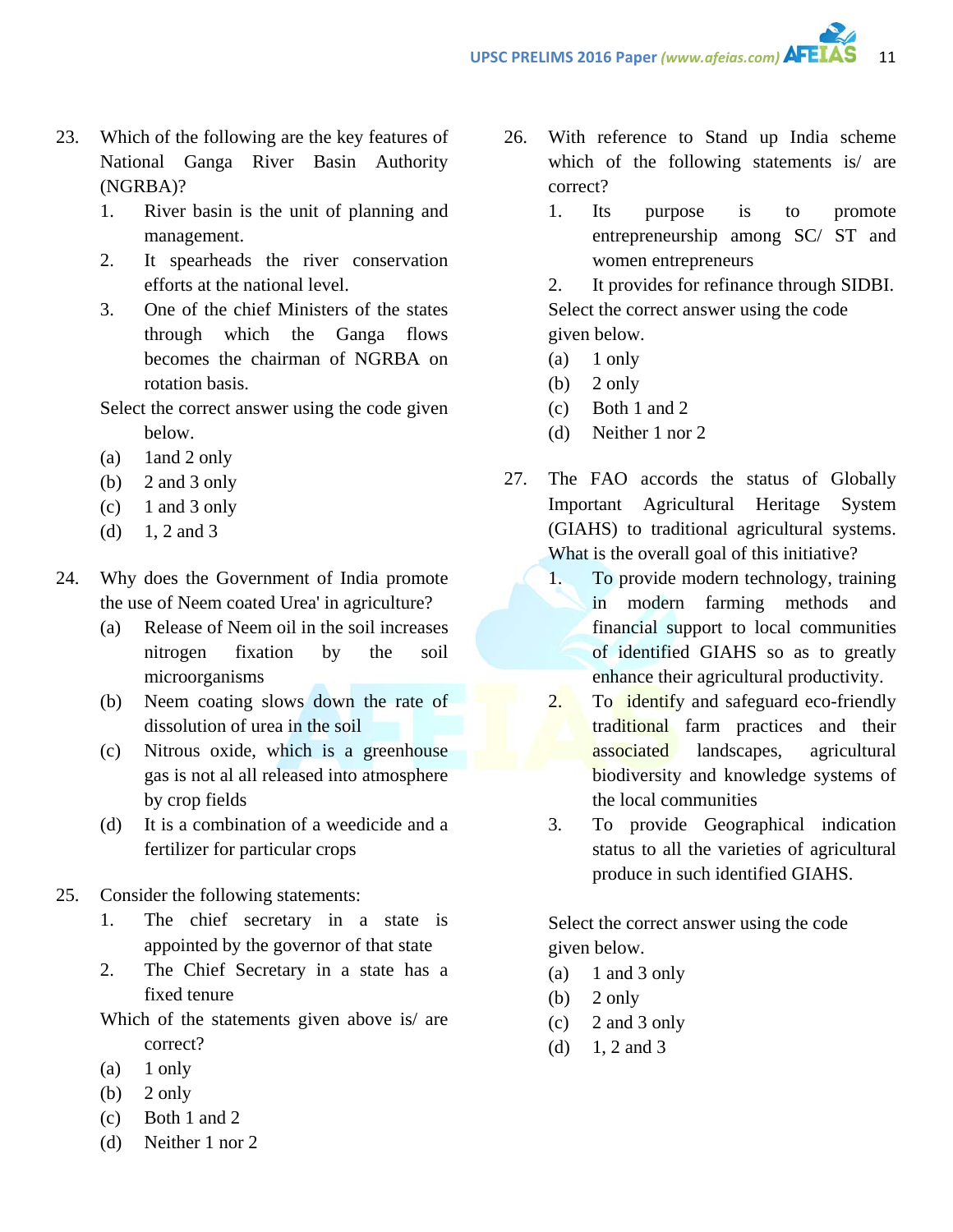- निम्नलिखित में से कौन-सी, राष्ट्रीय गंगा नदी 23. बेसिन प्राधिकरण (Nationa Ganga River Basin Authority (NGRBA) की प्रमुख विशेषताएं है?
	- नदी बेसिन, योजना एवं प्रबंधन की इकाई  $1<sub>1</sub>$ है ।
	- यह राष्ट्रीय स्तर पर नदी संरक्षण प्रयासों की  $2<sub>1</sub>$ अगुवाई करता है।
	- NGRBA का अध्यक्ष चक्रानुक्रमिक आधार 3. पर उन राज्यों के मुख्यमंत्रियों में से एक होता है, जिनसे होकर गंगा बहती है।

नीचे दिए गए कूट का प्रयोग कर सही उत्तर चुनिए।

- $(a)$ केवल 1 और 2
- केवल 2 और 3  $(b)$
- केवल 1 और 3  $(c)$
- $(d)$ 1. 2 और 3
- भारत सरकार कृषि में 'नीम-आलेपित यूरिया 24. (Neemcoated Urea)' के उपयोग को क्यों प्रोत्साहित करती है?
	- (a) मृदा में नीम तेल के निर्मुक्त होने से मृदा सूक्ष्मजीवों द्वारा नाइट्रोजन यौगिकीकरण बढता है
	- (b) नीम लेप, मृदा में यूरिया के घुलने की दर को धीमा कर देता है
	- (c) नाइट्रस ऑक्साइड, जो कि एक ग्रीनहाउस गैस है, फसल वाले खेतों से वायुमंडल में बिलकुल भी विमुक्त नहीं होती है
	- (d) विशेष फसलों के लिए यह एक अपतृणनाशी (वीडिसाइड) और एक उर्वरक का संयोजन है
- निम्नलिखित कथनों पर विचार कीजिए: 25.
	- किसी राज्य में मुख्य सचिव को उस  $1.$ राज्य के राज्यपाल द्वारा नियुक्त किया जाता है।
	- राज्य में मुख्य सचिव का नियत  $2<sub>1</sub>$ कार्यकाल होता है।

उपर्युक्त कथनों में से कौन−सा / से सही है / हैं?

- $(a)$ केवल 1
- $(b)$ केवल 2
- 1 और 2 दोनों  $(c)$
- न तो 1. न ही 2  $(d)$
- स्टैंड अप इंडिया स्कीम (Stand Up India 26. Scheme) के संदर्भ में निम्नलिखित कथनों में से कौन–सा⁄से सही है⁄ हैं?
	- इसका प्रयोजन SC/ST एवं महिला  $1.$ उद्यमियों में उद्यमिता को प्रोत्साहित करना है।
	- यह SIDBI के माध्यम से पुनर्वित्त का  $2.$ प्रावधान करता है।

नीचे दिए गए कूट का प्रयोग कर सही उत्तर चनिए।

- $(a)$ केवल 1
- केवल 2  $(b)$
- 1 और 2 दोनों  $(c)$
- न तो 1. न ही 2  $(d)$
- FAO पारम्परिक कृषि प्रणालियों को सार्वभौम रूप  $27.$ से महत्वपूर्ण कृषि विरासत प्रणाली (Globally Important Agricultural Heritage System (GIAHS)) की हैसियत प्रदान करता है। इस पहल का संपूर्ण लक्ष्य क्या है?
	- अभिनिर्धारित GIAHS के स्थानीय समुदायों  $1.$ को आधुनिक प्रौद्योगिकी, आधुनिक कृषि प्रणाली का प्रशिक्षण एवं वित्तीय सहायता <mark>प्रदान करना</mark> जिससे उनकी कृषि उत्पादकता <mark>अत्यधिक ब</mark>ढ जाए
	- पारित अनुकूली परम्परागत कृषि पद्धतियां  $2<sup>1</sup>$ और उनसे संबंधित परिदृश्य (लैंडस्केप), कृषि जैव विविधता और स्थानीय समुदायों के ज्ञानतंत्र का अभिनिर्धारण एवं संरक्षण करना
	- इस प्रकार अभिनिर्धारित GIAHS के सभी 3. भिन्न-भिन्न कृषि उत्पादों को भौगोलिक सूचक (जिओग्रापिफकल इंडिकेशन) की हैसियत प्रदान करना।

नीचे दिए गए कूट का प्रयोग कर सही उत्तर चुनिए।

- केवल 1 और 3  $(a)$
- केवल 2  $(b)$
- केवल 2 और 3  $(c)$
- 1. 2 और 3  $(d)$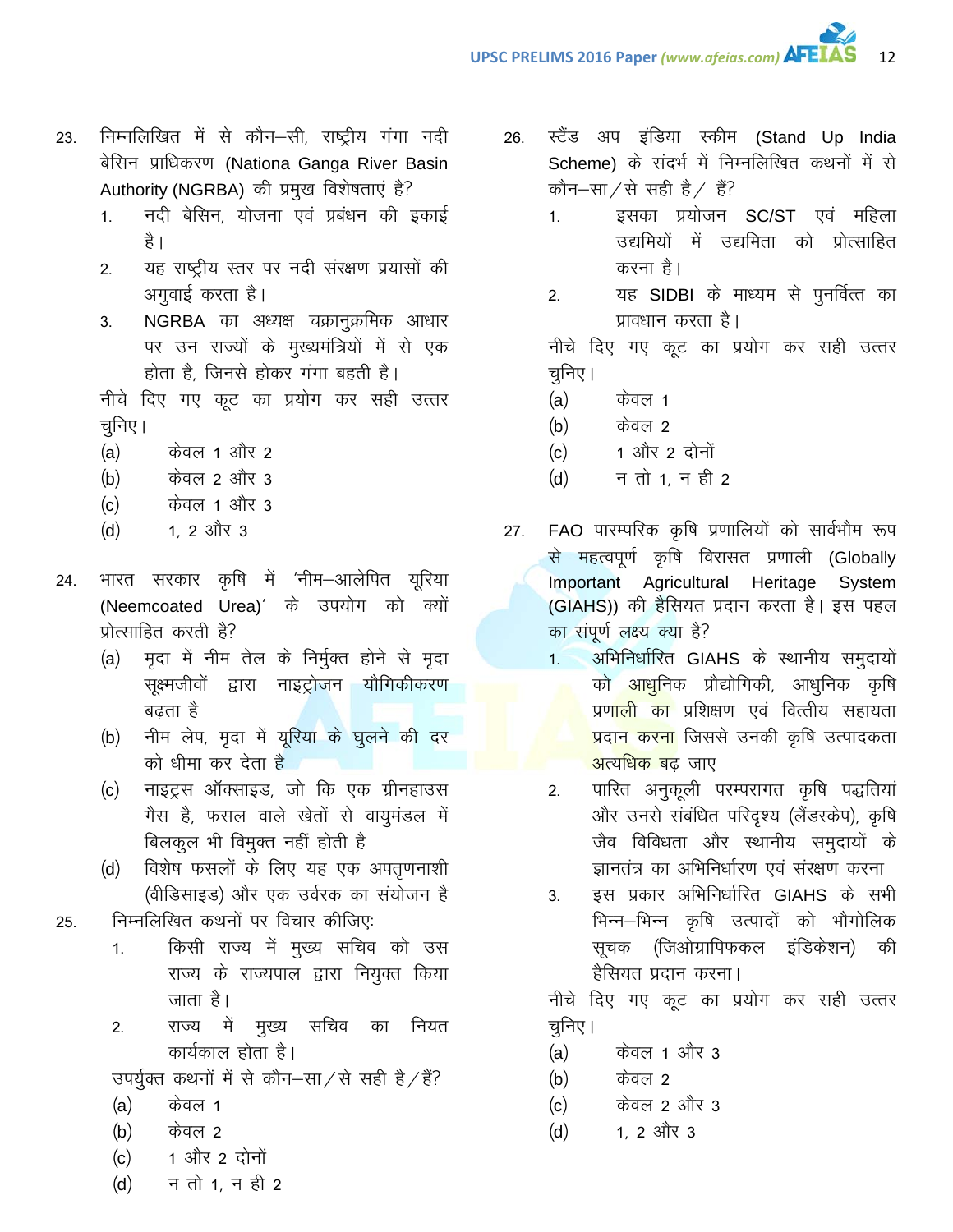- 28. Which of the following is/ are tributary/ tributaries of Brahmaputra?
	- 1. Dibang
	- 2. Kameng
	- 3. Lohit

Select the correct answer using the code given below

- (a) 1 only
- (b) 2 and 3 only
- $(c)$  1 and 3 only
- (d)  $1, 2$  and 3
- 29. The term 'Core Banking Solutions' is sometimes seen in the news. Which of the following statements best describes/ describe this term?
	- 1. It is a networking of a bank's branches which enables customers to operate their accounts from any branch of the bank on its network regardless of where they open their accounts.
	- 2. It is an effort to increase RBI's control over commercial banks through computerization
	- 3. It is a detailed procedure by which a bank with huge non-performing assets is taken over by another bank.
	- Select the correct answer using the code given below.
	- (a) 1 only
	- (b) 2 and 3 only
	- $(c)$  1 and 3 only
	- (d)  $1, 2$  and 3
- 30. Consider the following pairs: Terms sometimes seen in the news Their origin
- 1. Annex-I Countries : Cartagena Protocol
- 2. Certified Emissions Reductions : Nagoya Protocol 3. Clean Development Mechanisms : Kyoto Protocol

Which of the pairs given above is/ are correctly matched?

- (a)  $1$  and  $2$  only
- (b) 2 and 3 only
- $(c)$  3 only
- (d)  $1, 2$  and 3
- 31. In the context of the developments in Bioinformatics, the term 'transcriptome', sometimes seen in the news, refers to
	- (a) a range of enzymes used in genome editing
	- (b) the full range of MRNA molecules expressed by an organism
	- (c) the description of the mechanism of gene expression
	- (d) a mechanism of genetic mutations taking place in cells
- 32. Mission Indradhanush launched by the government of India pertains to
	- (a) Immunization of children and pregnant women
	- (b) Construction of smart cities across the country
	- (c) India's own search for the Earth like planets in outer space
	- (d) New Educational Policy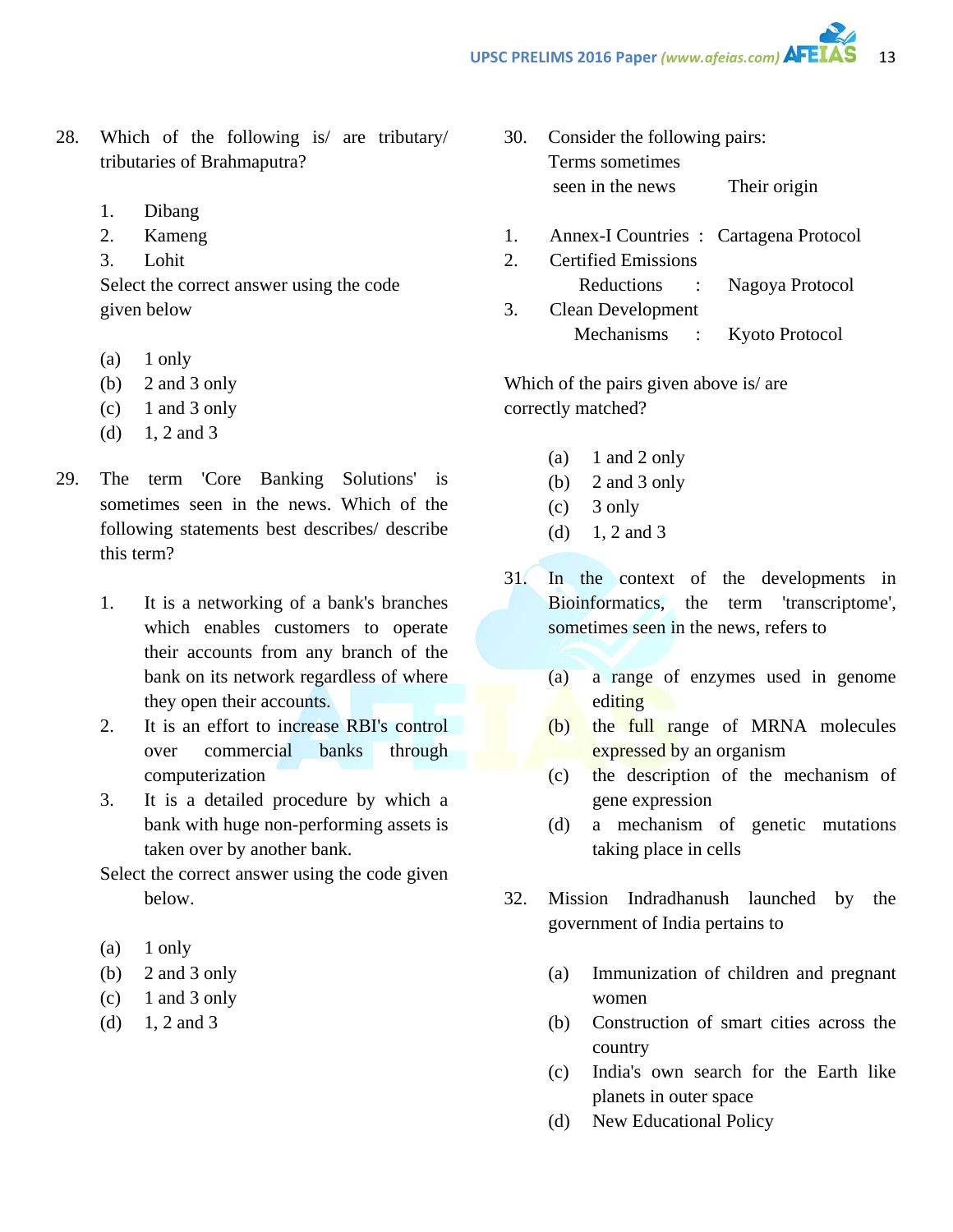- दिवांग  $1.$
- कर्मेग  $2.$
- लोहित  $3.$

नीचे दिए गए कूट का प्रयोग कर सही उत्तर चुनिए।

- $(a)$ केवल 1
- केवल 2 और 3  $(b)$
- केवल 1 और 3  $(c)$
- 1. 2 और 3  $(d)$
- कोर बैंकिंग समाधान (Core Banking Solutions)' 29. पद कभी–कभी समाचारों में देखा जाता है। निम्नलिखित कथनों में से कौन–सा/से इस पद का सही वर्णन करता है / करते हैं?
	- यह बैंक की शाखाओं का वह तंत्र है जो  $1<sup>1</sup>$ उपभोक्ताओं को अपने खातों का संचालन बैंक की किसी भी शाखा से कर सकने की सुविधा देता है चाहे उन्होंने अपना खाता कहीं भी खोल रखा हो।
	- यह व्यावसायिक बैंकों पर कम्प्यूटरीकरण के  $2.$ माध्यम से RBI का नियंत्रण बढ़ाने का एक प्रयास है।
	- यह एक विस्तृत प्रक्रिया है जिसके द्वारा 3. अनर्जक (नॉन–परफॉर्मिंग) विशाल परिसम्पत्ति वाले बैंक का अधिग्रहण दूसरे बैंक द्वारा कर लिया जाता है ।

नीचे दिए गए कूट का प्रयोग कर सही उत्तर चुनिए।

- $(a)$ केवल 1
- केवल 2 और 3  $(b)$
- केवल 1 और 3  $(c)$
- 1. 2 और 3  $(d)$

निम्नलिखित युग्मों पर विचार कीजिए: 30.

उनका मूल स्रोत कभी-कभी समाचारों में देखे जाने वाले शब्द

- 1. एनेक्स–1 देश : कार्टाजेना प्रोटोकॉल
- 2. प्रमाणित उत्सर्जन : नागोया प्रोटोकॉल कटौतियाँ (सर्टिफाइड एमिशंस रिडक्शंस)
- 3. स्वच्छ विकास क्रियाविधि : क्योटो प्रोटोकॉल (क्लीन डेवलपमेंट मेकेनिज्म)

उपर्युक्त में से कौन-सा/से युग्म सही सुमेलित है/हैं?

- केवल 1 और 2  $(a)$
- केवल 2 और 3  $(b)$
- $(c)$ केवल 3
- $(d)$ 1. 2 और 3
- जैव सूचना–विज्ञान (बायोइफॉर्मेटिक्स)  $31($ में घटनाक्रमों / गतिविधि के संदर्भ में समाचारों में कभी—कभी दिखने वाला पद ट्रांसक्रिप्टोम (Transcriptome) किसे निर्दिष्ट करता है?
	- <mark>जी</mark>नोम संपादन (जीनोम एडिटिंग) में  $(a)$ <mark>प्रयुक्त एं</mark>जाइमों की एक श्रेणी
	- किसी जीव द्वारा अभिव्यक्त अणुओं की  $(b)$ पूर्ण श्रृंखला
	- जीन अभिव्यक्ति की क्रियाविधि का वर्णन  $(c)$
	- कोशिकाओं में होने वाले आनुवंशिक  $(d)$ उत्परिवर्तनों की एक क्रियाविधि
- 32. भारत सरकार द्वारा चलाया गया मिशन इंद्रधनुष किससे संबंधित है?
	- और गर्भवती महिलाओं बच्चों  $(a)$ का प्रतिरक्षण
	- पूरे देश में स्मार्ट सिटी का निर्माण  $(b)$
	- बाहरी अंतरिक्ष में पृथ्वी–सदृश ग्रहों के  $(c)$ लिए भारत की स्वयं की खोज
	- नई शिक्षा नीति  $(d)$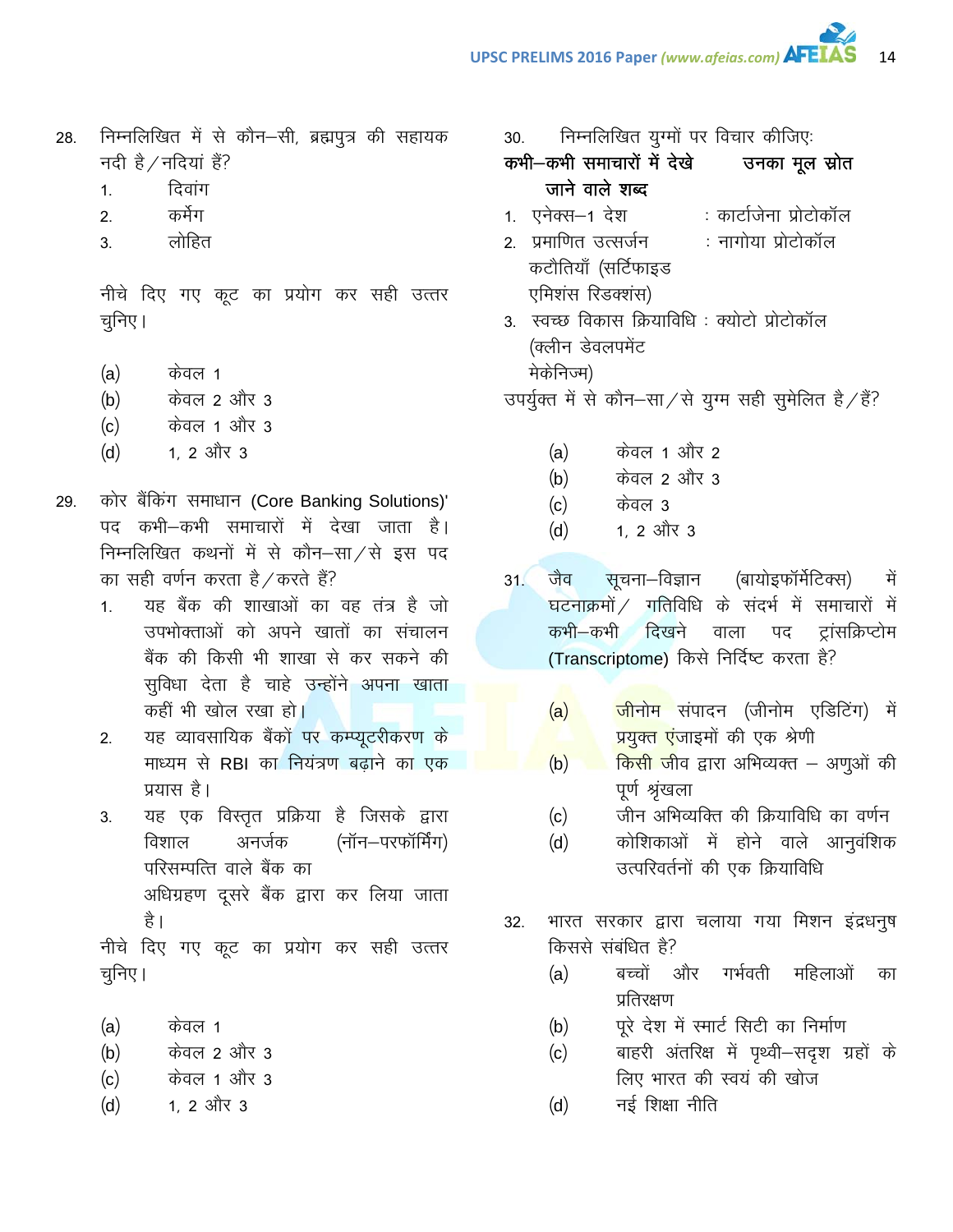- 33. Which of the following best describes/describe the aim of 'Green India Mission' of the government of India?
	- 1. Incorporating environmental benefits and costs into the Union and State Budgets thereby implementing the green accounting.
	- 2. Launching the second green revolution to enhance agricultural output to enhance agricultural output so as to ensure food security to one and all in the future
	- 3. Restoring and enhancing forest cover and responding to climate change by a combination of adaptation and mitigation measures
	- Select the correct answer using the code given below.
	- $(a)$  1 only
	- (b) 2 and 3 only
	- (c) 3 only
	- (d)  $1, 2$  and 3
- 34. With reference to pre-packaged items in India, it is mandatory to the manufacturer to put which of the following information on the main label as per the food safety and standards (packaging and labeling) Regulations 2011?
	- 1. List of ingredients including additives
	- 2. Nutrition information
	- 3. Recommendations if any made by the medical profession about the possibility of any allergic reactions
	- 4. Vegetarian/ non vegetarian
	- Select the correct answer using the code given below.
	- (a)  $1, 2$  and 3
	- (b) 2, 3 and 4
	- $(c)$  1, 2 and 4
	- (d)  $1$  and  $4$  only
- 35. 'Project Loon', sometimes seen in the news, is related to.
	- (a) waste management technology
	- (b) wireless communication technology
	- (c) solar power production technology
	- (d) water conservation technology
- 36. 'Net metering' is sometimes seen in the news in the context of promoting the
	- (a) production and use of solar energy by the households/ consumers
	- (b) use of piped natural gas in the kitchens of households
	- (c) installation of CNG kits in motor-cars
	- (d) installation of water meters in urban households
- 37. India's ranking in the 'Ease of Doing Business Index' is sometimes seen in the news. Which of the following has declared that ranking?
	- (a) Organization for Economic Cooperation and Development (OECD)
	- (b) World Economic Forum
	- (c) World Bank
	- (d) World Trade Organization (WTO)
- 38. Banjaras during the medieval period of Indian history were generally
	- (a) agriculturists
	- (b) warriors
	- (c) weavers
	- (d) traders
- 39. Who of the following had first deciphered the edicts of Emperor Ashoka?
	- (a) Georg Buhler
	- (b) James Prinsep
	- (c) Max Muller
	- (d) William Jones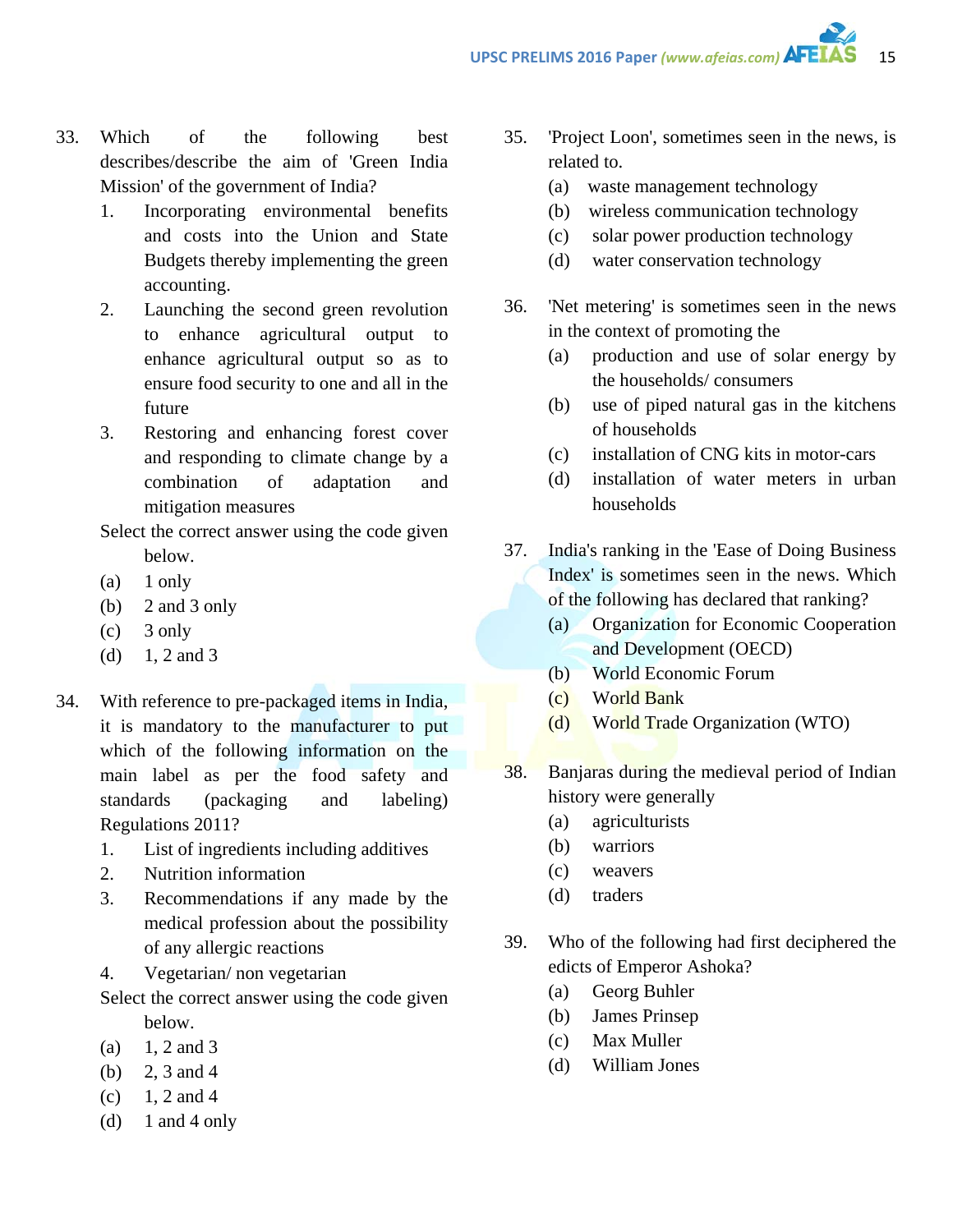- निम्नलिखित में से कौन–सा $\angle$ से भारत सरकार के 33. हरित भारत मिशन– के उददेश्य को सर्वोत्तम रूप से वर्णित करता है ∕ करते हैं?
	- पर्यावरणीय लाभों एवं लागतों को केन्द्र एवं  $1.$ राज्य के बजट में सम्मिलित करते हुए तदद्वारा हरित लेखाकरण (ग्रीन अकाउंटिंग) को अमल में लाना
	- कृषि उत्पाद के संवर्धन हेतू द्वितीय हरित  $2<sub>1</sub>$ क्रांति आरंभ करना जिससे भविष्य में सभी के लिए खाद्य सुरक्षा सुनिश्चित हो
	- वन आच्छादन की पुनर्प्राप्ति और संवर्धन  $3.$ करना तथा अनुकूलन (अडैप्टेशन) एवं न्यूनीकरण (मिटिगेशन) के संयुक्त उपायों से जलवायू परिवर्तन का प्रत्युत्तर देना

नीचे दिए गए कूट का प्रयोग कर सही उत्तर चूनिए।

- केवल 1  $(a)$
- केवल 2 और 3  $(b)$
- केवल 3  $(c)$
- 1. 2 और 3  $(d)$
- भारत में, पूर्व-संवेष्टित (प्रीपैकेज्ड) वस्तुओं के संदर्भ 34. में खाद्य सुरक्षा और मानक (पैकेजिंग और लेबलिंग) विनियम 2011 के अनुसार किसी निर्माता को मुख्य लेबल पर निम्नलिखित में से कौन–सी सूचना अंकित करना अनिवार्य है?
	- संघटकों की सूची, जिसमें संयोजी  $1<sub>1</sub>$ शामिल है
	- पोषण विष्ज्ञयक सूचना  $2.$
	- चिकित्सा व्यवसाय द्वारा दी गई किसी  $3.$ एलर्जी प्रतिक्रिया की संभावना के संदर्भ में संस्तुतियां, यदि कोई है
	- शाकाहारी / मांसाहारी  $4.$

नीचे दिए गए कूट का प्रयोग कर सही उत्तर चूनिए।

- $(a)$ 1, 2 और 3
- 2, 3 और 4  $(b)$
- 1. 2 और 4  $(c)$
- केवल 1 और 4  $(d)$
- कभी-कभी समाचारों में दिखने वाला प्रोजेक्ट लून 35. (Project Loon) संबंधित है
	- अपशिष्ट प्रबंधन प्रौद्योगिकी से  $(a)$
	- बेतार-संचार प्रौद्योगिकी से  $(b)$
	- सौर–ऊर्जा उत्पादन प्रौद्योगिकी से  $(c)$
	- जल—संरक्षण प्रौद्योगिकी से  $(d)$
- कभी—कभी समाचारों में नेट मीटरिंग 36. (Netmetering)' निम्नलिखित में से किसको प्रोत्साहित करने के संदर्भ में देखा जाता है?
	- परिवारों / उपभोक्ताओं द्वारा सौर ऊर्जा  $(a)$ का उत्पादन और उपयोग
	- घरों के रसोईघरों में पाइप्ड नैचरल गैस  $(b)$ का उपयोग
	- मोटरगाडियों में CNG किट लगवाना  $(c)$
	- शहरी घरों में पानी के मीटर लगवाना  $(d)$
- व्यापार करने की सुविधा का सूचकांक (Ease of  $37/$ Doing Business Index)' में भारत की रैंकिंग कभी—कभी ा में दिखती पत्रों है । समाचार निम्नलिखित में किसने इस रैकिंग की घोषणा की है?
	- $(a)$ <mark>आर्थिक </mark>सहयोग और विकास संगठन
	- विश्व आर्थिक मंच  $(b)$
	- विश्व बैंक  $(c)$
	- $(d)$ विश्व व्यापार संगठन
- भारतीय इतिहास के मध्यकाल में बंजारे सामान्यतः 38. कौन थे?
	- $(a)$ कृषक
	- योद्धा  $(b)$
	- $(c)$ बुनकर
	- व्यापारी  $(d)$
- सम्राट अशोक के राजादेशों का सबसे पहले 39. विकूटन (डिसाइफर) किसने किया था?
	- <u> जॉर्ज  $-$ </u>  $(a)$
	- जेम्स प्रिंसेप  $(b)$
	- मैक्स मूलर  $(c)$
	- विलियम जोन्स  $(d)$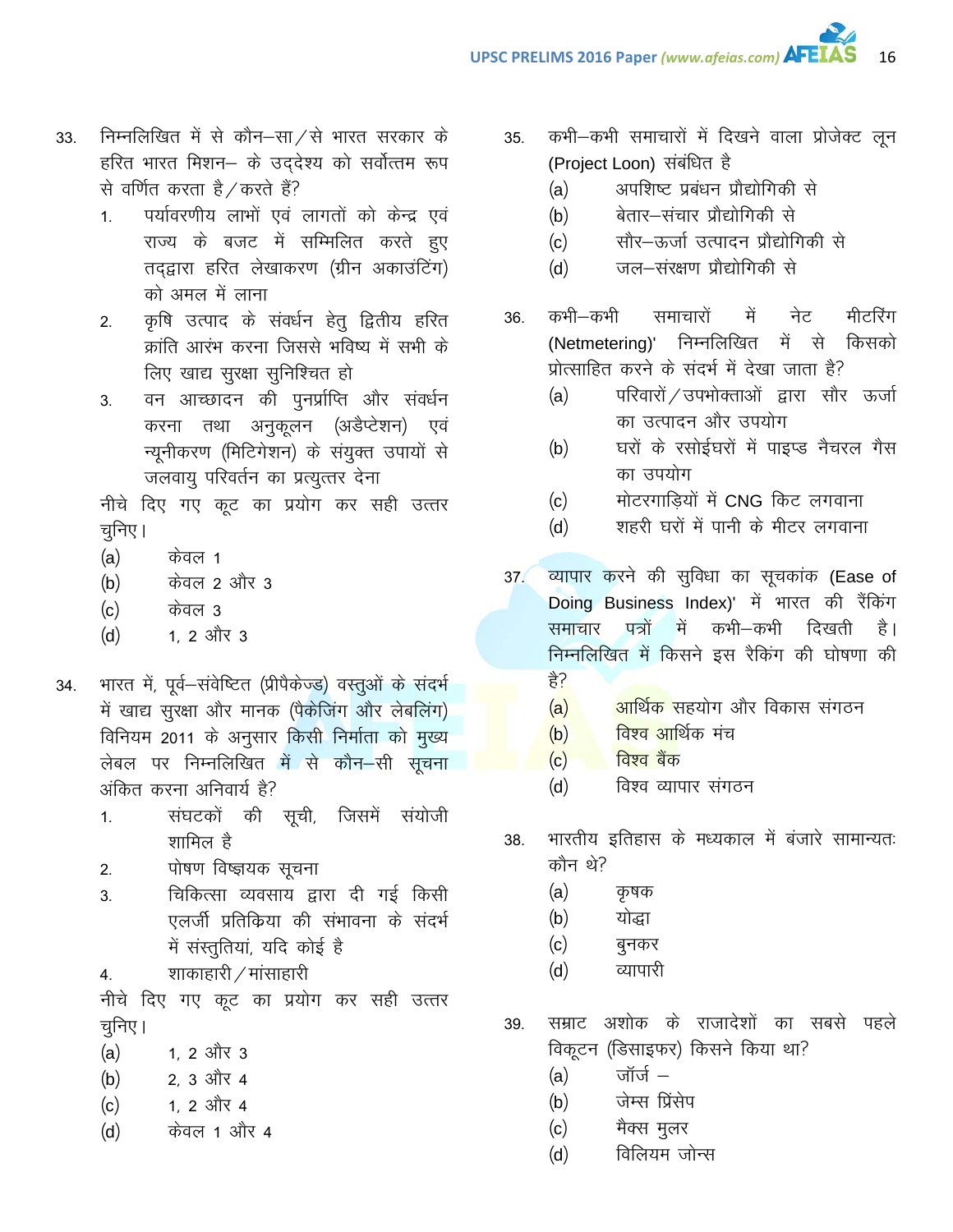- 40. With reference to the 'Gram Nyayalaya Act', which of the following statements is/ are correct?
	- 1. As per the Act, Gram Nyayalayas can hear only civil cases and not criminal cases.
	- 2. The Act allows local social activists as mediators/ reconciliators.

Select the correct answer using the code given below.

- $(a)$  1 only
- $(b)$  2 only
- (c) Both 1 and 2
- (d) Neither 1 nor 2
- 41. With reference to the Trans-Pacific Partnership', consider the following statements:
	- 1. It is an agreement among all the Pacific Rim countries except China and Russia.
	- 2. It is a strategic alliance for the purpose of maritime security only.

Which of the statements given above is/ are correct?

- $(a)$  1 only
- (b)  $2 \text{ only}$
- (c) Both 1 and 2
- (d) Neither 1 nor 2
- 42. Consider the following statements : The India-Africa Summit
	- 1. held in 2015 was the third such summit
	- 2. was actually initiated by Jawaharlal Nehru in 1951

Which of the statements given above is/ are correct?

- $(a)$  1 only
- $(b)$  2 only
- (c) Both 1 and 2
- (d) Neither 1 nor 2
- 43. What is/ are the purpose/ purposes of the 'Marginal Cost of Funds based Lending Rate (MCLR)' announced by RBI?
	- 1. These guidelines help improve the transparency in the methodology followed by banks for determining the interest rates in advances.
	- 2. These guidelines help ensure availability of bank credit at interest rates which are fair to the borrowers as well as the banks.

Select the correct answer using the code

given below.

- $(a)$  1 only
- (b)  $2$  only
- (c) Both 1 and 2
- (d) Neither 1 nor
- 44. What is/ are unique about 'Kharai camel', a breed found in India?
	- 1. It is capable of swimming up to three kilometers in seawater.
	- 2. It survives by grazing on mangroves.
	- 3. It lives in the wild and cannot be domesticated.
	- Select the correct answer using the code given below.
	- (a)  $1$  and  $2$  only
	- $(b)$  3 only
	- $(c)$  1 and 3 only
	- (d)  $1, 2$  and 3
- 45. Recently our scientists has discovered a new and distinct species of banana plant which attains a height of about 11 meters and has orange coloured fruit pulp. In which part of India has it been discovered?
	- (a) Andaman Islands
	- (b) Anaimalai Forests
	- (c) Maikala Hills
	- (d) Tropical rain forests of northeast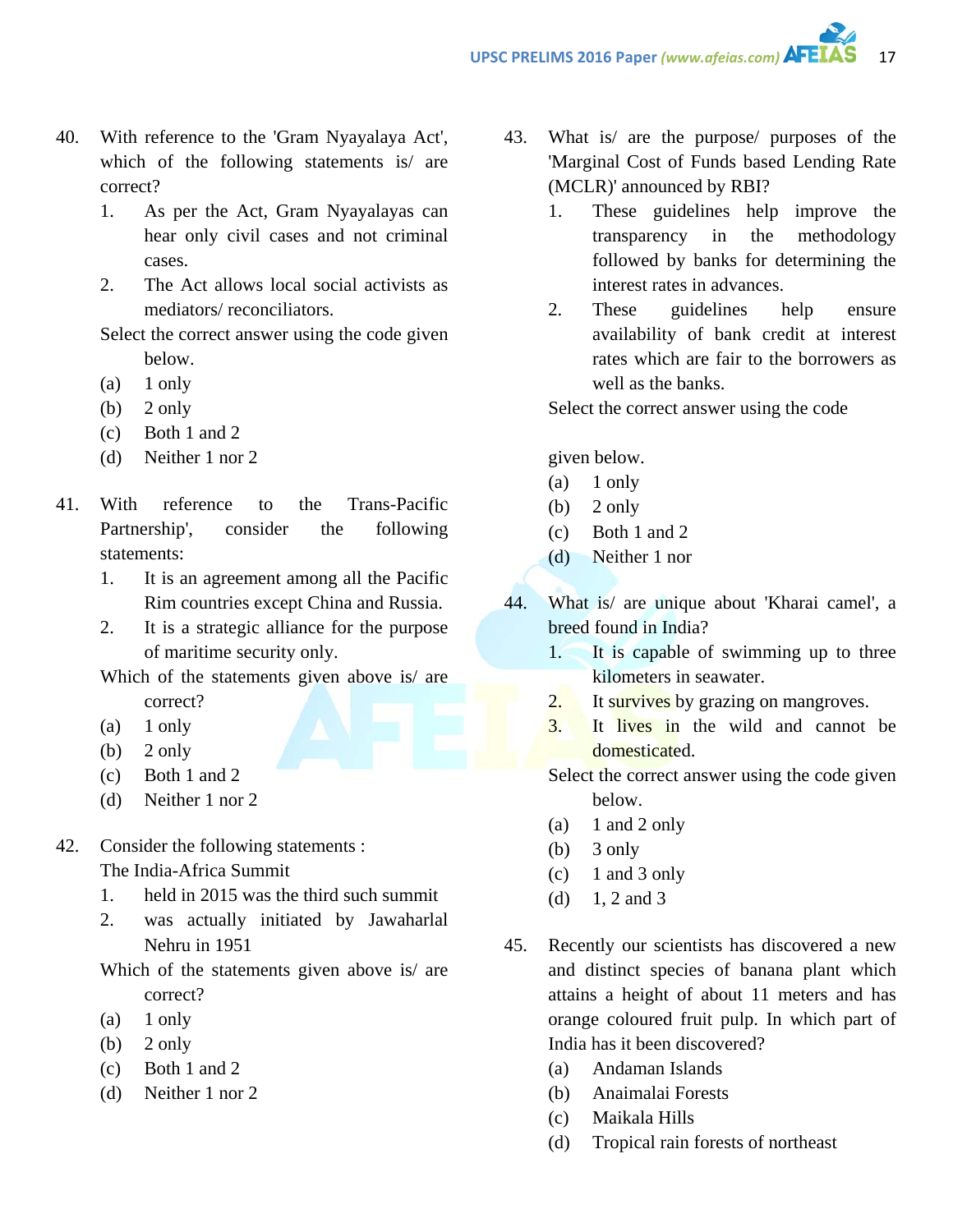- ग्राम न्यायालय अधिनियम के संदर्भ में निम्नलिखित 40. कथनों में से कौन-सा/से सही है/हैं?
	- इस अधिनियम के अनुसार ग्राम न्यायालय  $1.$ केवल सिविल मामलों की सुनवाई कर सकता है. आपराधिक मामलों की नहीं।
	- अधिनियम स्थानीय सामाजिक  $2<sub>1</sub>$ यह सक्रियतावादियों को मध्यस्थ / सुलहकर्ता के रूप में स्वीकार करता है।

नीचे दिए गए कूट का प्रयोग कर सही उत्तर चनिए।

- $(a)$ केवल 1
- केवल २  $(b)$
- 1 और 2 दोनों  $(c)$
- न तो 1, न ही 2  $(d)$
- पार्टनरशिप ट्रांस पैसिफिक (Trans-Pacific  $41.$ Partnership)' के संदर्भ में निम्नलिखित कथनों पर विचार कीजिए:
	- यह चीन और रूस को छोडकर प्रशांत  $1<sub>1</sub>$ महासागर तटीय सभी देशों के मध्य एक समझौता है।
	- यह केवल तटवर्ती सुरक्षा के प्रयोजन से  $2<sub>1</sub>$ किया गया सामरिक गठबंधन है।
	- उपर्युक्त कथनों में से कौन-सा/से सही है/हैं?
	- $(a)$ केवल 1
	- केवल २  $(b)$
	- 1 और 2 दोनों  $(c)$
	- न तो 1, न ही 2  $(d)$
- निम्नलिखित कथनों पर विचार कीजिए : 42. भारत–अफ्रीका शिखर, सम्मेलन (इंडिया–अफ्रीका सम्मिट)
	- जो 2015 में हुआ, तीसरा सम्मेलन था  $1<sub>1</sub>$
	- की शुरूआत वास्तव में 1951  $2.$ में जवाहरलाल नेहरू द्वारा की गई थी
	- उपर्युक्त कथनों में से कौन–सा/से सही है/हैं?
	- $(a)$ केवल 1
	- केवल २  $(b)$
	- 1 और 2 दोनों  $(c)$
	- न तो 1. न ही 2  $(d)$
- RBI द्वारा पोषित कोषों की सीमांत लागत पर 43. आधारित उधारी दर (Marginal Cost of Funds based Lending Ratc (MCLR) का/के उद्देश्य क्या है  $\angle$ हैं?
	- ये दिशा निर्देश उधारों की ब्याज दरें  $1<sup>1</sup>$ निर्धारित करने हेतू बैंकों द्वारा अपनाई गई विधि में पारदर्शिता बढाने में मदद करते है।

18

ये दिशानिर्देश बैंक साख की उपलब्धता ऐसी  $2<sup>1</sup>$ ब्याज दरों पर सुनिश्चित करने में मदद करते है जो ऋण लेने वाले एवं बैंक दोनों के लिए न्यायसंगत है।

नीचे दिए गए कूट का प्रयोग कर सही उत्तर चुनिए।

- $(a)$ केवल 1
- केवल 2  $(b)$
- 1 और 2 दोनों  $(c)$
- न तो 1, न ही 2  $(d)$
- भारत में पाई जाने वाली नस्ल, खाराई ऊंट के बारे  $44$ में अनुठा क्या है / हैं?
	- यह समुद्र–जल में तीन किलोमीटर तक  $1.1$ तैरने में सक्षम है।
	- यह मैन्ग्रोव (Mangroves) की चराई पर  $2.$ <u>जीता है।</u>
	- <mark>यह जंग</mark>ली होता है और पालतू नहीं  $3.$ बनाया जा सकता है।

नीचे दिए गए कूट का प्रयोग कर सही उत्तर चुनिए ।

- $(a)$ केवल 1 और 2
- $(b)$ केवल 3
- केवल 1 और 3  $(c)$
- $(d)$ 1. 2 और 3
- हाल ही में हमारे वैज्ञानिकों ने केले के पौधे की 45. एक नई और भिन्न जाति की खोज की है जिसकी ऊंचाई लगभग 11 मीटर तक जाती है और उसके फल का गूदा नारंगी रंग का है। यह भारत के किस भाग में खोजी गई है?
	- अंदमान द्वीप  $(a)$
	- $(b)$ अन्नामलई वन
	- मैकल पहाडियां  $(c)$
	- पूर्वोत्तर उष्णकटिबंधीय वर्षावन  $(d)$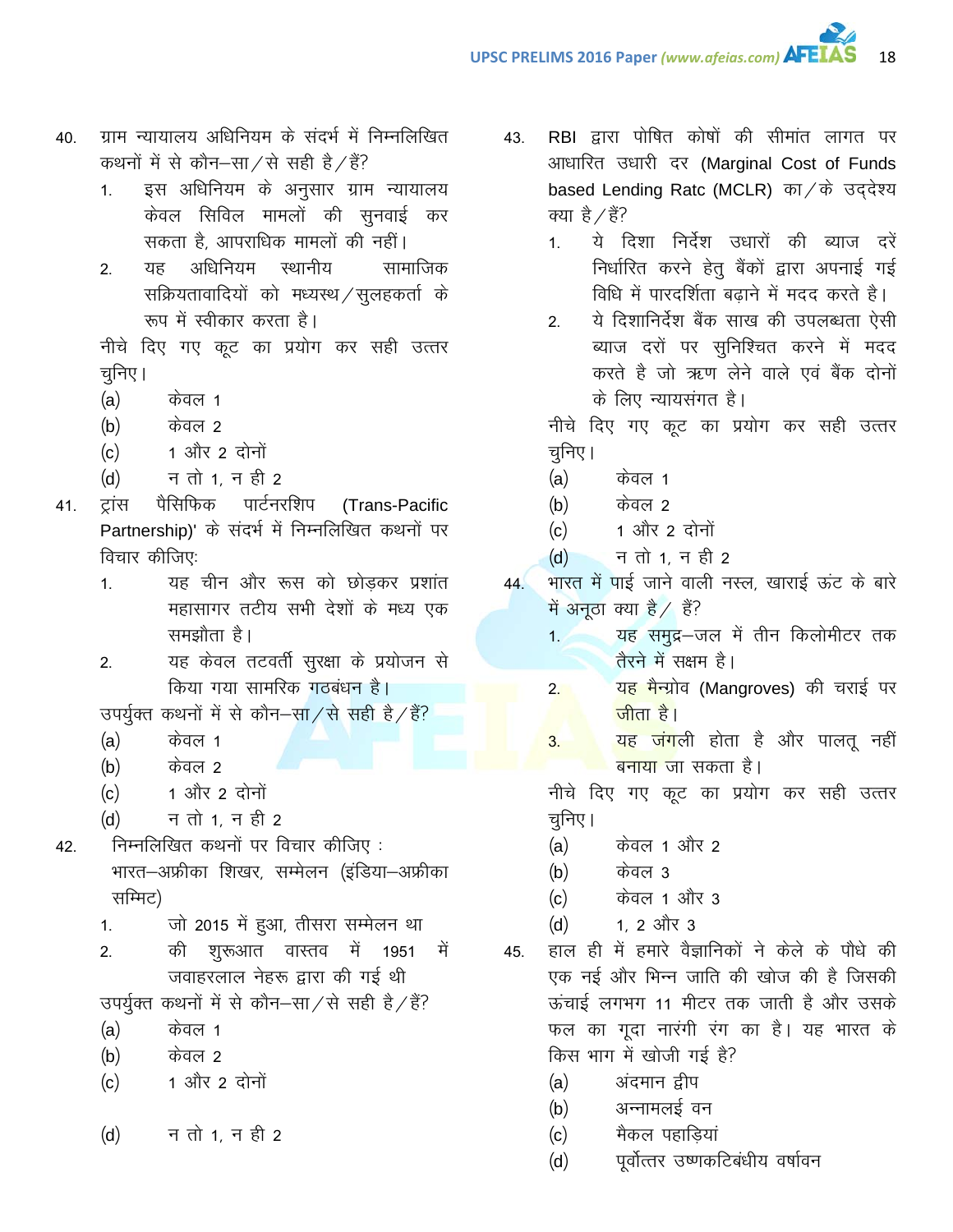- 46. Which one of the following is the best description of INS Astradharini, that was in the news recently?
	- (a) Amphibious warfare ship
	- (b) Nuclear powered submarine
	- (c) Torpedo launch and recovery vessel
	- (d) Nuclear powered aircraft carrier
- 47. What is 'Greased Lighting-10 (GL-10)', recently in the news?
	- (a) Electric plane tested by NASA
	- (b) Solar-powered two seater aircraft designed by Japan
	- (c) Space observatory launched by China
	- (d) Reusable rocket designed by ISRO
- 48. With reference to 'Initiative for Nutritional Security through Intensive Millets Promotion', which of the following statements is/are correct ?
	- 1. This initiative aims to demonstrate the improved production and post harvest technologies, and to demonstrate value addition techniques, in an integrated manner, with cluster approach.
	- 2. Poor, small, marginal and tribal farmers have larger stake in this scheme.
	- 3. An important objective of the scheme is to encourage farmers of commercial crops to shift to millet cultivation by offering them free kits of critical inputs of nutrients and microirrigation equipment.

Select the correct answer using the code give below.

- $(a)$  1 only
- (b) 2 and 3 only
- (c) 1 and 2 only
- (d)  $1, 2$  and 3
- 49. The 'Swadeshi' and 'Boycott' were adopted as methods of struggle for the first time during the
	- (a) agitation against the partition of Bengal
	- (b) Home Rule Movement
	- (c) Non-Cooperation Movement
	- (d) Visit of the Simon Commission to India
- 50. With reference to the religious history of India, consider the following statements:
	- 1. The concept of Bodhisattva is central to Hinayana sect of Buddhism.
	- 2. Bodhisattva is a compassionate one on his way to enlightenment.
	- 3. Bodhisattva delays achieving his own salvation to help all sentient beings on their path to it.
	- Which of the statements given above is/ are correct?
	- (a) 1 only
	- (b) 2 and 3 only
	- $(c)$  2 only
	- (d)  $1, 2$  and 3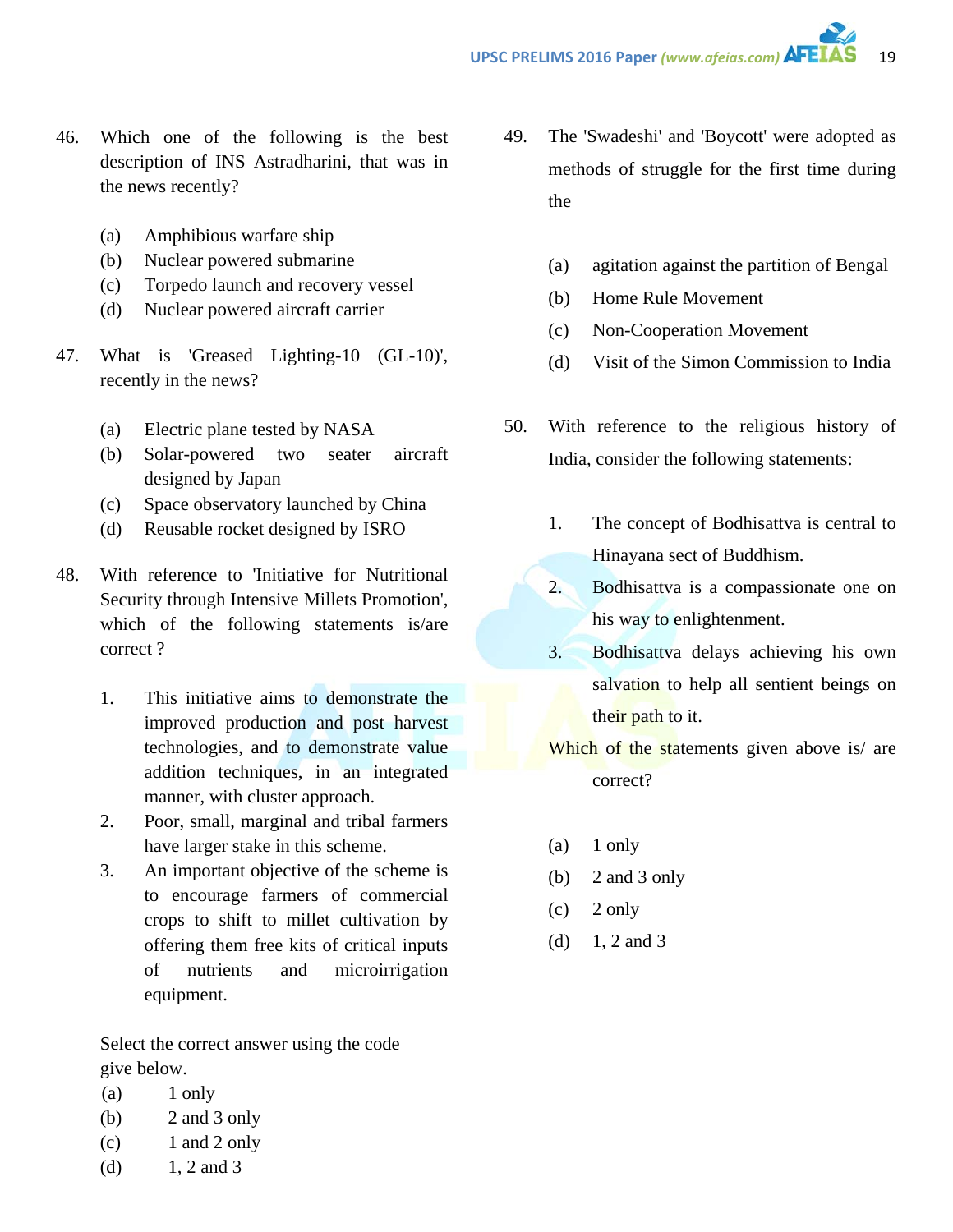- 46. INS अस्त्रधारिणी का जिसका हाल ही में समाचारों में उल्लेख हुआ था, निम्नलिखित में से कौन-सा सर्वोत्तम वर्णन हैं?
	- (a) उभयचर युद्धपोत
	- (b) नाभिकीय शक्ति–चालित पनडुब्बी
	- (c) टॉरपीडो प्रमोचन और पुनर्प्राप्ति (Recovery) जलयान
	- (d) नाभिकीय शक्ति–चालित विमान–वाहक
- 47. ग्रीज्ड लाइट्निंग-10 (GL-10) जिसका हाल ही में समाचारों में उल्लेख हुआ, क्या है?
	- (a) NASA द्वारा परीक्षित विद्युत विमान
	- (b) जापान द्वारा डिजाइन किया गया और शक्ति से चलने वाला दो सीटों वाला विमान
	- $(c)$  alter हारा लांच की गई अंतरिक्ष वेधशाला
	- (d) ISRO द्वारा डिजाइन किया गया पुनरोपयोगी रॉकेट
- 48. महन कदन्न संवर्धन के माध्यम से पोषण सुरक्षा हेतु पहल (Initiative for Nurtitional Security through Intensive Millets Promotion)' के संदर्भ में निम्नलिखित कथनों में से कौन $-\frac{1}{\sqrt{2}}$ सही है $\angle$ हैं?
	- 1. इस पहल का उद्देश्य उन्नत उत्पादन और कटाई–उपरांत प्रौद्योगिकीयों को निदर्शित करना है, एवं समूह उपागम (क्लस्टर अप्रोच) के साथ एकीकृत रीति से मूल्य वर्धन तकनीकों को निदर्शित करना है।
	- 2. इस योजना में निर्धन, लघु, सीमांत एवं जनजातीय किसानों की बड़ी हितधारिता (स्टेक) है।
	- 3. इस योजना का एक महत्वपूर्ण उददेश्य वाणिज्यिक फसलों के किसानों को, पोषकों के अत्यावश्यक निवेशों के और लघू सिंचाई उपकरणों के निःशुल्क किट प्रदान कर, कदन्न की खेती की और प्रोत्साहित करना है ।

नीचे दिए गए कूट का प्रयोग कर सही उत्तर चुनिए।

- (a) केवल 1
- (b) केवल 2 और 3
- (c) केवल 1 और 2
- $(d)$  1, 2 और 3
- 49. स्वदेशी और बहिष्कार पहली बार किस घटना के दौरान संघर्ष की विधि के रूप में अपनाए गए थे।
	- (a) बंगाल विभाजन के विरुद्ध आंदोलन
	- (b) होम रूल आंदोलन
	- (c) असहयोग आंदोलन
	- (d) साइमन कमीशन की भारत यात्रा
- 50. भारत के धार्मिक इतिहास के सदर्भ में निम्नलिखित कथनों पर <mark>विचार</mark> कीजिए:
	- <mark>1. बोधिसत्व, बौद्धमत के हीनयान सम्प्रदाय की</mark> <mark>केंदीय संकल्</mark>पना है।
	- 2. बोधिसत्व अपने प्रबोध के मार्ग पर बढता हुआ करूणामय है।
	- 3. बोधिसत्व समस्त सचेतन प्राणियों को उनके प्रबोध के मार्ग पर चलने में सहायता करने के लिए स्वयं की निर्वाण प्राप्ति विलम्बिल करता है।

उपर्युक्त कथनों में से कौन-सा $\overline{Z}$ से सही है $\overline{Z}$ हैं?

- (a) केवल 1
- (b) केवल 2 और 3
- (c) केवल 2
- $(d)$  1, 2 और 3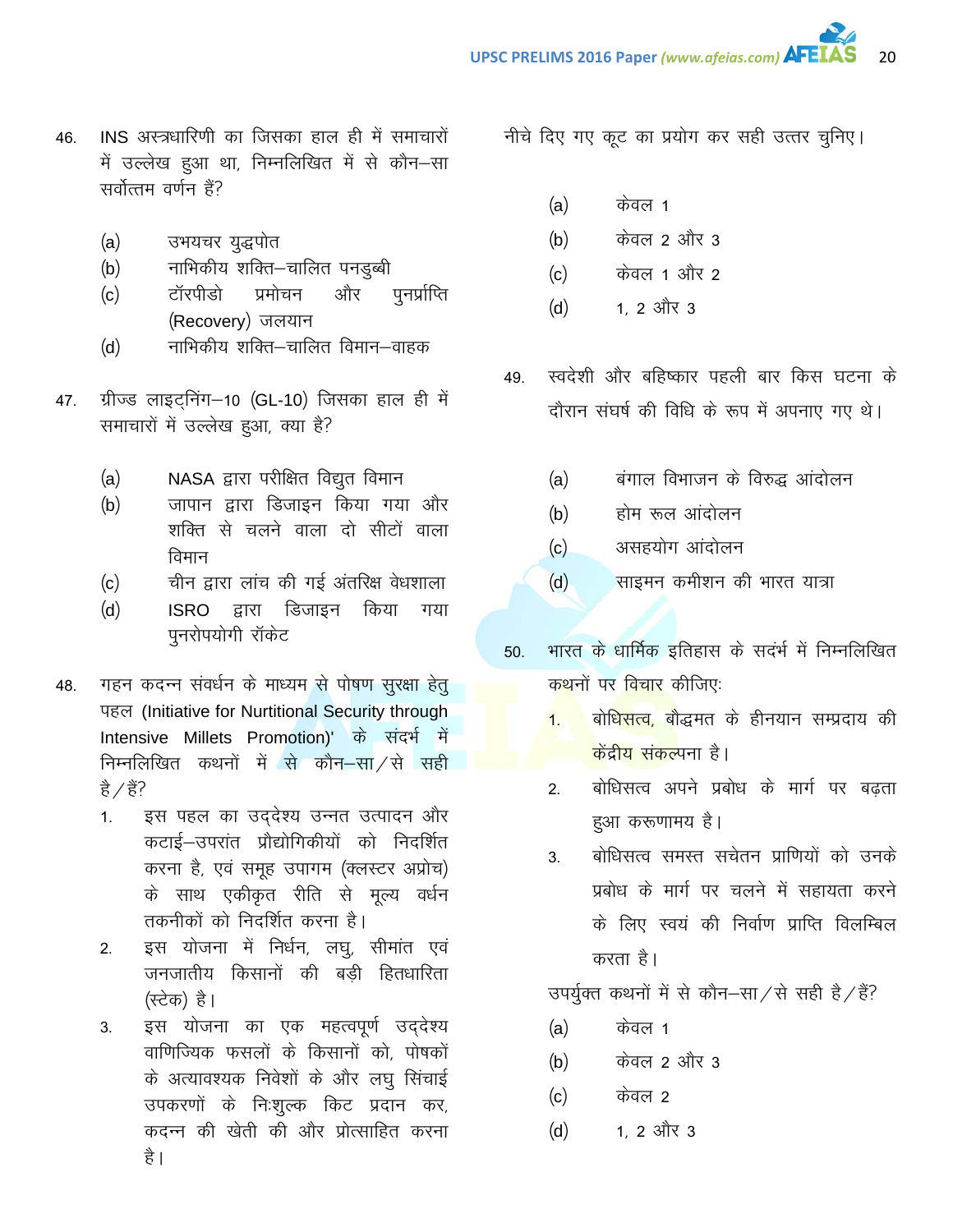- 51. 'Doctors Without Borders (Medecins Sans Frontieres)', often in the news, is
	- (a) a division of World Health Organization
	- (b) a non-governmental international organization
	- (c) an inter-governmental agency sponsored by European Union
	- (d) a specialized agency of the United Nations
- 52. With reference to an initiative called 'The Economics of Ecosystems and Biodiversity (TEEB)', which of the following statements is/ are correct?
	- 1. It is an initiative hosted by UNEP, IMF and World Economic Forum.
	- 2. It is a global initiative that focuses on drawing attention to the economic benefits of biodiversity.
	- 3. It presents an approach that can help decision makers recognize, demonstrate and capture the value of ecosystems and biodiversity.

Select the correct answer using the code given below.

- (a)  $1$  and  $2$  only
- (b)  $3$  only
- (c) 2 and 3 only
- (d)  $1, 2$  and 3
- 53. With reference to 'Red Sandcrs', sometimes seen in the news, consider the following statements:
	- 1. It is a tree species found in a part of South India.
	- 2. It is one of the most important trees in the tropical rain forest areas of South India.

Which of the statements given above is/ are correct?

- $(a)$  1 only
- (b)  $2 \text{ only}$
- (c) Both 1 and 2
- (d) Neither 1 nor 2

54. Which of the following statements is/ are correct?

> Proper design and effective implementation of  $UN-REDD + Programme can significantly$ contribute to

- 1. protection of biodiversity
- 2. resilience of forest ecosystems
- 3. poverty reduction

Select the correct answer using the code given below.

- (a) 1and 2 only
- $(b)$  3 only
- (c) 2 and 3 only
- (d)  $1, 2$  and 3
- 55. What is 'Greenhouse Gas Protocol'?
	- (a) It is an international accounting tool for government and business leaders to understand, quantify and manage greenhouse gas emissions
	- (b) It is an initiative of the United Nations to offer financial incentives to developing countries to reduce greenhouse gas emissions and to adopt eco-friendly technologies
	- (c) It is an inter-governmental agreement ratified by all the member countries of the United Nations to reduce greenhouse gas emission to specified levels by year 2022
	- (d) It is one of the multilateral REDD  $+$ initiatives hosted by the World Bank.
- 56. With reference to 'Financial stability and Development Council' consider the following statements:
	- 1. It is an organ of NITI Aayog.
	- 2. It is headed by the Union Finance Minister.
	- 3. It monitors macroprudential super vision of the economy

Which of the statements given above is/ are correct?

- (a)  $1$  and  $2$  only
- (b)  $3$  only
- (c) 2 and 3 only
- (d)  $1, 2$  and 3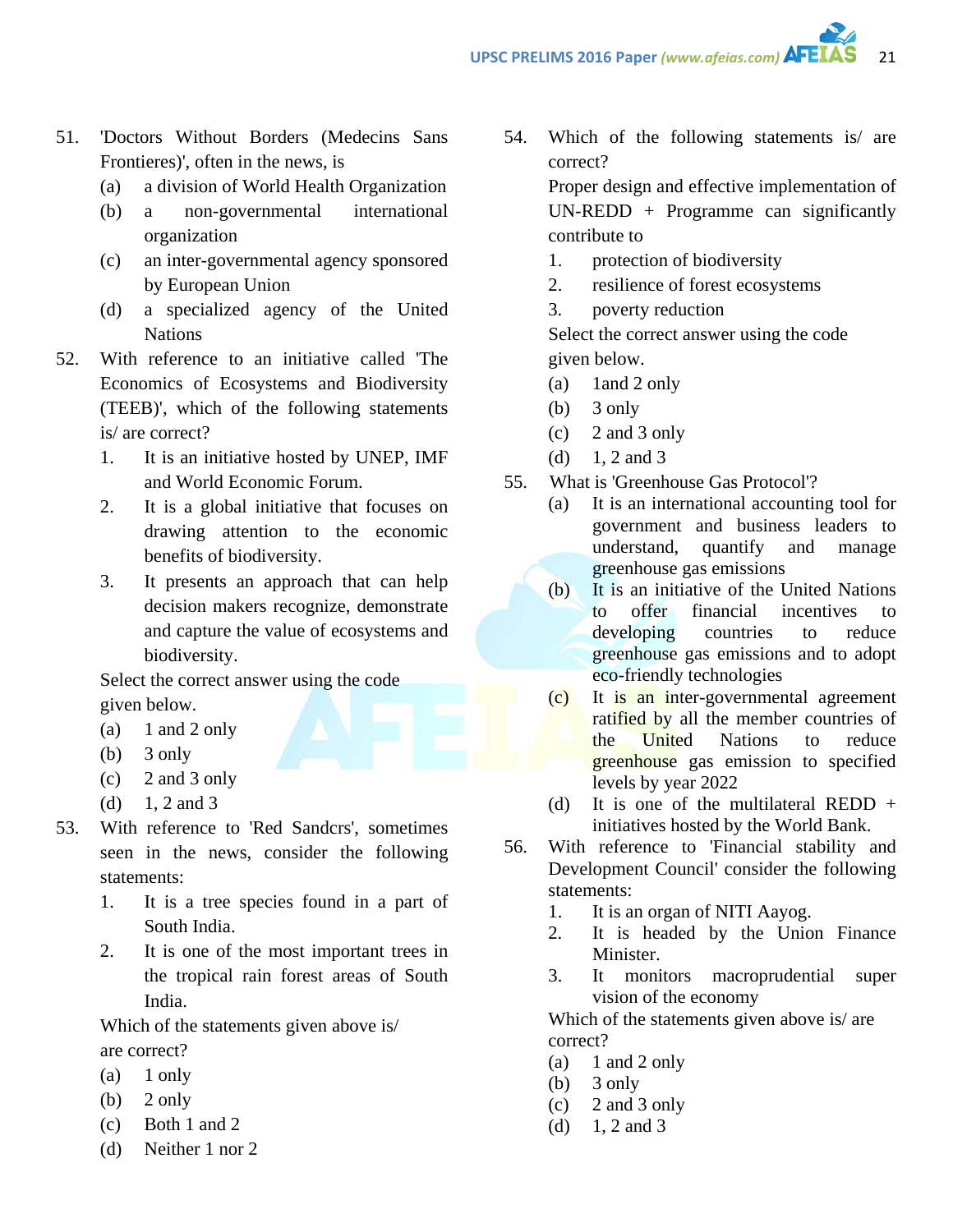- 'Doctors Without Borders (Medecins Sans  $51.$ Frontieres)' जो प्रायः समाचारों में आया है
	- $(a)$ विश्व स्वास्थ्य संगठन का एक प्रभाग
	- $(b)$ एक गैर–सरकारी अंतर्राष्ट्रीय संगठन
	- $(c)$ यूरोपीय संघ द्वारा प्रायोजित एक अंत सरकारी एजेंसी
	- $(d)$ संयुक्त राष्ट्र की एक विशिष्ट एजेंसी
- पारितंत्र एवं जैव विविधता का अर्थतंत्र (The 52. Economics of Ecosystems adn Biodiversity (TEEB)' नामक पहल के संदर्भ में निम्नलिखित कथनों में से कौन–सा⁄से सही है/हैं?
	- यह एक पहल है, जिसकी मेजबानी UNEP,  $1<sub>1</sub>$ IMF एवं विश्व आर्थिक मंच (World Economic Forum) करते है।
	- यह एक विश्वव्यापी पहल है, जो जैव  $2.$ विविधता के आर्थिक लाभों के प्रति ध्यान आकर्षित करने पर केंद्रित है।
	- यह ऐसा उपागम प्रस्तुत करता है, जो  $3.$ पारितंत्रों और जैव विविधता के मुल्य की पहचान, निदर्शन और अभिग्रहण में निर्णयकर्ताओं की सहायता कर सकता है।

नीचे दिए गए कूट का प्रयोग कर सही उत्तर चुनिए ।

- केवल 1 और 2  $(a)$
- केवल ३  $(b)$
- $(c)$ केवल 2 और 3
- $(d)$ 1, 2 और 3
- समाचारों में कभी-कभी दिखाई देने वाले रेड सैंडर्स 53. (Red Sanders)' के संदर्भ में निम्नलिखित कथनों पर विचार कीजिए:
	- यह दक्षिण भारत के एक भाग में पाई  $1.$ जाने वाली एक वृक्ष जाति है।
	- यह दक्षिण भारत के उष्णकटिबंधीय  $2.$ वर्षावन क्षेत्रों के अति महत्वपूर्ण वृक्षों में से एक है।

उपर्युक्त कथनों में से कौन-सा/से सही है/हैं?

- $(a)$ केवल 1
- केवल 2  $(b)$
- 1 और 2 दोनों  $(c)$
- न तो 1, न ही 2  $(d)$

निम्नलिखित कथनों में से कौन—सा⁄से सही 54. है ∕ हैं?

> UN-REDD+ प्रोग्राम की समुचित अभिकल्पना और प्रभावी कार्यान्वयन महत्वपूर्ण रूप से योगदान दे सकते है

22

- जैव विविधता का संरक्षण करने में  $1<sub>1</sub>$
- वन्य पारिस्थितिकी की समुत्थानशीलता में  $2.$
- गरीबी कम करने में 3.

नीचे दिए गए कूट का प्रयोग कर सही उत्तर चनिए ।

- केवल 1 और 2  $(a)$
- केवल ३  $(b)$
- केवल 2 और 3  $(c)$
- <u>1. 2 और 3</u>  $(d)$
- ग्रीनहाउस गैस प्रोटोकॉल (Financial Stability 55. and Development Council)' क्या है?
	- यह सरकार एवं व्यवसाय को नेतृत्व देने  $(a)$ वाले व्यक्तियों के लिए ग्रीनहाउस गैस उत्सर्जन को समझने, परिमाण निर्धारित करने एवं प्रबंधन हेतु एक अंतर्राष्ट्रीय लेखाकरण साधन है
	- यह ग्रीनहाउस गैस उत्सर्जन को कम करने  $(b)$ और पारितंत्र–अनुकूली प्रौद्योगिकियों को अपनाने हेतू विकासशील देशों को वित्तीय प्रोत्साहन प्रदान करने की संयुक्त राष्ट्र की एक<mark> पहल है</mark>
	- <mark>यह वर्ष 2022 तक ग्रीनहाउस गैस उत्सर्जन</mark>  $(c)$ <mark>को एक वि</mark>निर्दिष्ट स्तर तक कम करने हेत् संयुक्त राष्ट्र के सभी सदस्य देशों द्वारा अनुसमर्थित एक अंतःसरकारी समझौता है
	- यह विश्व बैंक द्वारा पोषित बहुपक्षीय  $(d)$ REDD+ पहलों में से एक है
- वित्तीय स्थिरता और विकास परिषद (Financial 56. Stability and Development Council)' के संदर्भ में निम्नलिखित कथनों पर विचार कीजिए:
	- यह नीति (NITI) आयोग का एक अंग  $1<sup>1</sup>$ है ।
	- संघ का वित्त मंत्री इसका प्रमुख होता  $2.$ है ।
	- यह अर्थव्यवस्था के समष्टि सविवेक  $3<sub>l</sub>$ (मैक्रो–प्रूर्डेशियल) पर्यवेक्षण का अनुवीक्षण (मॉनिटरिंग) करता है।

उपर्युक्त कथनों में से कौन–सा⁄से सही है/हैं?

- केवल 1 और 2  $(a)$
- $(b)$ केवल ३
- केवल 2 और 3  $(c)$
- 1. 2 और 3  $(d)$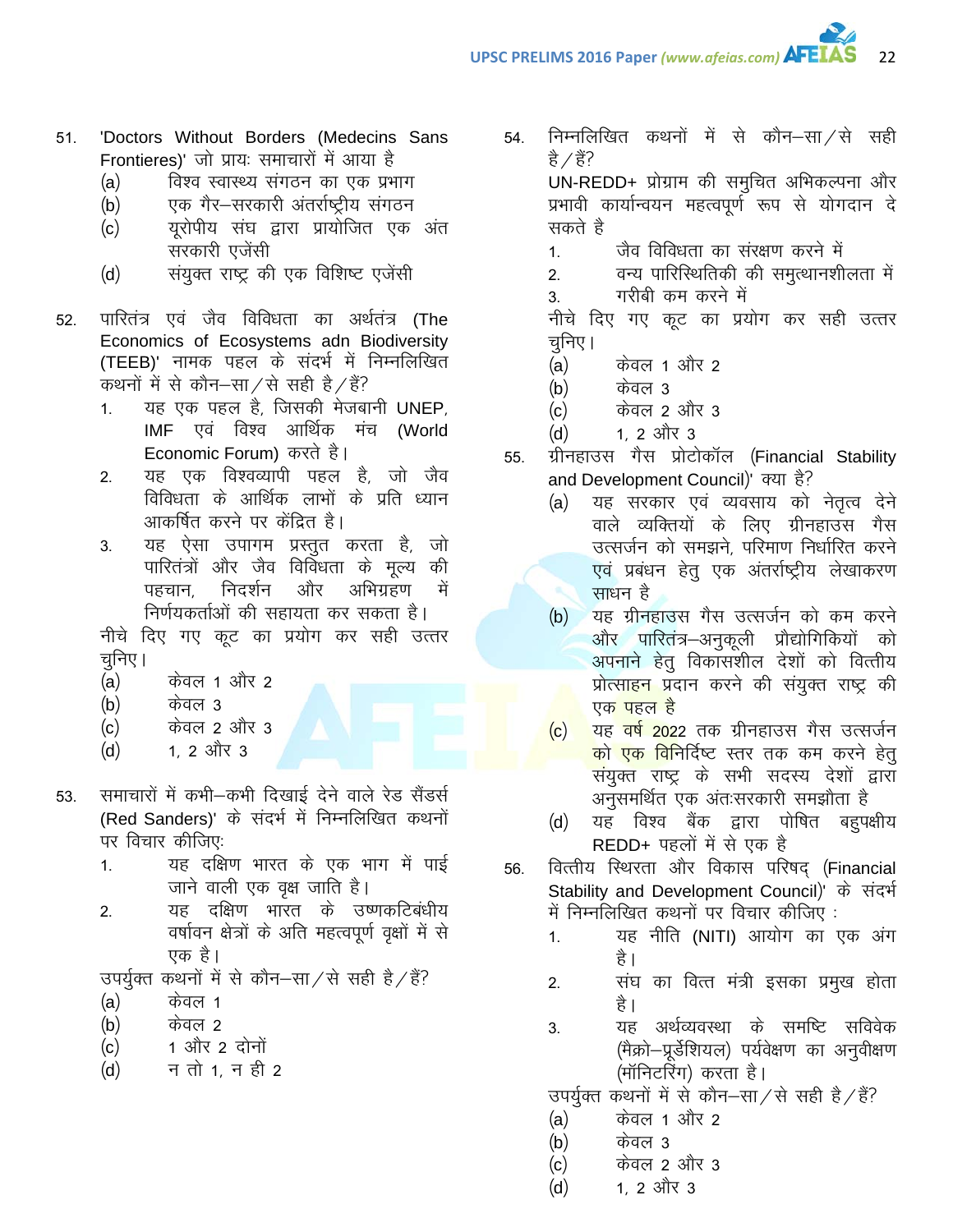- 57. With reference to 'Agenda 21'. Sometimes seen in the news consider the following statements:
	- 1. It is a global action plan for sustainable development
	- 2. It originated in the World Summit on Sustainable Development held in Johannesburg in 2002.

Which of the statements given above is/ are correct?

- (a) 1 only
- $(b)$  2 only
- (c) Both 1 and 2
- (d) Neither 1 nor 2
- 58. Satya Shodhak Samaj organized
	- (a) a movement for upliftment of tribals in Bihar
	- (b) a temple entry movement in Gujarat
	- (c) an anti-caste movement in Maharashtra
	- (d) a peasant movement in Punjab
- 59. Which of the following statements is/ are correct?

Viruses can infect

- 1. bacteria
- 2. fungi
- 3. plants

Select the correct answer using the code given below.

- (a) 1and 2 only
- $(b)$  3 only
- $(c)$  1 and 3 only
- (d)  $1, 2$  and 3
- 60. The term 'Base Erosion and Profit Shifting' is sometimes seen in the news in the context of
	- (a) mining operation by multinational companies in resource rich but backward areas
	- (b) curbing of the tax evasion by multinational companies
	- (c) exploitation of genetic resources of a country by multinational companies
	- (d) lack of consideration of environmental costs in the planning and implementation of developmental projects
- 61. Recently India's first 'National Investment and Manufacturing Zone' was proposed to be set up in
	- (a) Andhra Pradesh
	- (b) Gujarat
	- (c) Maharashtra
	- (d) Uttar Pradesh
- 62. What is/ are the purpose/ purposes of District Mineral Foundations in India?
	- 1. Promoting mineral exploration activities in mineral rich districts
	- 2. Protecting the interests of the persons affected by mining operations
	- 3. Authorizing State Governments to issue licences for mineral exploration

Select the correct answer using the code given below

- (a)  $1$  and  $2$  only
- $(b)$  2 only
- $(c)$  1 and 3 only
- (d)  $1, 2$  and 3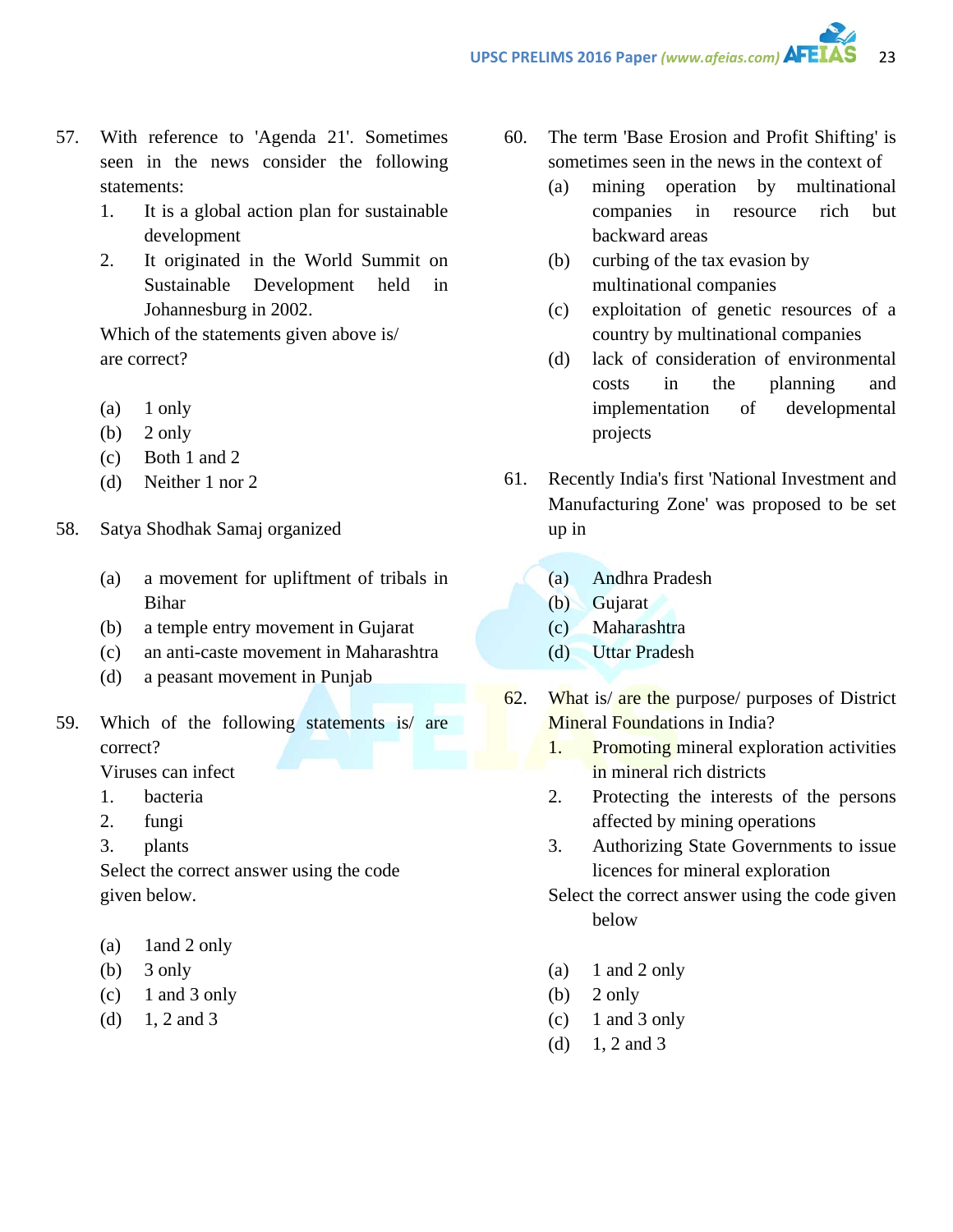- 57. समाचारों में कभी–कभी दिखने वाले एजेंडा 21 (Agenda 21) के संदर्भ में निम्नलिखित कथनों पर विचार कीजिए:
	- 1. यह धारणीय विकास के लिए एक वैश्विक कार्य–योजना है।
	- 2. 2002 में जोहानसबर्ग में हुए धारणीय विकास पर विश्व शिखर सम्मेलन (World Summit on Sustainable Development) में इसकी उत्पत्ति हुई।
	- उपर्युक्त कथनों में से कौन–सा $/$ से सही है $/$ हैं?
		- $(a)$  केवल 1
		- $(b)$  केवल 2
		- $(c)$  1 और 2 दोनों
		- $(d)$  न तो 1. न ही 2
- 58. सत्य शोधक समाज ने संगठित किया
	- (a) बिहार में आदिवासियों के उन्नयन का एक आंदोलन
	- (b) गुजरात में मंदिर—प्रवेश का एक आंदोलन
	- (c) महाराष्ट्र में एक जाति–विरोधी आंदोलन
	- (d) पंजाब में एक किसान आंदोलन
- 59. निम्नलिखित कथनों में से कौन–सा $/$ से सही है $\angle$ हैं?
	- विषाणू संक्रमित कर सकते है
	- 1. जीवाणुओं को
	- 2. कवकों को
	- 3. पादपों को

नीचे दिए गए कूट का प्रयोग कर सही उत्तर चनिए।

- (a) केवल 1 और 2
- (b) केवल 3
- (c) केवल 1 और 3
- $(d)$  1, 2 और 3
- 60. समाचारों में कभी–कभी देखे जाने वाले आधार क्षय एवं लाभ स्थानान्तरण (Base Erosion and Profit Shifting)' पद का क्या संदर्भ है?
	- (a) संसाधन-सम्पन्न किन्तु पिछडे क्षेत्रों में बहुराष्ट्रीय कम्पनियों द्वारा खनन कार्य
	- (b) वहराष्ट्रीय कम्पनियों द्वारा किए जाने वाले कर–अपवंचन पर प्रतिबंध लगाना
	- (c) वहराष्ट्रीय कम्पनियों द्वारा किसी राष्ट्र के आनुवंशिक संसाधनों का दोहन
	- (d) विकास परियोजनाओं की योजना एवं कार्यान्वयन में पर्यावरणीय लागतों के विचारों का अभाव
- 61. हाल ही में भारत में प्रथम 'राष्ट्रीय निवेश और विनिर्माण क्षेत्र (National Investment and Manufacturing Zone) का गठन कहां किए जाने के लिए प्रस्ताव दिया गया था?
	- $(a)$  अांध्र प्रदेश
	- $(b)$  गुजरात
	- $(c)$  महाराष्ट्र
	- (d) उत्तर प्रदेश
- 62. भारत में '<mark>जिला ख</mark>निज प्रतिष्ठान (डिस्ट्रि*क्ट* मिनरल <mark>फाउंडे</mark>शन्स) का ⁄के उददेश्य क्या है ⁄ हैं?
	- <mark>1. खनिज</mark> सम्पन्न जिलों में खनिज खोज संबंधी क्रियाकलापों को प्रोत्साहित करना
		- 2. खनिज कार्य से प्रभावित लोगों के हितों की रक्षा करना
		- 3. राज्य सरकारों को खनिज खोज के लिए लाइसेंस निर्गत करने के लिए अधिकृत करना

नीचे दिए गए कूट का प्रयोग कर सही उत्तर चूनिए।

- (a) केवल 1 और 2
- (b) केवल 2
- (c) केवल 1 और 3
- $(d)$  1, 2 और 3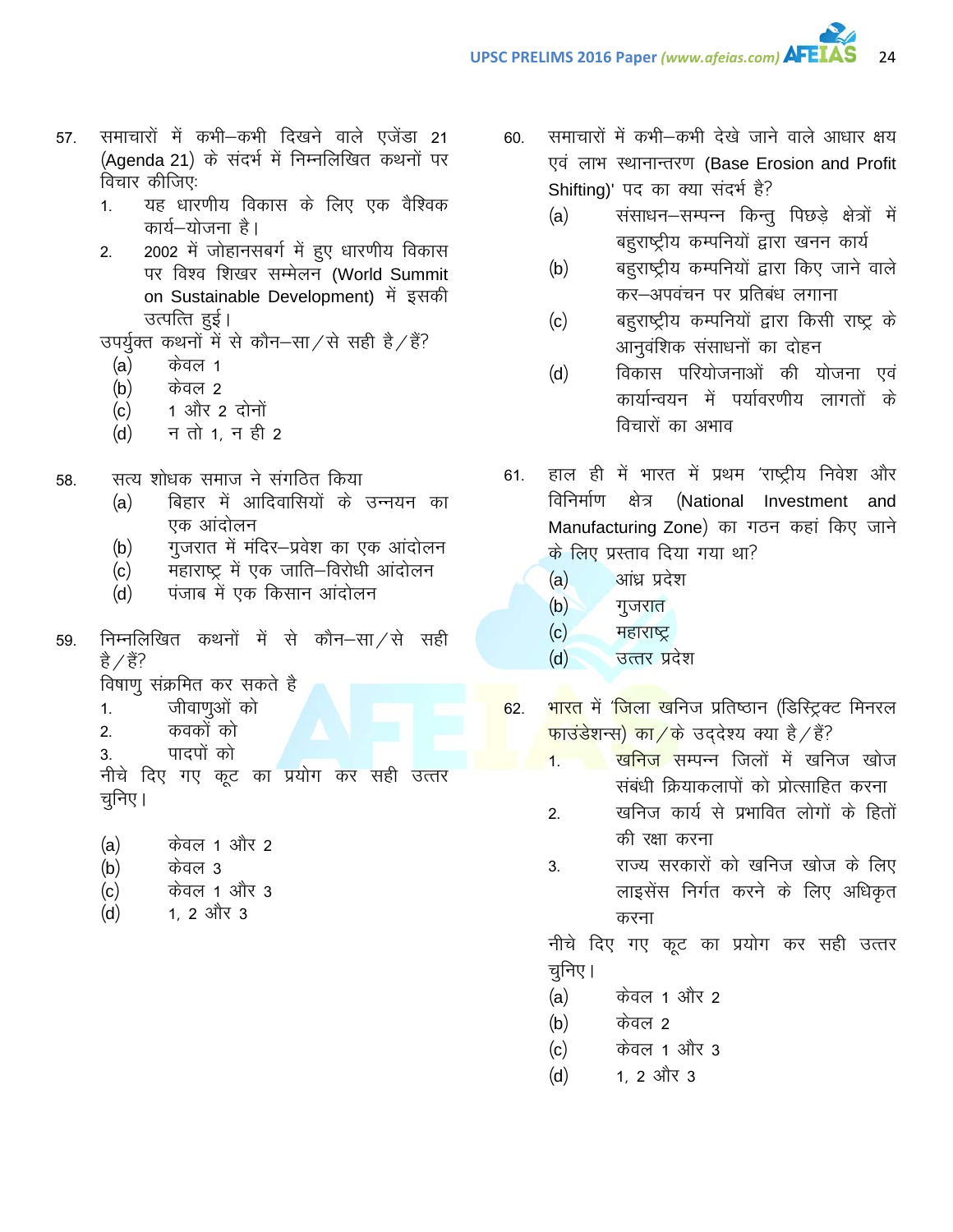- 63. 'SWAYAM' an initiative of the Government of India, aims at
	- (a) promoting the Self Help Groups in rural areas
	- (b) providing financial and technical assistance to young start-up entrepreneurs
	- (c) promoting the education and health of adolescent girls
	- (d) providing affordable and quality education to the citizens for free
- 64. The Montague-Chelmsford Proposals were related to
	- (a) Social reforms
	- (b) Educational reforms
	- (c) Reforms in police administration
	- (d) Constitutional reforms
- 65. What is/ are common to the two historical places known as Ajanta and Mahabalipuram?
	- 1. Both were built in the same period
	- 2. Both belong to the same religious denomination
	- 3. Both have rock-cut monuments Select the correct answer using the code given below.
	- (a)  $1$  and  $2$  only
	- (b) 3 only
	- $(c)$  1 and 3 only
	- (d) None of the statements given above is correct
- 66. With reference to 'Bitcoins', sometimes seen in the news, which of the following statements is/ are correct?
	- 1. Bitcoins are tracked by the Central Banks of the countries.
	- 2. Anyone with a Bitcoin address can send and receive Bitcoins from anyone else with a Bitcoin address.
	- 3. Online payments can be sent without either side knowing the identity of the other.

Select the correct answer using the code given below.

- $(a)$  1 and 2 only
- (b) 2 and 3 only
- $(c)$  3 only
- (d)  $1, 2$  and 3
- 67. Consider the following statements:
	- 1. New Development Bank has been set up by APEC.
	- 2. The headquarters of New Development Bank is in Shanghai

Which of the statements given above is/ are correct?

- (a) 1 only
- $(b)$  2 only
- (c) Both 1 and 2
- (d) Neither 1 nor 2
- 68. 'Gadgil Committee Report' and 'Kasturirangan Committee Report', sometimes seen in the news, are related to
	- (a) Constitutional reforms
	- (b) Ganga Action Plan
	- (c) Linking of rivers
	- (d) Protection of Western Ghats
- 69. Consider the following:
	- 1. Calcutta Unitarian Committee
	- 2. Tabernacle of New Dispensation
	- 3. Indian Reform Association

Keshab Chandra Sen is associated with the establishment of which of the above?

- (a)  $1$  and  $3$  only
- (b) 2 and 3 only
- $(c)$  3 only
- (d)  $1, 2$  and 3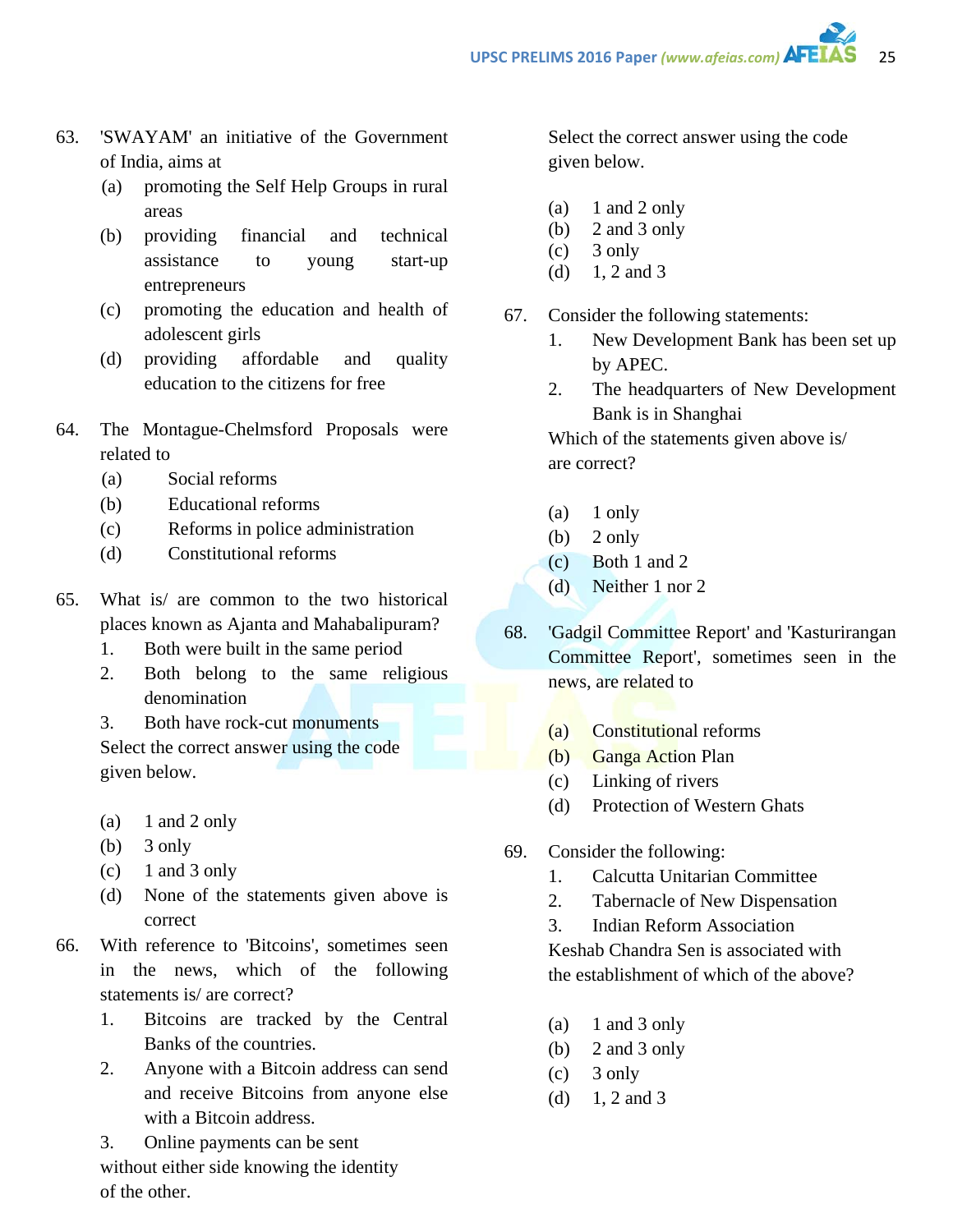- भारत सरकार की एक पहल 'SWAYAM' का लक्ष्य 63. क्या है?
	- ग्रामीण क्षेत्रों में स्वयं सहायता समूहों को  $(a)$ प्रोत्साहित करना
	- युवा नव-प्रयासी (स्टार्ट-अप) उद्यमियों  $(b)$ को वित्तीय एवं तकनीकी सहयोग उपलब्ध कराना
	- किशोरियों की शिक्षा एवं उनके स्वास्थ्य  $(c)$ का संवर्धन करना
	- नागरिकों को वहन करने योग्य एवं  $(d)$ गुणवत्ता वाली शिक्षा निःशुल्क उपलब्ध कराना
- मॉन्टेग्यू-चेम्सफोर्ड प्रस्ताव किससे संबंधित थे? 64.
	- सामाजिक सुधार  $(a)$
	- $(b)$ शैक्षिक सुधार
	- पुलिस प्रशासन में सुधार  $(c)$
	- सांविधानिक सूधार  $(d)$
- अजंता और महाबलीपुरम के रूप में ज्ञात दो 65. ऐतिहासिक स्थानों में कौन–सी बात ⁄ बातें समान है ∕हैं?
	- दोनों एक ही समयकाल में निर्मित हुए  $1<sub>1</sub>$ थे ।
	- दोनों का एक ही धार्मिक सम्प्रदाय से  $2.$ संबंध है।
	- दोनों में शिलाकृत स्मारक है। 3.

नीचे दिए गए कूट का प्रयोग कर सही उत्तर चनिए।

- केवल 1 और 2  $(a)$
- $(b)$ केवल 3
- केवल 1 और 3  $(c)$
- उपर्युक्त कथनों में से कोई भी सही नहीं  $(d)$ है
- कभी-कभी समाचारों में आने वाले बिटकॉइन्स 66. (bitcoins) के संदर्भ में निम्नलिखित कथनों में से कौन–सा⁄से सही है/हैं?
	- बिटकॉइन्स की खोज खबर देशों के केंद्रीय  $1.$ बैंकों द्वारा रखी जाती हैं
	- बिटकॉइन के पते वाला कोई भी व्यक्ति.  $2<sub>1</sub>$ बिटकॉइन के पते वाले किसी अन्य व्यक्ति

की बिटकॉइन्स भेज सकता है या उससे प्राप्त कर सकता है।

- ऑनलाइन अदायगी, दोनों तरफ में से किसी 3. भी तरफ की पहचान जाने बिना, की जा सकती है।
- नीचे दिए गए कूट का प्रयोग कर सही उत्तर चुनिए।
	- केवल 1 और 2  $(a)$
	- केवल 2 और 3  $(b)$
	- $(c)$ केवल ३
	- 1. 2 और 3  $(d)$
- निम्नलिखित कथनों पर विचार कीजिए: 67.
	- न्यू डेवलपमेंट बैंक की स्थापना ए.पी.ई.  $1<sub>1</sub>$ सी. (APEC) द्वारा की गई है।
	- न्यू डेवलपमेंट बैंक का मुख्यालय शंघाई  $2.$ में है।
	- उपर्युक्त कथनों में से कौन−सा / से सही है / हैं?
	- $(a)$ केवल 1
	- केवल 2  $(b)$
	- $(c)$ 1 और 2 दोनों
	- <u>न तो 1.</u> न ही 2  $(d)$
- कभी–कभी समाचारों में आने वाली गाडगिल समिति 68. <mark>रिपो</mark>र्ट औ<mark>र कस्तुरी</mark>रंगन समिति रिपोर्ट संबंधित है
	- सांविधानिक सुधारों से  $(a)$
	- (b) गंगा कार्य–योजना (गंगा ऐक्शन प्लान) से
	- नदियों को जोडने से  $(c)$
	- पश्चिमी घाटों के संरक्षण से  $(d)$
- निम्नलिखित पर विचार कीजिए: 69.
	- कलकत्ता यूनिटोरियन कमिटी (Calcutta  $1.$ Unitarian Commmittee)
	- टेबरनेकल ऑफ न्यू  $2.$ डिस्पेंसेशन (Tabernacle of New Dispensation)
	- इंडियन रिफॉर्म असोसिएशन (Indian 3. Reform Association)

केशब चंद्र सेन का संबंध उपर्युक्त में से किसकी / किनकी स्थापना से है?

- केवल 1 और 3  $(a)$
- $(b)$ केवल 2 और 3
- $(c)$ केवल 3
- $(d)$ 1, 2 और 3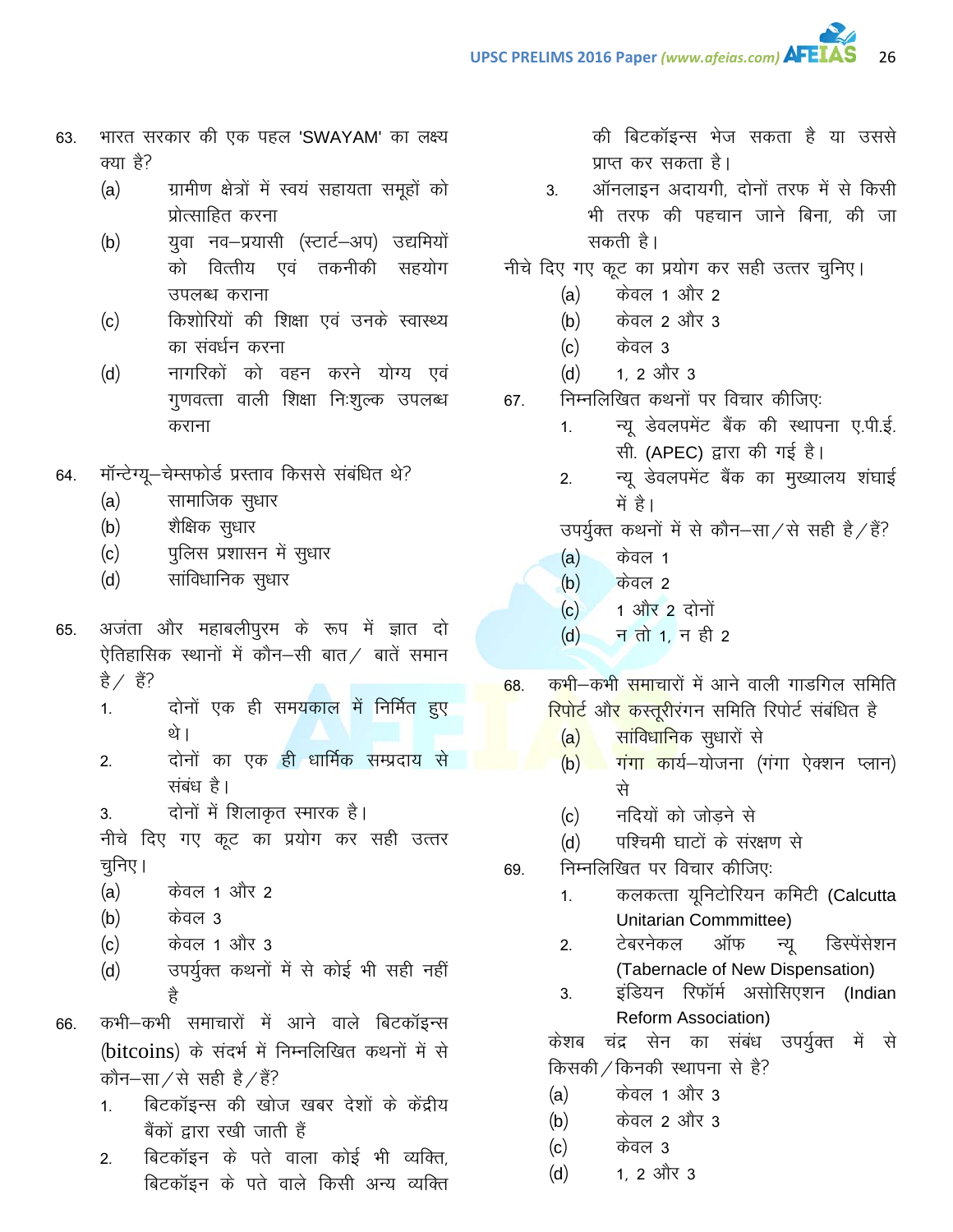- 70. Which of the following is not a member of 'Gulf Cooperation Council'?
	- (a) Iran
	- (b) Saudi Arabia
	- (c) Oman
	- (d) Kuwait
- 71. What is/ are the purpose/ purposes of Government's Sovereign Gold Bond Scheme' and 'Gold Monetization Scheme'?
	- 1. To bring the idle gold lying with Indian households into the economy
	- 2. To promote FDI in the gold and jewellery sector
	- 3. To reduce India's dependence on gold imports

Select the correct answer using the code given below.

- $(a)$  1 only
- (b) 2 and 3 only
- $(c)$  1 and 3 only
- (d)  $1, 2$  and 3
- 72. 'Belt and Road Initiative' is sometimes mentioned in the news in the context of the affairs of
	- (a) African Union
	- (b) Brazil
	- (c) European Union
	- (d) China
- 73. Pradhan Mantri MUDRA Yojana is aimed at
	- (a) Bringing the small entrepreneurs into formal financial system
	- (b) Providing loans to poor farmers for cultivating particular crops
	- (c) Providing pensions to old and destitute persons
	- (d) Funding the voluntary organizations involved in the promotion of skill development and employment generation
- 74. In which of the following regions of India are shale gas resources found?
	- 1. Cambay Basin
	- 2. Cauvery Basin
	- 3. Krishna-Godavari Basin

Select the correct answer using the code given below.

- $(a)$  1 and 2 only
- $(b)$  3 only
- (c) 2 and 3 only
- (d)  $1, 2$  and 3
- 75. 'Global Financial Stability Report' is prepared by the
	- (a) European Central Bank
	- (b) International Monetary Fund
	- (c) International Bank for Reconstruction and Development
	- (d) Organization for Economic Cooperation and Development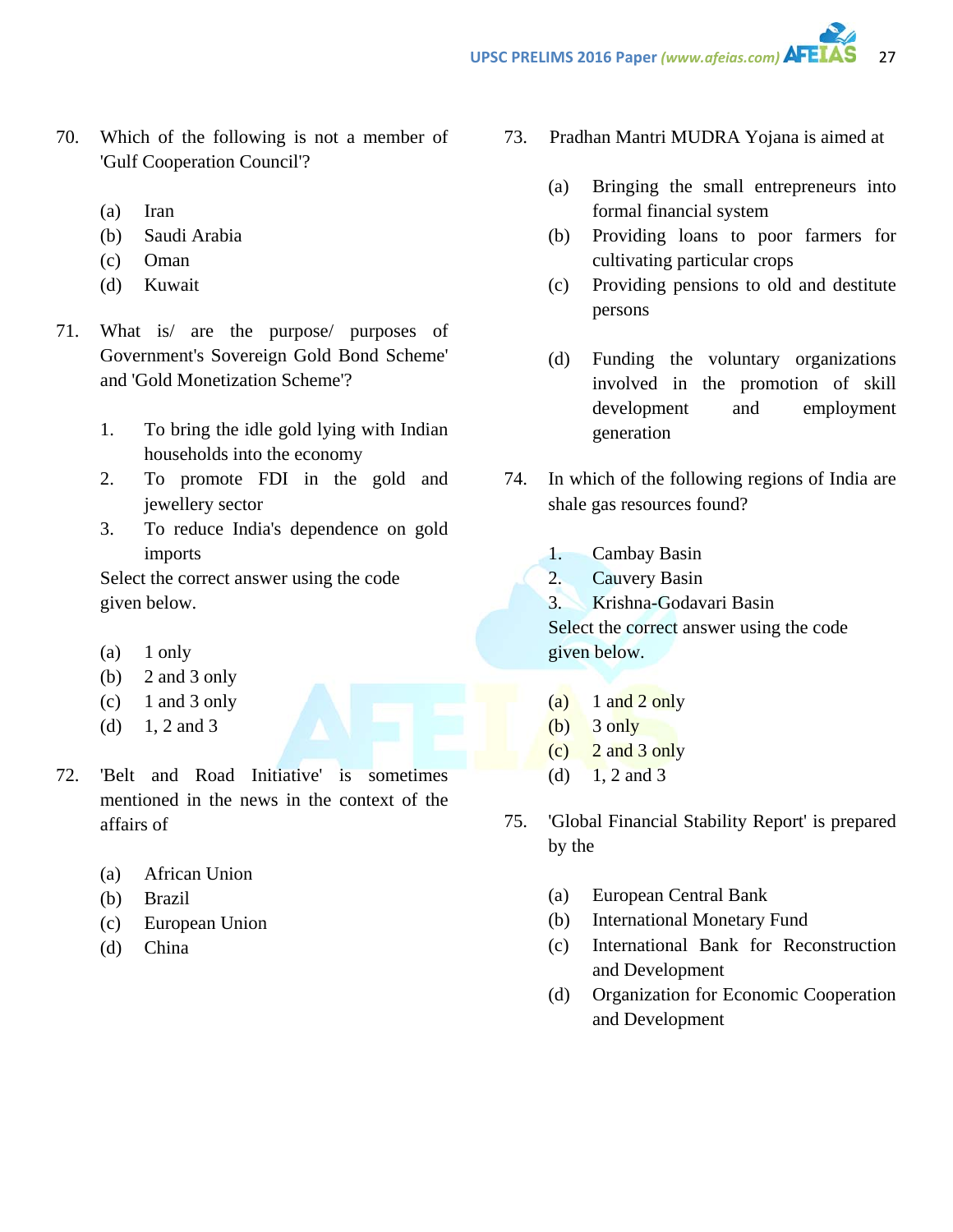- निम्नलिखित में से कौन, खाड़ी सहयोग परिषद् 70. (गल्फ कोऑपरेशन काउंसिल) का सदस्य नहीं है?
	- ईरान  $(a)$
	- सऊदी अरब  $(b)$
	- $(c)$ ओमान
	- $(d)$ कूवैत
- सरकार की सम्प्रभू स्वर्ण बॉन्ड योजना (Sovereign  $71.$ Glod Bond Scheme)' एवं स्वर्ण मुद्रीकरण योजना का / के उद्देश्य क्या है / हैं?
	- भारतीय गृहस्थों के पास निष्क्रिय पडे  $1<sub>1</sub>$ स्वर्ण को अर्थव्यवस्था में लाना
	- स्वर्ण एवं आभूषण के क्षेत्र में एफ.डी.आई.  $2.$ (FDI) को प्रोत्साहित करना
	- स्वर्ण आयात पर भारत की निर्भरता में 3. कमी लाना

नीचे दिए गए कूट का प्रयोग कर सही उत्तर चुनिए ।

- $(a)$ केवल 1
- केवल 2 और 3  $(b)$
- $(c)$ केवल 1 और 3
- 1. 2 और 3  $(d)$
- कभी-कभी समाचारों में आने वाला बेल्ट ऐन्ड रोड 72. एनिशिएटिव (Belt and Road Initiative)' किसके मामलों के संदर्भ में आता है?
	- $(a)$ अफ्रीकी संघ
	- ब्राजील  $(b)$
	- यूरोपीय संघ  $(c)$
	- चीन  $(d)$
- प्रधानमंत्री MUDRA योजना का लक्ष्य क्या है? 73.
	- लघु उद्यमियों को औपचारिक वित्तीय  $(a)$ प्रणाली में लाना
	- निर्धन कृषकों को विशेष फसलों की कृषि  $(b)$ के लिए ऋण उपलब्ध कराना
	- वृद्ध एवं निस्सहाय लोगों को पेंशन देना  $(c)$
	- कौशल विकास एवं रोजगार सृजन में  $(d)$ लगे स्वयंसेवी संगठनों का निधीयन (फंडिंग) करना
- 74. भारत के निम्नलिखित क्षेत्रों में से किसमें / किनमें शेल गैस के संसाधन पाए जाते है?
	- कैम्बे बेसिन  $1<sup>1</sup>$
	- कावेरी बेसिन  $2<sub>1</sub>$
	- कृष्णा गोदावरी बेसिन  $3<sub>1</sub>$

नीचे दिए गए कूट का प्रयोग कर सही उत्तर चुनिए।

- $(a)$ <u>केवल 1</u> और 2
- $(b)$ <u>केवल 3</u>
- $\frac{1}{2}$ केवल 2 और 3  $(c)$
- 1. 2 और 3  $(d)$
- वैश्विक वित्तीय स्थिरता रिपोर्ट (Global Financial 75. Stability Report)' किसके द्वारा तैयार की जाती हे?
	- युरोपीय केंद्रीय बैंक  $(a)$
	- अंतर्राष्ट्रीय मुद्रा कोष  $(b)$
	- अंतर्राष्ट्रीय पुनर्निर्माण एवं विकास बैंक  $(c)$
	- आर्थिक सहयोग तथा विकास संगठन  $(d)$ (Organization Economic for Cooperation and Development)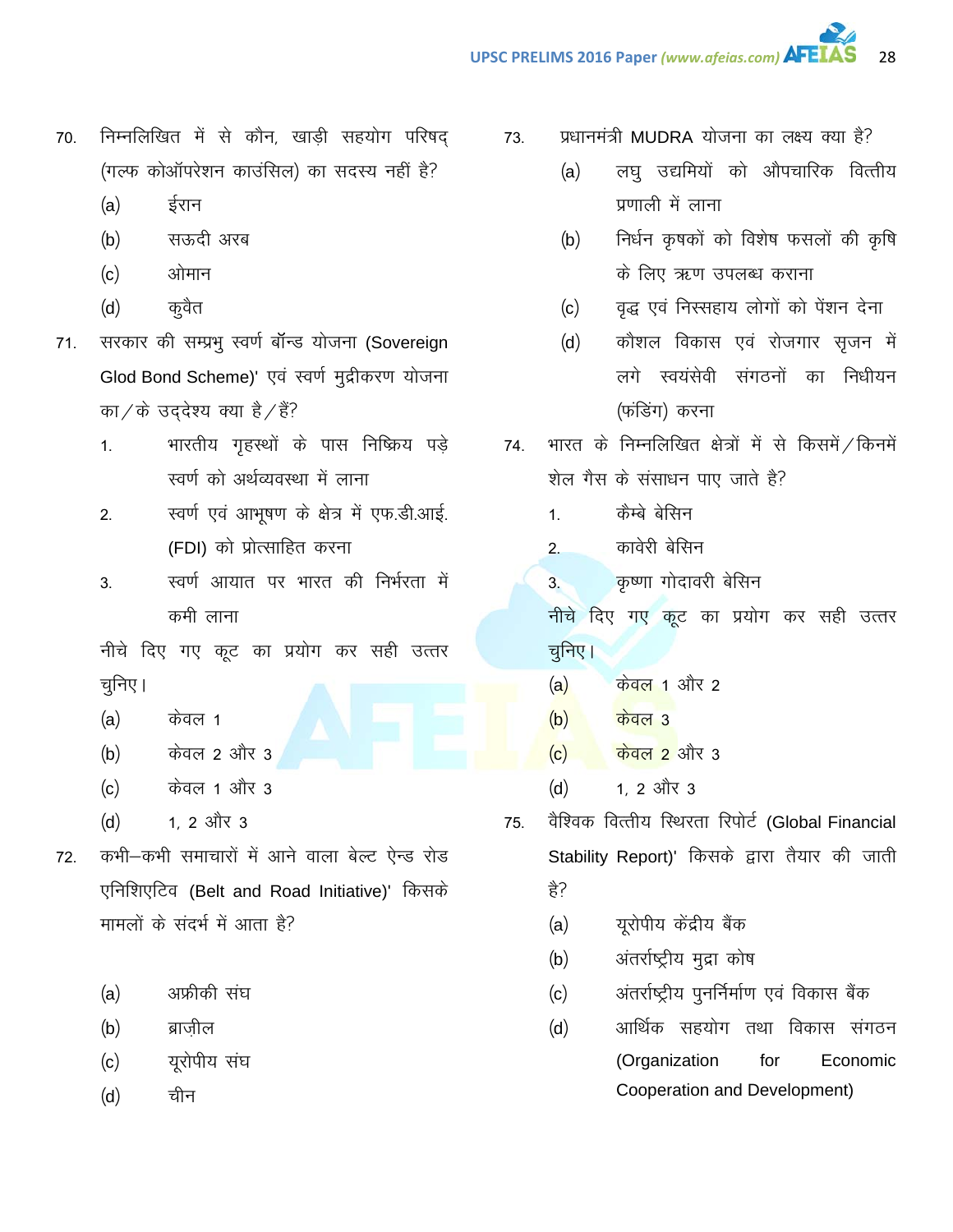- 76. Regarding 'Atal Pension Yojana' which of the following statements is/ are correct?
	- 1. It is a minimum guaranteed pension scheme mainly targeted at unorganized sector workers.
	- 2. Only one member of a family can join the scheme.
	- 3. Same amount of pension is guaranteed for the spouse for life after subscriber's death
	- Select the correct answer using the code given below.
	- (a) 1 only
	- (b) 2 and 3 only
	- $(c)$  1 and 3 only
	- (d)  $1, 2$  and 3
- 77. The term 'Regional Comprehensive Economic Partnership' often appears in the news in the context of the affairs of a group of countries known as
	- (a) G20
	- (b) ASEAN
	- (c) SCO
	- (d) SAARC
- 78. On which of the following can you find the Bureau of Energy Efficiency Star Label?
	- 1. Ceiling fans
	- 2. Electric geysers
	- 3. Tubular fluorescent lamps

Select the correct answer using the code given below.

- (a)  $1$  and  $2$  only
- (b) 3 only
- (c) 2 and 3 only
- (d)  $1, 2$  and 3
- 79. India is an important member of the 'International Thermonuclear Experimental Reactor'. If this experiment succeeds, what is the immediate advantage for India?
	- (a) It can use thorium in place of uranium for power generation
	- (b) It can attain a global role in satellite navigation
	- (c) It can drastically improve the efficiency of its fission reactors in power generation
	- (d) It can build fusion reactors for power generation
- 80. In the context of the history of India, consider the following pairs; Term Description
	- 1. Eripatti : Land, revenue from which was set apart for the maintenance of the village tank
	- 2. Taniyurs : Villages donated to a single Brahmin or a group of Brahmins
	- 3. Ghatikas : Colleges generally attached to the temples Which of the pairs given above is/ are

correctly matched?

- $(a)$  1 and 2
- (b)  $3$  only
- $(c)$  2 and 3
- (d) 1 and 3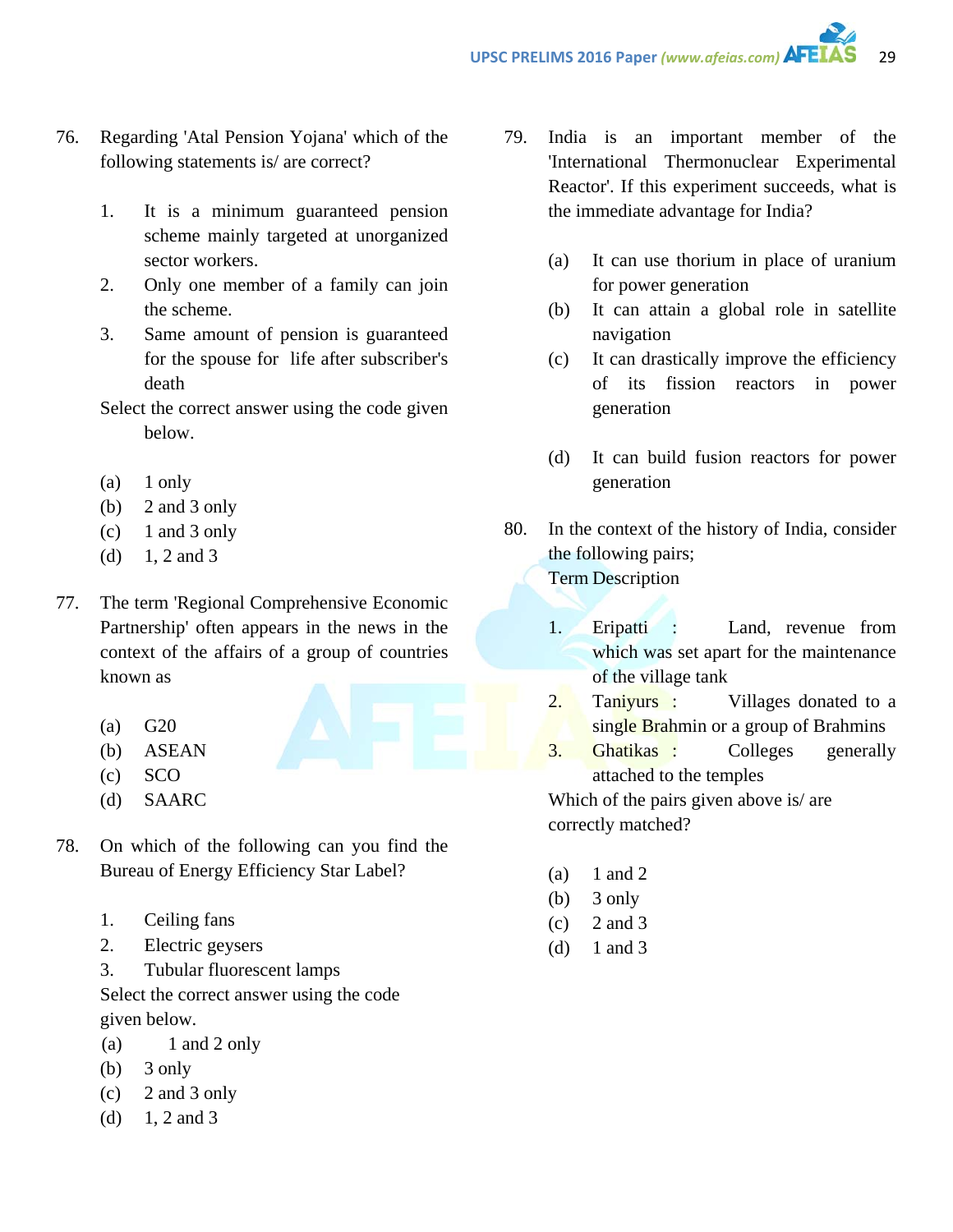- अटल पेंशन योजना के संबंध में निम्नलिखित 76. कथनों में से कौन–सा/से सही है/हैं?
	- यह एक न्यूनतम गारंटित पेंशन योजना है,  $1.$ जो मुख्य रूप से असंगठित क्षेत्र के मजदूरों को लक्ष्य बनाती है।
	- परिवार का केवल एक ही व्यक्ति इस  $2.$ योजना में शामिल हो सकता है।
	- अभिदाता (सब्स्क्राइबर) की मृत्यु के पश्चात् 3. जीवनसाथी को आजीवन पेंशन की समान राशि गारंटित रहती है।

नीचे दिए गए कूट का प्रयोग कर सही उत्तर चनिए।

- $(a)$ केवल 1
- $(b)$ केवल 2 और 3
- $(c)$ केवल 1 और 3
- 1. 2 और 3  $(d)$
- रीजनल कॉम्प्रिहेन्सिव इकॉनॉमिक पार्टनरशिप 77. पद प्रायः समाचारों में देशों के एक समूह के मामलों के संदर्भ में आता है। देशों के उस समुह को क्या कहा जाता है?
	- $(a)$ G20
	- $(b)$ **ASEAN**
	- $(c)$ **SCO**
	- $(d)$ **SAARC**
- निम्नलिखित में से किसमें आप ऊर्जा दक्षता ब्यूरो 78. (Bureau of Energy Efficiency) का स्टार लेबल पाते है?
	- छत के (सीलिंग) पंखे  $1.$
	- विद्युत गीजर  $2.$
	- नलिकारूप प्रतिदीप्ति  $3.$ (ट्यूबुलर फ्लूओरेसेंट) लैंप

नीचे दिए गए कूट का प्रयोग कर सही उत्तर चुनिए।

- $(a)$ केवल 1 और 2
- केवल 3  $(b)$
- $(c)$ केवल 2 और 3
- 1. 2 और 3  $(d)$
- भारत अंतर्राष्ट्रीय ताप—नाभिकीय प्रायोगिक रिएक्टर 79. – का एक महत्वपूर्ण सदस्य है। यदि यह प्रयोग सफल हो जाता है. तो भारत का तात्कालिक लाभ क्या है?
	- $(a)$ यह विद्युत उत्पादन के लिए यूरेनियम की जगह थोरियम प्रयुक्त कर सकता है
	- यह उपग्रह मार्गनिर्देशन (सैटेलाइट  $(b)$ नैविगेशन) में एक वैश्विक भूमिका प्राप्त कर सकता है
	- यह विद्युत उत्पादन में अपने विखंडन  $(c)$ (फिशन) रिएक्टरों की दक्षता में तेजी से सूधार ला सकता है
	- यह विद्युत उत्पादन के लिए संलयन  $(d)$ (फ्यूज़न) रिएक्टरों का निर्माण कर सकता है
- भारत के इतिहास के संदर्भ में निम्नलिखित युग्मों 80. पर विचार कीजिए:

| शब्द                                      | विवरण                                                                                                    |
|-------------------------------------------|----------------------------------------------------------------------------------------------------------|
| 1. एरिपत्ति :                             | भूमि, जिससे मिलने वाला<br>राजस्व अलग से ग्राम<br>जलाशय के रख–रखाव के<br>लिए निर्धारित कर दिया<br>जाता था |
| 2. तनियूर                                 | एक अकेले ब्राह्मण अथवा<br>एक ब्राह्मण समूह को दान<br>में दिए गए ग्राम                                    |
| घटिका<br>$\sim 10^{-1}$<br>3 <sub>1</sub> | प्रायः मंदिरों के साथ संबद्ध<br>विद्यालय                                                                 |

उपर्युक्त में से कौन–सा⁄से युग्म सही सुमेलित है ∕ हैं?

- 1 और 2  $(a)$
- $(b)$ केवल 3
- 2 और 3  $(c)$
- 1 और 3  $(d)$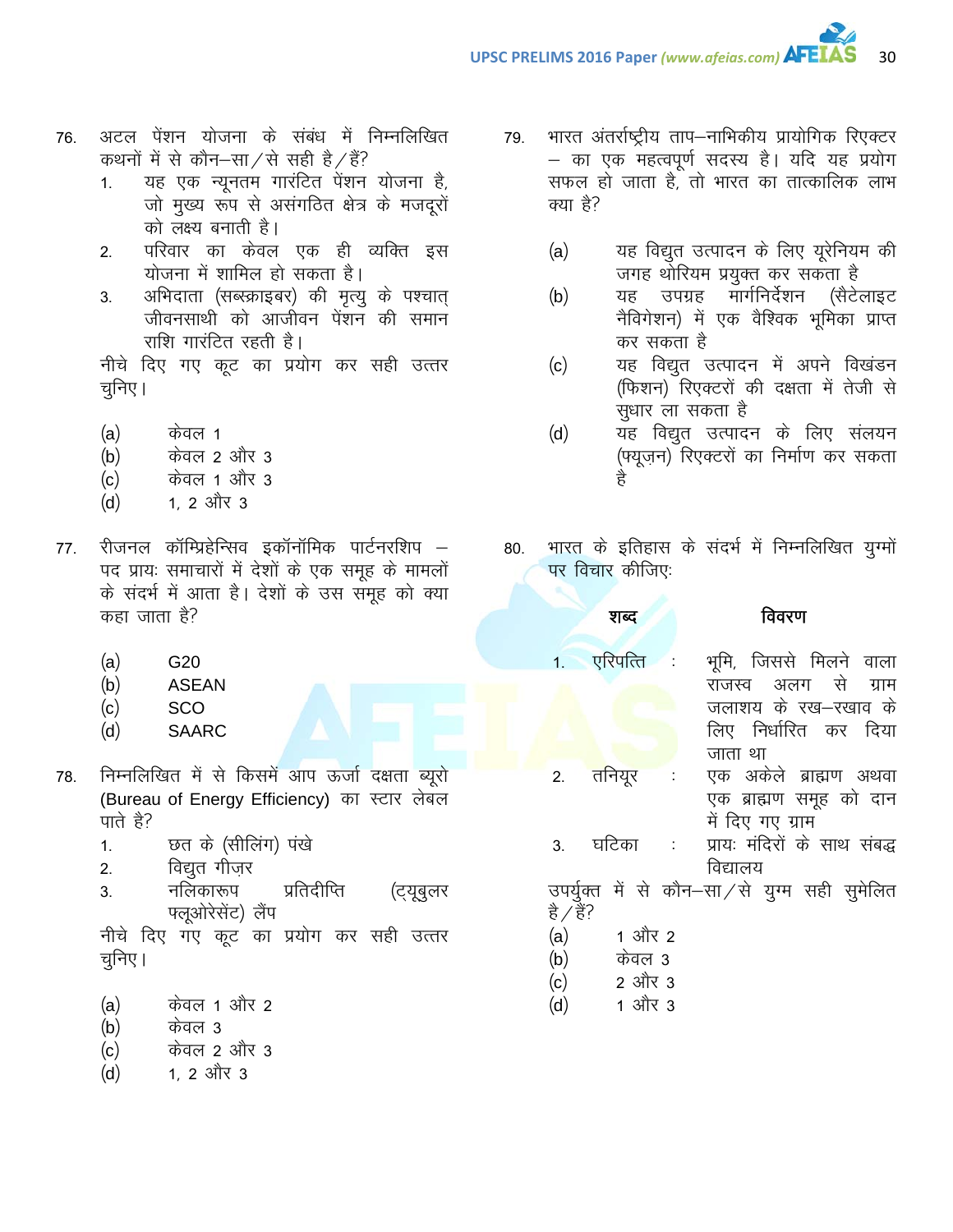- 81. Consider the following statements:
	- 1. The International Solar Alliance was launched at the United Nations Climate Change conference in 2015.
	- 2. The Alliance includes all the member countries of the United Nations.

Which of the statements given above is/ are correct?

- (a) 1only
- (b)  $2$  only
- (c) Both 1and 2
- (d) Neither 1 nor 2
- 82. 'European Stability Mechanism', sometimes seen in the news, is an
	- (a) agency created by EU to deal with the impact of millions of refugees arriving from Middle East
	- (b) agency of EU that provides financial assistance to eurozone countries
	- (c) agency of EU to deal with all the bilateral and multilateral agreements on trade
	- (d) agency of EU to deal with the conflicts arising among the member countries
- 83. Which of the following is/ are the advantage/ advantages of practicing drip irrigation?
	- 1. Reduction in weed
	- 2. Reduction in soil salinity
	- 3. Reduction in soil erosion

Select the correct answer using the code given below.

- (a)  $1$  and  $2$  only
- (b) 3 only
- $(c)$  1 and 3 only
- (d) None of the above is an advantage of practicing drip irrigation
- 84. Regarding 'DigiLocker', sometimes seen in the news, which of the following statements is/ are correct?
	- 1. It is a digital locker system offered by the Government under Digital India Programme.
	- 2. It allows you to access your edocuments irrespective of your physical location

Select the correct answer using the code given below.

- (a) 1 only
- $(b)$  2 only
- (c) Both 1 and 2
- (d) Neither 1 nor 2
- 85. Recently linking of which of the following rivers was undertaken?
	- (a) Cauvery and Tungabhadra
	- (b) Godavari and Krishna
	- (c) Mahanadi and Sone
	- (d) Narmada and Tapti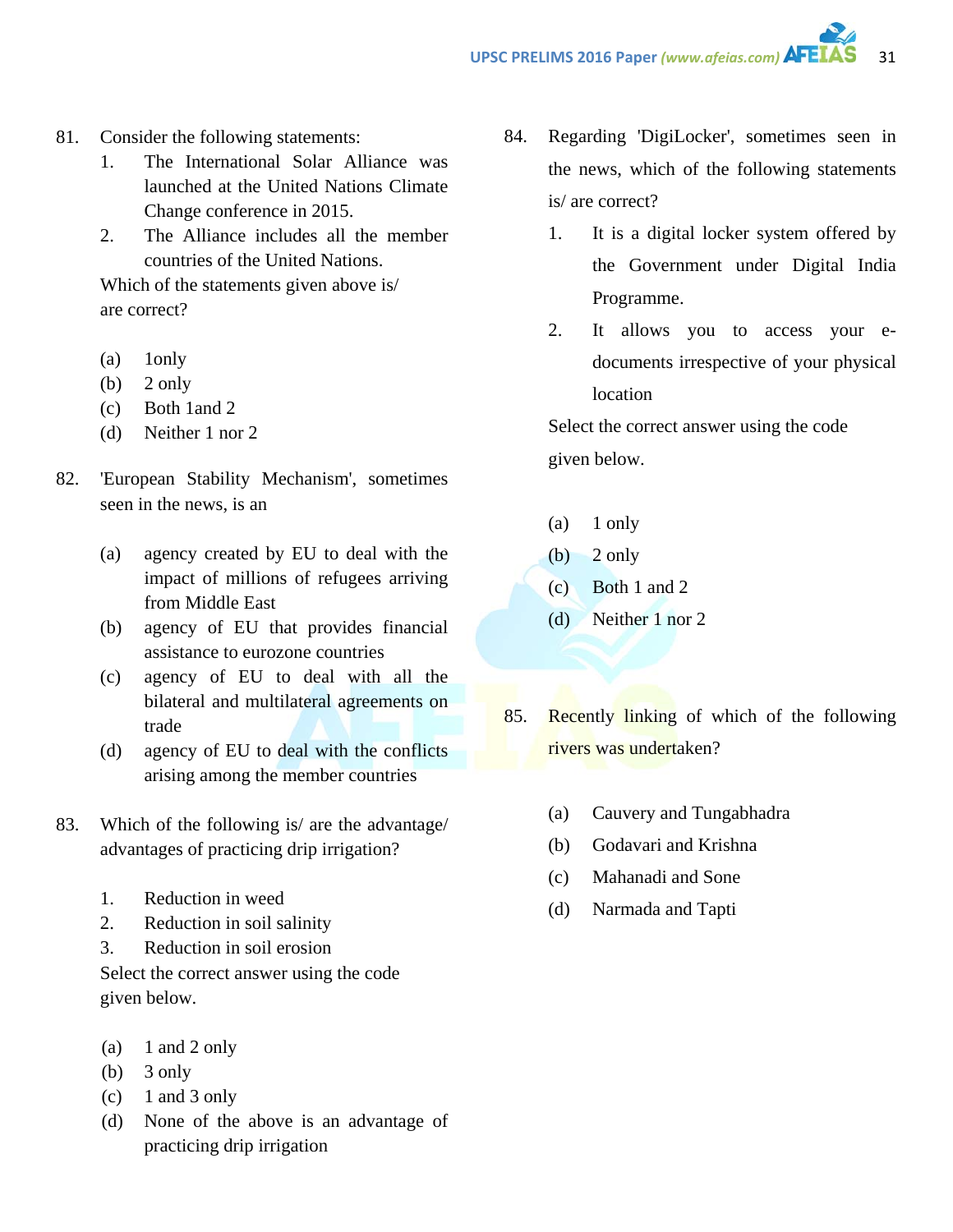- निम्नलिखित कथनों पर विचार कीजिए: 81.
	- 1. अंतर्राष्ट्रीय सौर गठबंधन (International Solar Alliance) को 2015 के संयुक्त राष्ट्र जलवायू परिवर्तन सम्मेलन में प्रारंभ किया गया था।
	- 2. इस गठबंधन में सयुक्त राष्ट्र के सभी सदस्य देश सम्मिलित है।

उपर्युक्त कथनों में से कौन-सा/से सही है/हैं?

- केवल 1  $(a)$
- केवल २  $(b)$
- 1 और 2 दोनों  $(c)$
- न तो 1, न ही 2  $(d)$
- समाचारों में कभी-कभी देखे जाने वाला यूरोपीय 82. रिथरता तंत्र (European Stability Mechanism)' क्या है?
	- मध्य-पूर्व से लाखों शरणार्थियों के आने  $(a)$ के प्रभाव से निपटाने के लिए EU द्वारा बनाई गई एक एजेंस<u>ी</u>
	- EU की एक एजेंसी, जो यूरोक्षेत्र  $(b)$ (युरोजोन) के देशों को वित्तीय सहायता उपलब्ध कराती है
	- सभी द्विपक्षीय एवं बहुपक्षीय व्यापार  $(c)$ समझौतों को सुलझाने के लिए EU की एक एजेंसी
	- सदस्य राष्ट्रों के बीच मतभेद सुलझाने के  $(d)$ लिए EU की एक एजेंसी
- निम्नलिखित में से कौन-सा $/$ से द्रप्स (ड्रिप) 83. सिंचाई पद्धति के प्रयोग का / के लाभ है / हैं?
	- खर—पतवार में कम  $\mathbf{1}$
	- मृदा लवणता में कमी  $2.$
	- मृदा अपरदन में कमी  $3<sub>1</sub>$

नीचे दिए गए कूट का प्रयोग कर सही उत्तर चनिए।

- केवल 1 और 2  $(a)$
- केवल 3  $(b)$
- केवल 1 और 3  $(c)$
- उपर्युक्त में से कोई भी ड्रिप सिंचाई  $(d)$ पद्धति का लाभ नहीं है
- कभी-कभी समाचारों में दिखने वाले डिजिलॉकर 84. (DigiLocker)' के संबंध में निम्नलिखित कथनों में से कौन-सा / से सही है / हैं?
	- यह डिजिटल इंडिया प्रोग्राम के अंतर्गत  $1<sup>1</sup>$ सरकार द्वारा दिया जाने वाला एक डिजिटल लॉकर सिस्टम है।
	- यह आपके ई-दस्तावेजों तक आपकी पहुंच  $2.$ को संभव बनाता है, चाहे भौतिक रूप से आपकी उपस्थिति कहीं भी हो।

नीचे दिए गए कूट का प्रयोग कर सही उत्तर चुनिए।

- $\frac{1}{100}$ केवल 1  $(a)$
- $\frac{1}{100}$ केवल २  $(b)$
- 1 और 2 दोनों  $(c)$
- $(d)$ न तो 1 और न ही 2
- हाल ही में निम्नलिखित नदियों में से किनको 85. जोड़ने का कार्य किया गया था?
	- कावेरी और तुंगभद्रा  $(a)$
	- गोदावरी और कृष्णा  $(b)$
	- महानदी और सोन  $(c)$
	- नर्मदा और ताप्ती  $(d)$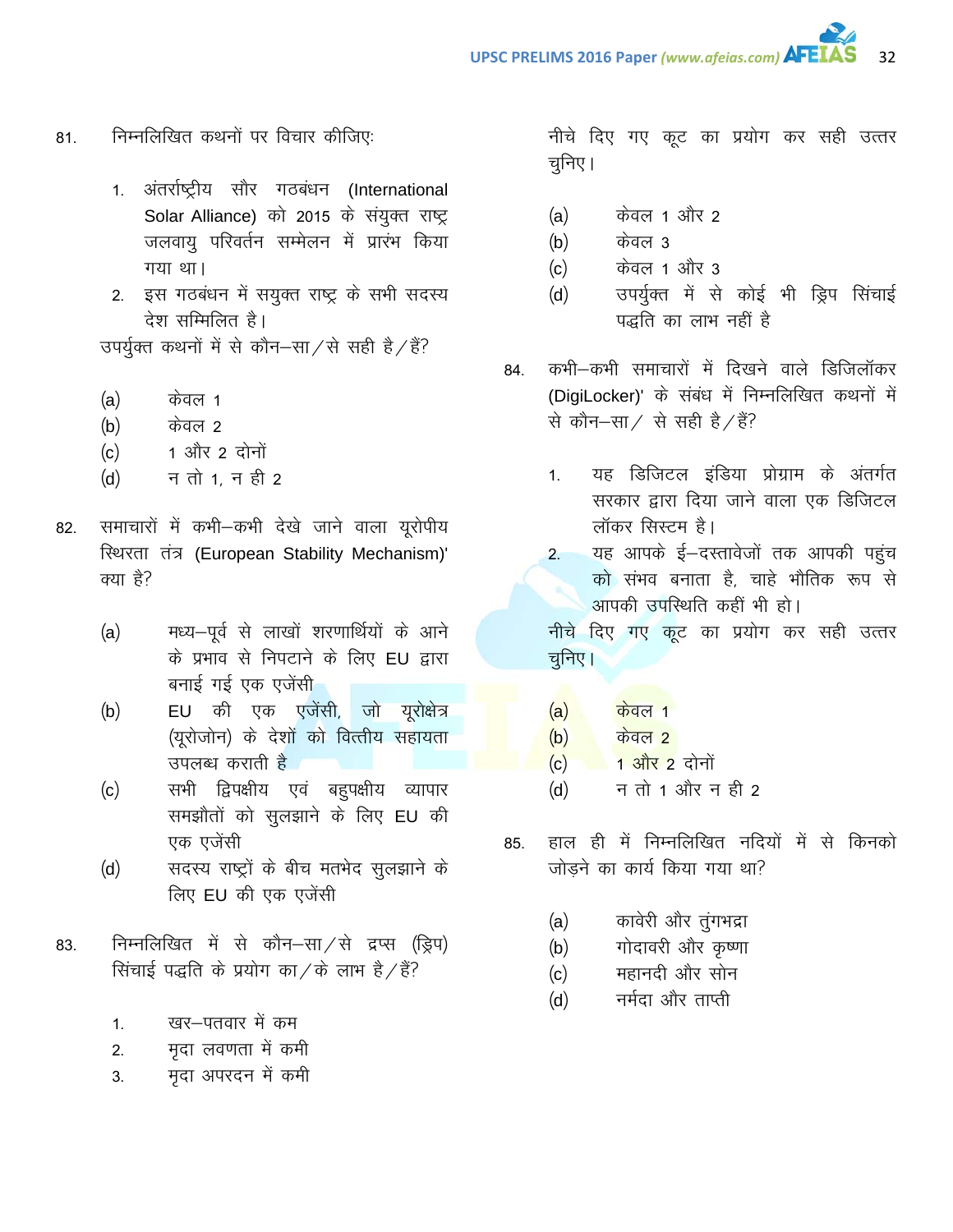- 86. In the cities of our country, which among the following atmospheric gases are normally considered in calculating the value of Air Quality Index?
	- 1. Carbon dioxide
	- 2. Carbon monoxide
	- 3. Nitrogen dioxide
	- 4. Sulfur dioxide
	- 5. Methane

Select the correct answer using the code given below.

- (a)  $1, 2$  and 3 only
- (b) 2, 3 and 4 only
- $(c)$  1, 4 and 5 only
- (d)  $1, 2, 3, 4$  and 5
- 87. With reference to 'Astrosat', the astronomical observatory launched by India, which of the following statements is/ are correct?
	- 1. Other than USA and Russia, India is the only country to have launched a similar observatory into space.
	- 2. Astrosat is a 2000 kg satellite placed in an orbit at 1650 km above the surface of the Earth

Select the correct answer using the code given below

- (a) 1 only
- $(b)$  2 only
- (c) Both 1 and 2
- (d) Neither 1 nor 2
- 88. With reference to the economic history of medieval India, the term 'Araghatta' refers to
	- (a) bonded labour
	- (b) land grants made to military officers
	- (c) waterwheel used in the irrigation of land
	- (d) wasteland converted to cultivated land
- 89. With reference to the cultural history of India, the memorizing of chronicles, dynastic histories and epic tales was the profession of who of the following?
	- (a) Shramana
	- (b) Parivaraajaka
	- (c) Agrahaarika
	- (d) Maagadha
- 90. Recently for the first time in our country which of the following states has declared a particular butterfly as 'State Butterfly'?
	- (a) Arunachal Pradesh
	- (b) Himachal Pradesh
	- (c) Karnataka
	- (d) Maharashtra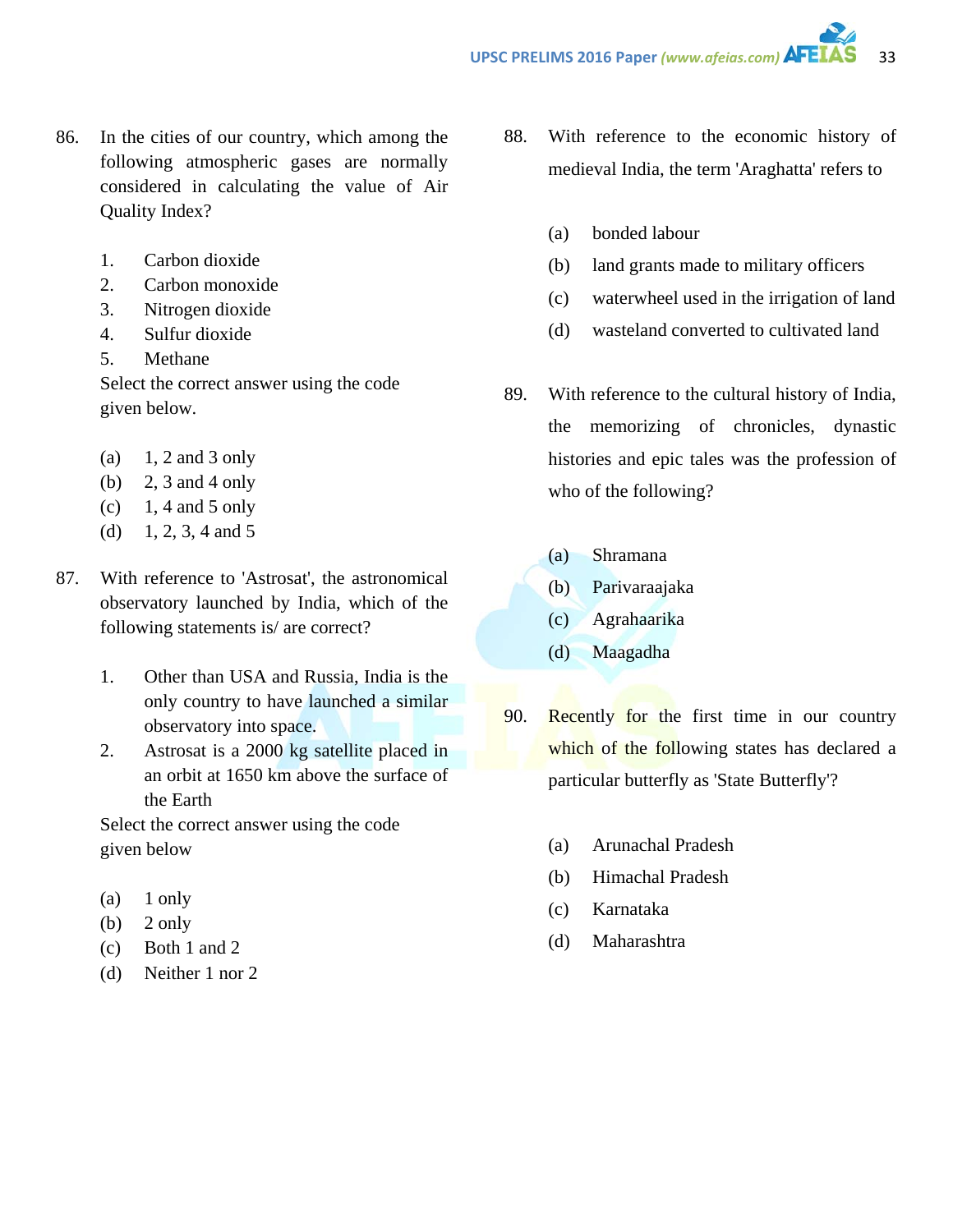- हमारे देश के शहरों में वायु गुणता सूचकांक (Air 86. परिकलन Quality Index) का करने में साधारणतया निम्नलिखित वायुमंडलीय गैसों में से किनको विचार में लिया जाता है?
	- कार्बन डाइऑक्साइड  $1.$
	- कार्बन मोनोक्साइड  $2.$
	- नाइट्रोजन डाइऑक्साइड  $3.$
	- सल्फर डाइऑक्साइड  $\overline{4}$ .
	- मेथैन 5.

नीचे दिए गए कूट का प्रयोग कर सही उत्तर चूनिए।

- केवल 1, 2 और 3  $(a)$
- केवल 2, 3 और 4  $(b)$
- $(c)$ केवल 1, 4 और 5
- 1, 2, 3, 4 और 5  $(d)$
- भारत द्वारा प्रमोचित खगोलीय वेधशाला, ऐस्ट्रोसैट 87. (Astrosat)' के संदर्भ में निम्नलिखित कथनों में से कौन–सा⁄से सही है/हैं?
	- USA और रूस के अलावा केवल भारत  $\mathbf{1}$ एकमात्र ऐसा देश है जिसने अंतरिक्ष में उसी प्रकार की वेधशाला प्रमोचित की है।
	- ऐस्ट्रोसैट 2000 किलोग्राम का एक उपग्रह है,  $2.$ जो पृथ्वी की सतह के ऊपर 1650 किलोमीटर पर एक कक्षा में स्थापित है।

नीचे दिए गए कूट का प्रयोग कर सही उत्तर चुनिए।

- केवल 1  $(a)$
- केवल 2  $(b)$
- 1 और 2 दोनों  $(c)$
- न तो 1, न ही 2  $(d)$
- मध्यकालीन भारत के आर्थिक इतिहास के संदर्भ में 88. शब्द अरघट्टा (Araghatta)' किसे निरूपित करता है?
	- $(a)$ बंधुआ मजदूर
	- सैन्य अधिकारियों को दिए गए भूमि  $(b)$ अनुदान
	- भूमि की सिंचाई के लिए प्रयुक्त जलचक्र  $(c)$ (वॉटर—व्हील)
	- कृषि भूमि में बदली गई बंजर भूमि  $(d)$
- भारत के सांस्कृतिक इतिहास के संदर्भ में इतिवृत्तों, 89. राजवंशीय इतिहासों तथा वीरगाथाओं को कंठस्थ करना निम्नलिखित में से किसका व्यवसाय था?
	- $(a)$ श्रमण
	- $(b)$ परिव्राजक
	- अग्रहारिक  $(c)$
	- $(d)$ मागध
- हाल ही में, हमारे देश में पहली बार, निम्नलिखित 90. <mark>राज्यों में से किस</mark>ने एक विशेष तितली को राज्य <mark>तितली के रूप में घोषित किया है?</mark>
	- अरुणाचल प्रदेश  $(a)$
	- हिमाचल प्रदेश  $(b)$
	- कर्नाटक  $(c)$
	- $(d)$ महाराष्ट्र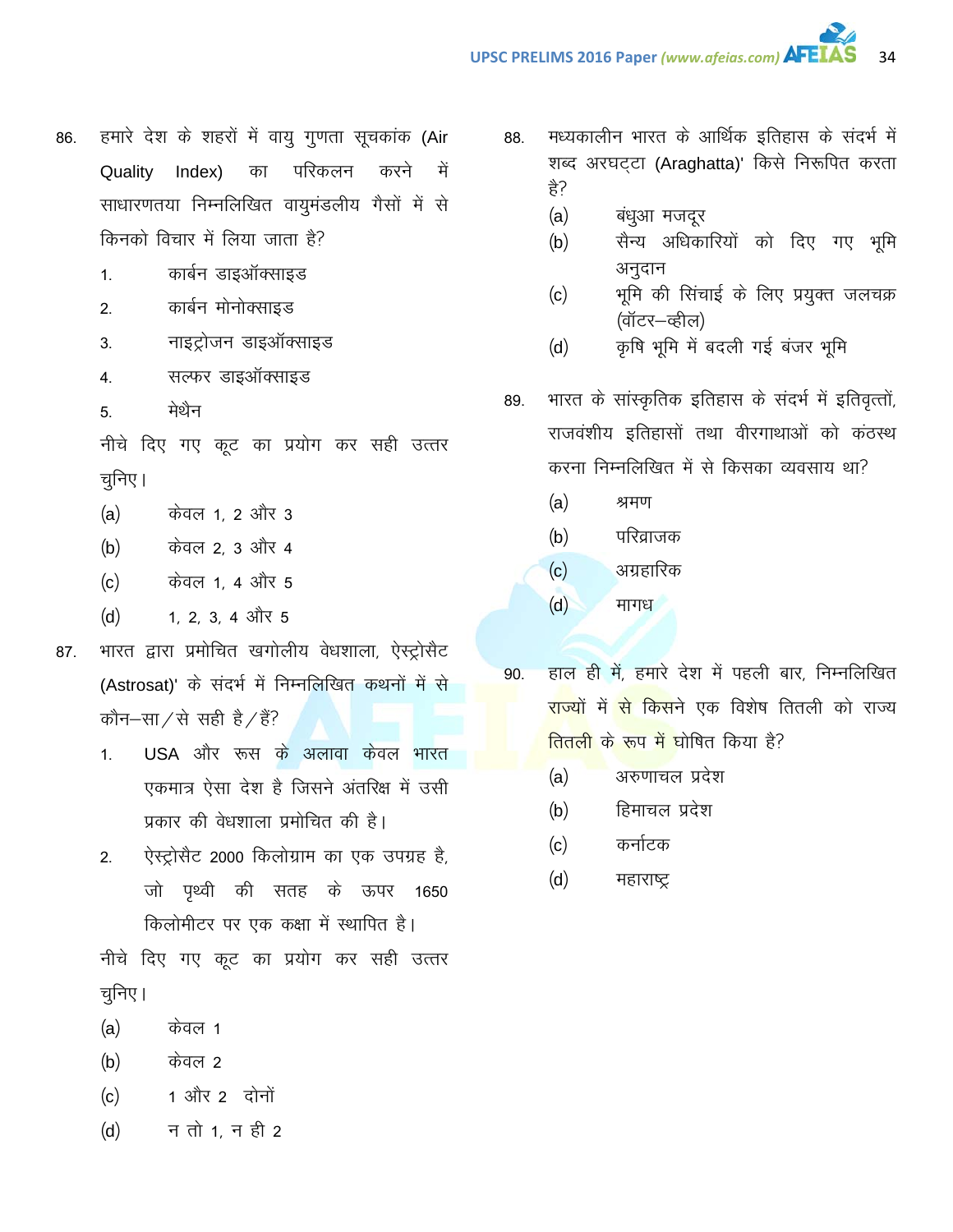- 91. Consider the following statements: The Mangalyaan launched by ISRO
	- 1. is also called the Mars Orbiter Mission
	- 2. made India the second country to have a spacecraft orbit the Mars after USA
	- 3. made India the only country to be successful in making its spacecraft orbit the Mars in its very first attempt
	- Which of the statements given above is/ are correct?
	- $(a)$  1 only
	- (b) 2 and 3 only
	- $(c)$  1 and 3 only
	- (d)  $1, 2$  and 3
- 92. What was the main reason for the split in the Indian National Congress at Surat in 1907?
	- (a) Introduction of communalism into Indian politics by Lord Minto
	- (b) Extremists lack of faith in the capacity of the maderates to negotiate with the British government
	- (c) Foundation of Muslim League
	- (d) Aurobindo Ghosh's inability to be elected as the president of the Indian National Congress
- 93. The plan of Sir Stafford Cripps envisaged that after the second world war
	- (a) India should be granted complete independence
	- (b) India should be partitioned into two before granting independence
	- (c) India should be made a republic with the condition that she will join the commonwealth
	- (d) India should be given Dominion status

94. Consider the following pairs :

|    | <b>Famous Place</b> |                | <b>Regions</b>     |
|----|---------------------|----------------|--------------------|
| 1. | Bodhgaya            |                | <b>Baghelkhand</b> |
| 2. | Khajuraho           | $\ddot{\cdot}$ | <b>Bundelkhand</b> |
| 3. | Shirdi              |                | Vidarbha           |
| 4. | Nasik (Nashiki) :   |                | Malwa              |
| 5. | Tirupati            |                | Rayalaseema        |
|    |                     |                |                    |

Which of the pairs given above are correctly matched?

- $(a) \quad 1, 2 \text{ and } 4$
- (b) 2, 3, 4 and 5
- (c) 2 and 5 only
- (d)  $1, 3, 4$  and 5
- 95. The Parliament of India acquires the power to legislate on any item in the State List in the national interest if a resolution to that effect is passed by the
	- (a) Lok Sabha by a simple majority of its total membership
	- (b) Lok Sabha by a majority of not less than two thirds of its total membership
	- (c) Rajya Sabha by a simple majority of its total membership
	- (d) Rajya Sabha by a majority of not less than two-thirds of its members present and voting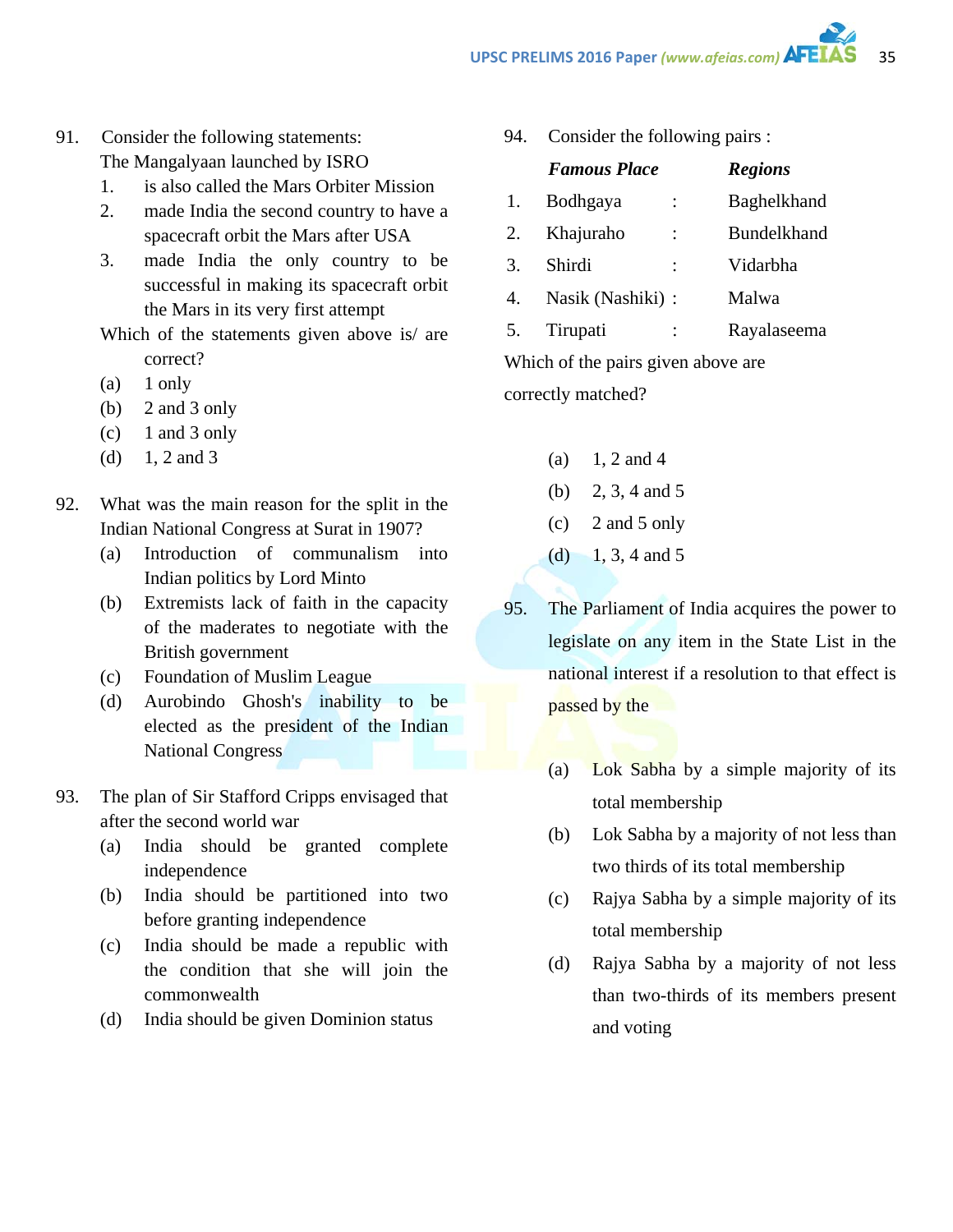- निम्नलिखित कथनों पर विचार कीजिए: 91. JSRO द्वारा प्रमोचित मंगलयान
	- को मार्स ऑर्बिटर मिशन भी कहा जाता है  $1<sub>1</sub>$
	- ने भारत को, USA के बाद, मंगल के चारों  $2.$ ओर अंतरिक्ष यान को चक्रमण कराने वाला दूसरा देश बना दिया है
	- ने भारत को एकमात्र ऐसा देश बना दिया है.  $3<sub>1</sub>$ जिसने अपने अंतरिक्ष यान को मंगल के चारों ओर चक्रमण कराने में पहली बार में ही सफलता प्राप्त कर ली

उपर्युक्त कथनों में से कौन–सा⁄से सही है/हैं?

- $(a)$ केवल 1
- केवल 2 और 3  $(b)$
- केवल 1 और 3  $(c)$
- 1. 2 और 3  $(d)$
- वर्ष 1907 में सूरत में भारतीय राष्ट्रीय कांग्रेस के 92. विभाजन का मुख्य कारण क्या था?
	- $(a)$ लॉर्ड मिन्टो द्वारा भारतीय राजनीति में साम्प्रदायिकता का प्रवेश कराना
	- अंग्रेजी सरकार के साथ नरमपंथियों की  $(b)$ वार्ता करने की क्षमता के बारे में चरमपंथियों में विश्वास का अभाव
	- मुस्लिम लीग की स्थापना  $(c)$
	- भारतीय राष्ट्रीय कांग्रेस  $(d)$ का अध्यक्ष निर्वाचित हो सकने में अरविंद घोष की असमर्थता
- सर स्टैफर्ड क्रिप्स की योजना में यह परिकल्पना 93. थी कि द्वितीय विश्व युद्ध के बाद:
	- भारत को पूर्ण स्वतंत्रता प्रदान की जानी  $(a)$ चाहिए
- $(b)$ स्वतंत्रता प्रदान करने के पहले भारत को दो भागों में विभाजित कर देना चाहिए
- भारत को इस शर्त के साथ गणतंत्र बना  $(c)$ देना चाहिए कि वह राष्ट्रमंडल में शामिल होगा
- भारत को डोमिनियन स्टेटस दे देना  $(d)$ चाहिए
- निम्नलिखित युग्मों पर विचार कीजिएः 94.

|     | प्रसिद्ध स्थान              |                          | क्षेत्र                                          |
|-----|-----------------------------|--------------------------|--------------------------------------------------|
| 1.  | बोधगया                      |                          | : बघेलखण्ड                                       |
| 2.  | खजुराहो                     |                          | : बुंदेलखण्ड                                     |
| 3.  | शिरडी                       | $\sim 10^{11}$ m $^{-1}$ | विदर्भ                                           |
|     | 4. नासिक                    |                          | : मालवा                                          |
| 5.  | तिरुपति                     |                          | ः रायलसीमा                                       |
|     |                             |                          | उपर्युक्त युग्मों में से कौन-से सही सुमेलित हैं? |
| (a) | 1, 2 और 4                   |                          |                                                  |
| (b) | 2, 3, 4 और 5                |                          |                                                  |
| (c) | $\frac{1}{100}$ केवल 2 और 5 |                          |                                                  |

- $(d)$ 1, 3, 4 और 5
- राष्ट्र हित में भारत की संसद राज्य सूची के किसी 95. भी विषय पर विधिक शक्ति प्राप्त कर लेती है यदि इसके लिए एक संकल्प
	- लोक सभा द्वारा अपनी सम्पूर्ण सदस्यता के  $(a)$ साधारण बहुमत से पारित कर लिया जाए
	- लोक सभा द्वारा अपनी सम्पूर्ण सदस्य संख्या  $(b)$ के कम-से-कम दो-तिहाई बहुमत से पारित कर लिया जाए
	- राज्य सभा द्वारा अपनी सम्पूर्ण सदस्यता के  $(c)$ साधारण बहुमत से पारित कर लिया जाए
	- राज्य सभा द्वारा अपने उपस्थित एवं मत देने  $(d)$ वाले सदस्यों के कम—से—कम दो तिहाई बहुमत से पारित कर लिया जाए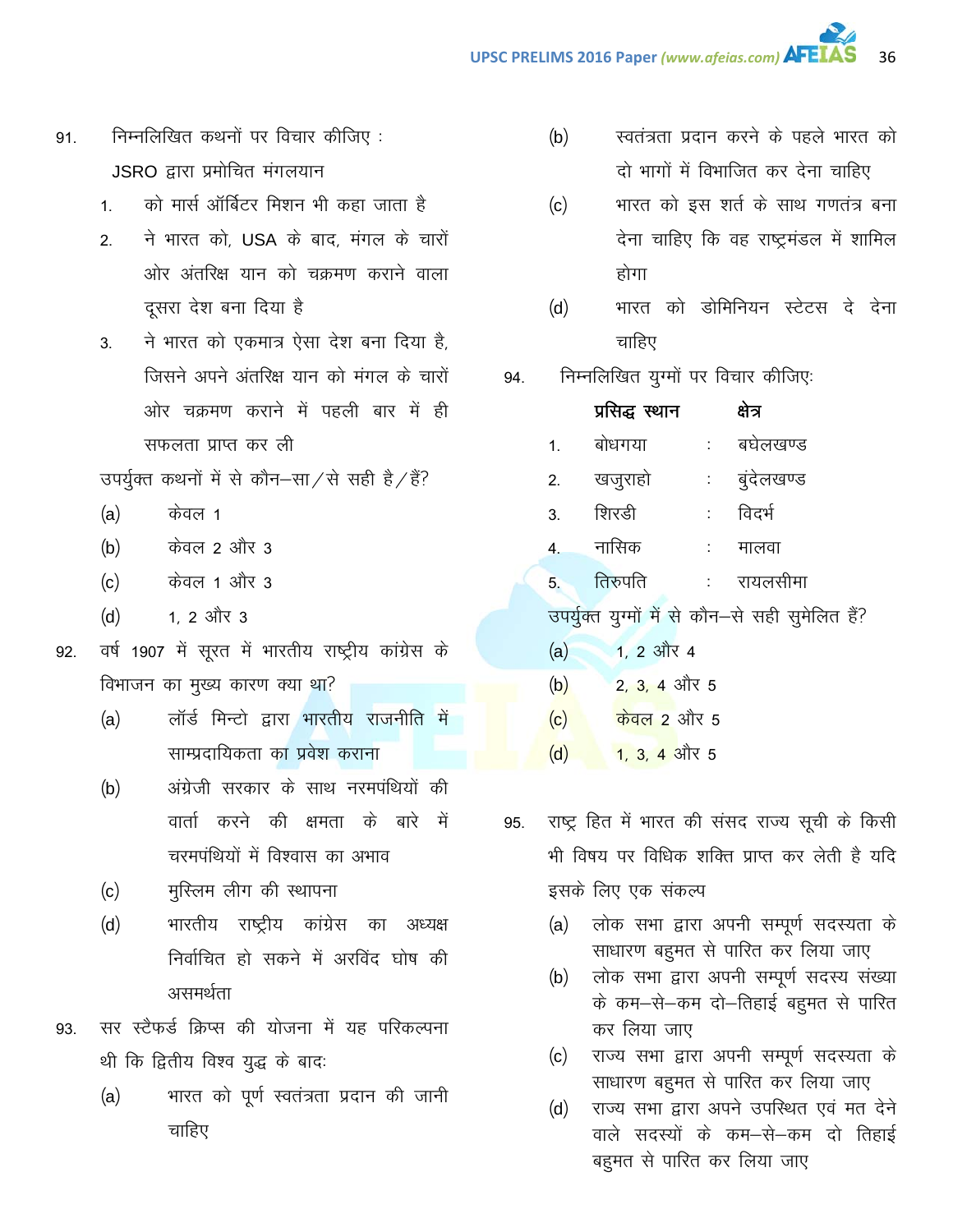- 96. Recently which of the following states has explored the possibility of constructing an artificial inland port to be connected to sea by a long navigation channel?
	- (a) Andhra Pradesh
	- (b) Chhattisgarh
	- (c) Karnataka
	- (d) Rajasthan
- 97. With reference to the agreement at the UNFCCC Meeting in Paris in 2015, Which of the following statements is/ are correct?
	- 1. The agreement was signed by all the member countries of the UN and it will go into effect in 2017.
	- 2. The agreement aims to limit the greenhouse gas emissions so that the rise in average global temperature by the end of this century does not exceed 20C or even 1.5 - C above pre-industrial levels.
	- 3. Developed countries acknowledged their historical responsibility in global warming and committed to donate \$ 1000 billion a year from 2020 to help developing countries to cope with climate change.
	- Select the correct answer using the code given below.
	- (a)  $1$  and  $3$  only
	- (b)  $2 \text{ only}$
	- (c) 2 and 3 only
	- (d)  $1, 2$  and 3
- 98. Consider the following statements:
	- 1. The Sustainable Development Goals were first proposed in 1972 by a global think tank called the 'Club of Rome'.
	- 2. The Sustainable Development Goals have to be achieved by 2030.

Which of the statements given above is/are correct?

- $(a)$  1 only
- $(b)$  2 only
- (c) Both 1 and 2
- (d) Neither 1 nor 2
- 99. A recent movie titled The Man Who Knew Infinity is based on the biography of
	- (a) S.Ramanujan
	- (b) S.Chandrasekhar
	- (c) S.N. Bose
	- (d) C.V. Raman
- 100. Consider the following statements:
	- 1. The minimum age prescribed for any person to be a member of Panchayat is 25 years.
	- 2. A Panchayat reconstituted after premature dissolution continues only for the remainder period.

Which of the statements given above is/ are correct?

- (a) 1 only
- (b)  $2 \text{ only}$
- (c) Both 1 and 2
- (d) Neither 1 nor 2